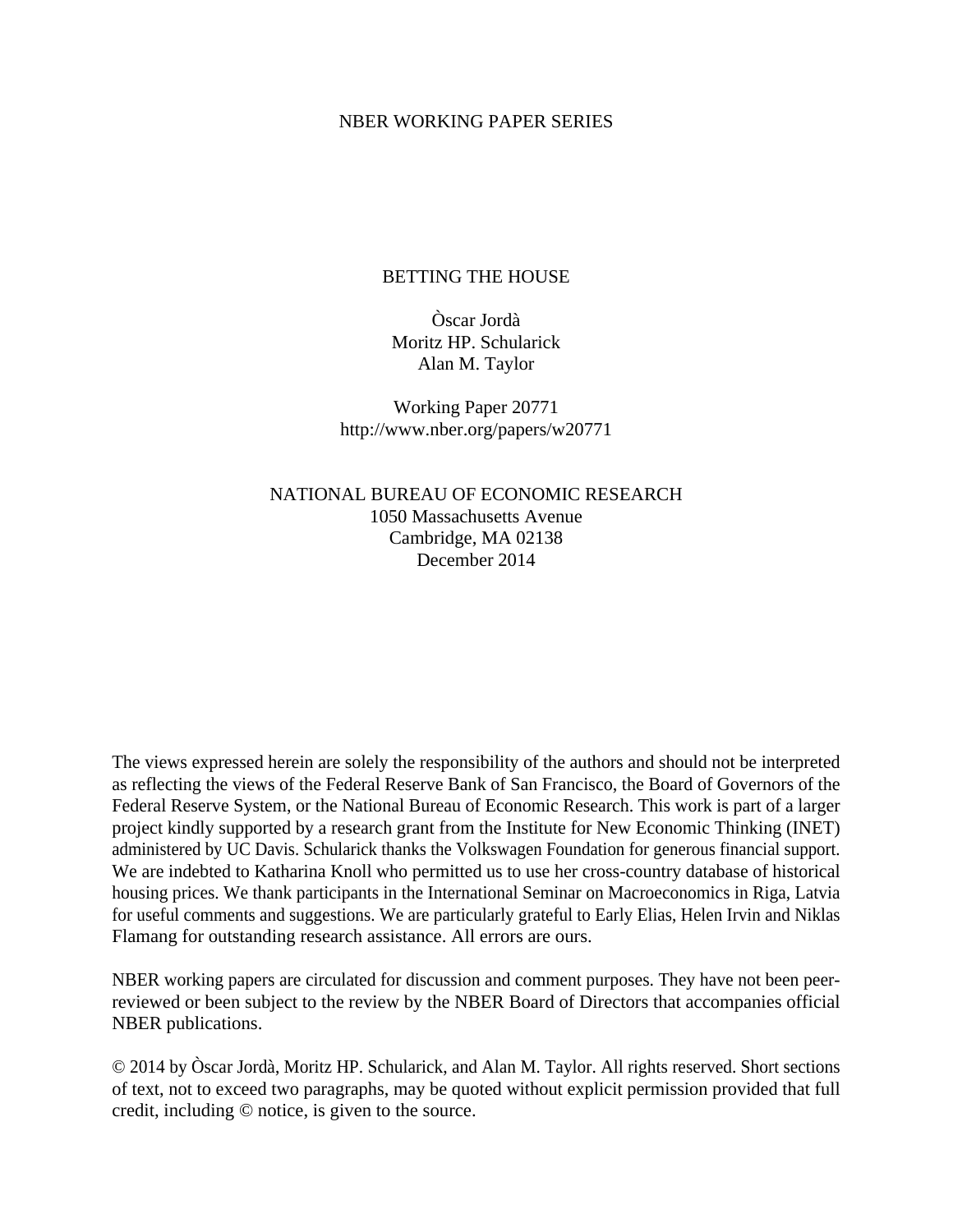Betting the House Òscar Jordà, Moritz HP. Schularick, and Alan M. Taylor NBER Working Paper No. 20771 December 2014 JEL No. C14,C38,E32,E37,E42,E44,E51,E52,F41,G01,G21,N10,N20

## **ABSTRACT**

Is there a link between loose monetary conditions, credit growth, house price booms, and financial instability? This paper analyzes the role of interest rates and credit in driving house price booms and busts with data spanning 140 years of modern economic history in the advanced economies. We exploit the implications of the macroeconomic policy trilemma to identify exogenous variation in monetary conditions: countries with fixed exchange regimes often see fluctuations in short-term interest rates unrelated to home economic conditions. We use novel instrumental variable local projection methods to demonstrate that loose monetary conditions lead to booms in real estate lending and house prices bubbles; these, in turn, materially heighten the risk of financial crises. Both effects have become stronger in the postwar era.

Òscar Jordà Economic Research, MS 1130 Federal Reserve Bank of San Francisco 101 Market St. San Francisco, CA 94105 and University of California, Davis oscar.jorda@sf.frb.org

Moritz HP. Schularick Department of Economics University of Bonn Adenauerallee 24-42 Bonn 53113 Germany moritz.schularick@uni-bonn.de

Alan M. Taylor Department of Economics and Graduate School of Management University of California One Shields Ave Davis, CA 95616-8578 and NBER amtaylor@ucdavis.edu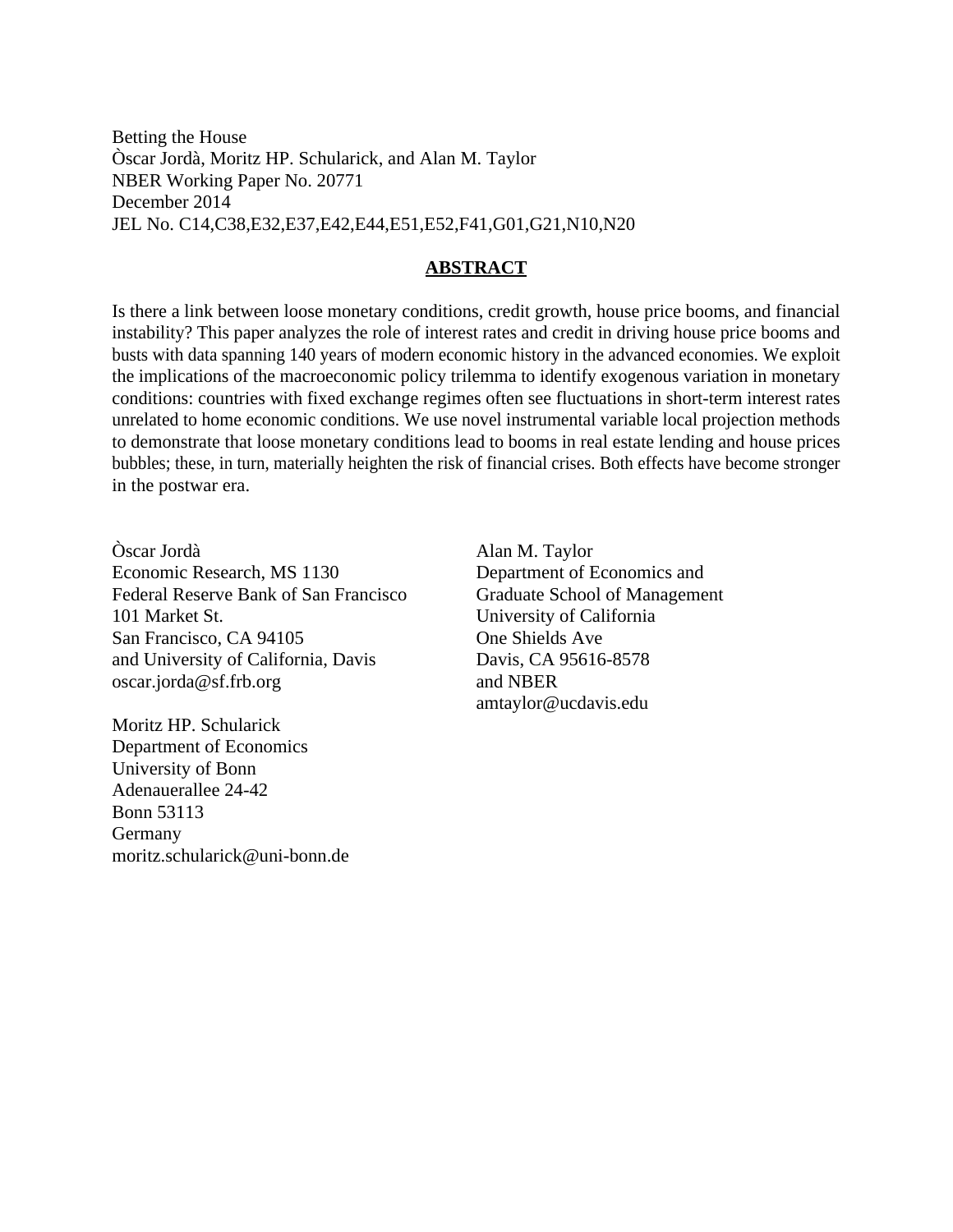How do monetary and credit conditions affect housing booms and busts? Do low interest rates cause households to lever up on mortgages and bid up house prices, thus increasing the risk of financial crisis? And what, if anything, should central banks do about it? Can policy directed at housing and credit conditions, with monetary or macroprudential tools, lead a central bank astray and dangerously deflect it from single- or dual-mandate goals? Such questions suffuse the debate on the causes of and responses to the global financial crisis.

Yet while the crisis has passed, finding the answers to these questions still looms large in the policy challenges facing policymakers and, especially, central banks. In an effort to de-froth the housing market, the Swedish Riksbank opted for tighter monetary policy. The Bank of England pondered when to raise rates from current record-low levels against the backdrop of a booming housing market, especially in London and the South East, where surges in prices and mortgage lending had in part been fueled by the government's Help to Buy scheme. Meanwhile the Norges Bank earned a reprieve by using new macroprudential tools to cool off a housing boom without cratering the economy. Canada and Australia survived the 2008 crisis largely unscathed, but so did their housing booms.

Central banks face difficult challenges as they try to address multiple goals with few instruments, as shown by current and past collisions between inflation-output targets and housing bubble concerns. This paper provides greater empirical detail from the front lines of these policy conflicts which may guide the new monetary and macro prudential policy regimes being designed after the recent crisis.

In this current environment, to say that the recent crisis and its aftermath has led to a reassessment of the importance of housing finance for the macroeconomy would be a distinct understatement. Dissecting the sources of house price fluctuations and their effect on household spending, residential investment, the health of financial intermediaries, and ultimately on real economic outcomes, has become a top research priority. In addition to Mian and Sufi's (2014) influential book, a rapidly growing literature investigates the nexus between monetary policy and house prices as well as the implications of house price fluctuations for monetary policy (Del Negro and Otrok 2007; Goodhart and Hofmann 2008; Jarocinski and Smets 2008; Allen and Rogoff 2011; Glaeser, Gottlieb and Gyourko 2010; Williams 2011; Kuttner 2012; Adam and Woodford 2013). The link between monetary conditions, mortgage borrowing, and house price appreciation has attracted considerable attention in some quarters (e.g., Leamer 2007; J. Taylor 2007; Bernanke 2010). Many have wondered whether the low interest rate environment that prevailed in the years before the 2008 crisis contributed to the house price booms experienced in many Western economies before the recent crash.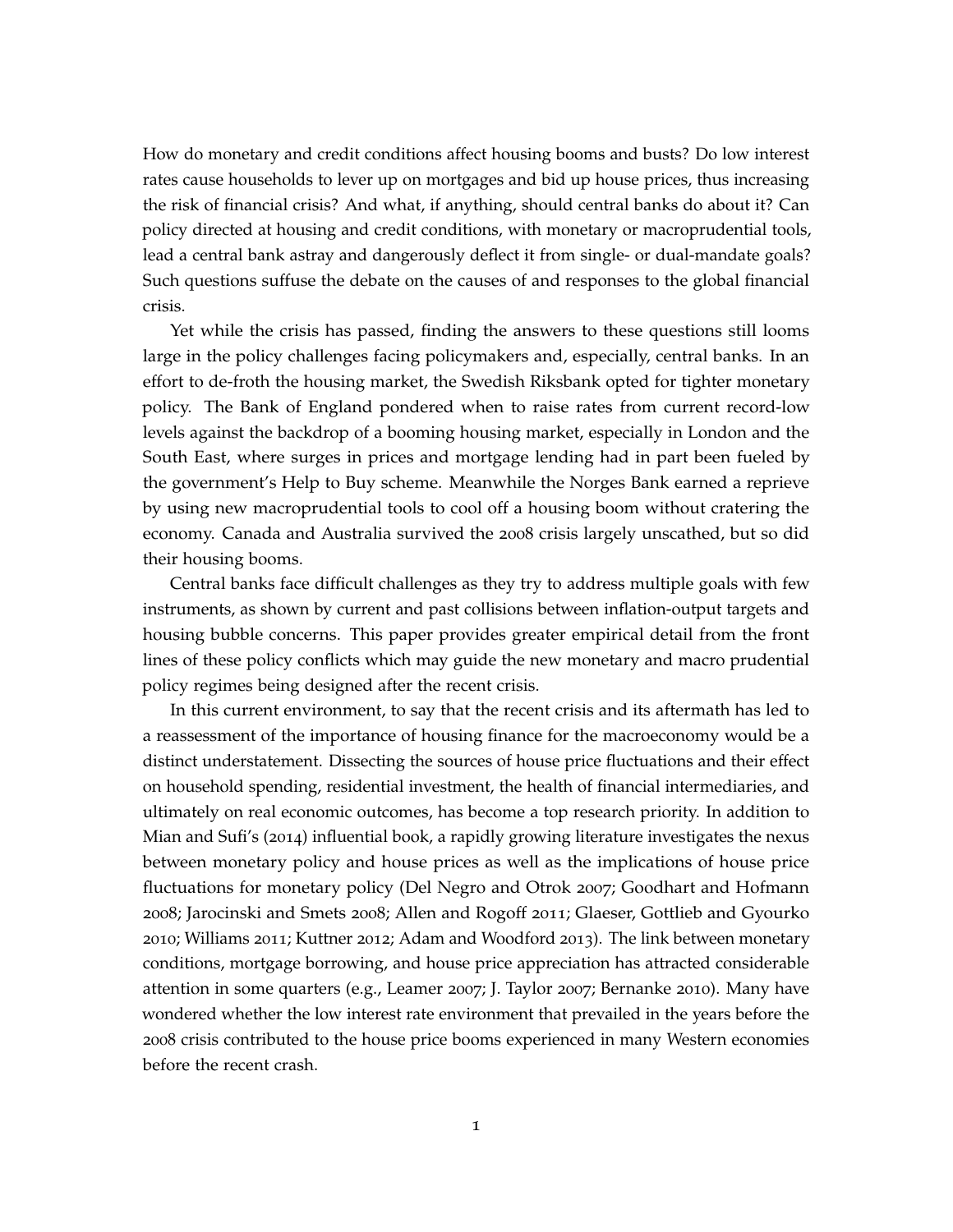House price data are easily available from institutions such as the OECD or the Federal Reserve Bank of Dallas for about 20 advanced economies starting in the mid-1970s, but are much more scattered for earlier times. The same can be said of mortgage credit data. As a result, previous research has, with few exceptions such as Bordo and Landon-Lane (2013) or Reinhart and Reinhart (2011), focused on the decades of the so-called Great Moderation. But such a limited sample, focused on an historically atypical era of peculiar macroeconomic and financial tranquility, calls into question the robustness of the research and the conclusions currently being used as a guide to policy. Housing booms and busts, just like financial crises, are rare events. In order to gain statistical power one needs much longer samples, but these data are very difficult to obtain. Our work fills this void.

This paper analyzes the link between monetary conditions, credit growth, and house prices using data spanning 140 years of modern economic history across 14 advanced economies. Such a long and broad historical analysis has become possible by compiling two datasets, both the result of an extensive multi-year data collection effort. The first dataset covers disaggregated bank credit data, including real estate lending to households and non-financial businesses for  $17$  countries (Jordà, Schularick, and Taylor  $2014$ ). The second dataset, compiled for a study by Knoll, Schularick and Steger (2014), presents newly unearthed data covering long-run house prices for 14 out of the 17 economies in the first dataset, from 1870 to 2012. This is the first time both datasets have been combined.

We make three core contributions. First, we discuss long-run trends in mortgage lending, home ownership, and house prices and show that the 20th century has indeed been an era of increasing "bets on the house." The strong rise in aggregate private debt over GDP that can be observed in many Western economies in the second half of the 20th century has been mainly driven by a sharp increase in mortgage debt. Mortgage credit has risen dramatically as a share of banks' balance sheets from about one third at the beginning of the 20th century to about two thirds today. As a result, the intermediation of savings into the mortgage market has become the primary business of banking, eclipsing the stylized textbook view of banks financing the capital formation of businesses.

Second, turning to the cyclical fluctuations of lending and house prices we use novel instrumental variable local projection methods to show that throughout history loose monetary conditions were closely associated with an upsurge in real estate lending and house prices. House prices, interest rates, and credit aggregates may be jointly determined in equilibrium, and this makes establishing causality difficult. Pairing local projections with instrumental variable methods allow us to tease out this causal effect, where we exploit the implications of the well-known policy trilemma in international macroeconomics (Obstfeld and Taylor 2004). Broadly speaking, when countries peg to some base currency they effectively import the base economy's monetary policy, even if it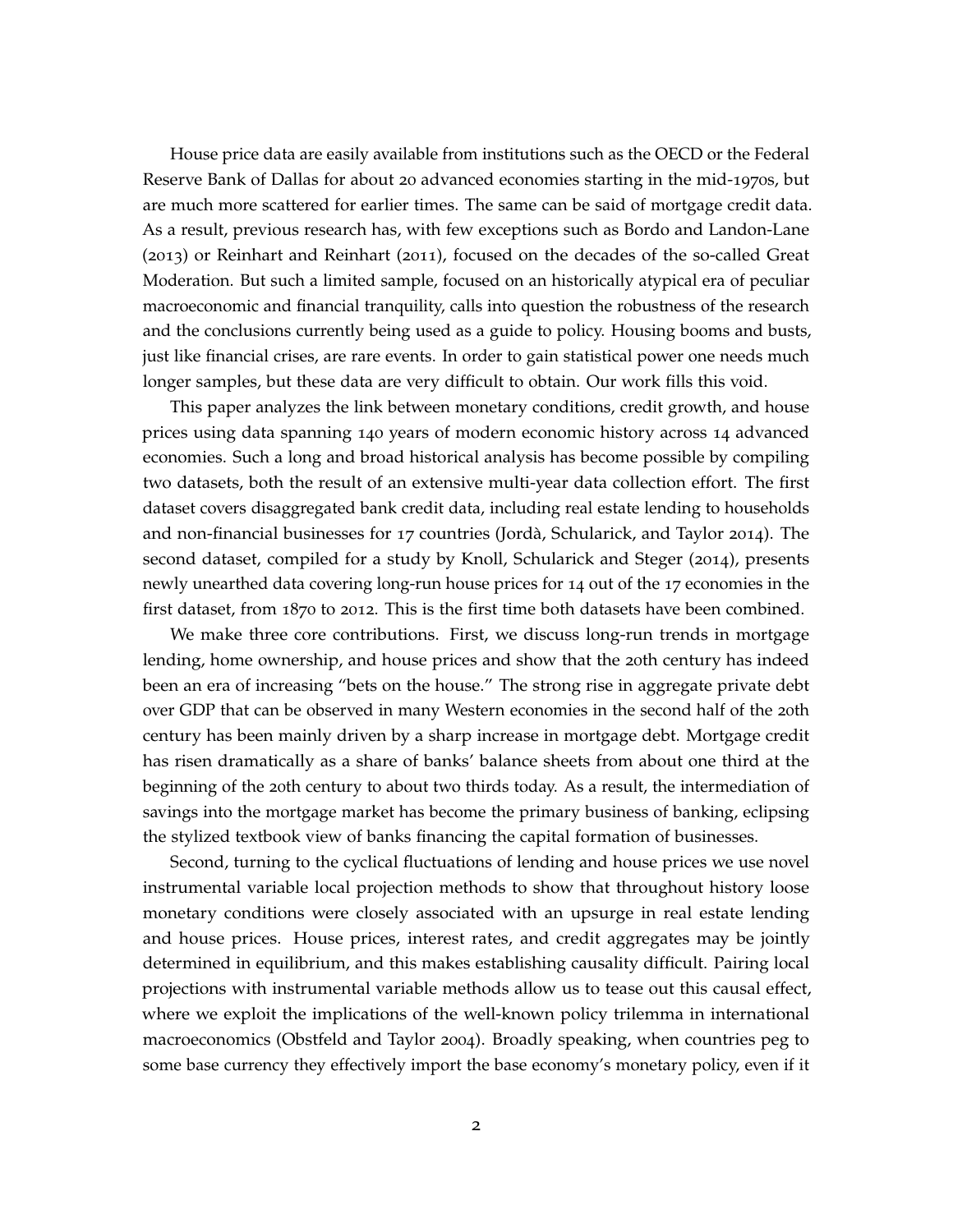is at odds with home economic conditions. Exchange rate pegs therefore provide a source of exogenous variation in monetary conditions. By conditioning on a rich set of domestic macroeconomic controls, we are able to isolate exogenous fluctuations in the short-term interest rate imported via the peg and trace the effect of these fluctuations over time on other variables.

Third, we also expose a close link between mortgage credit and house price booms on the one hand, and financial crises on the other. Over the past 140 years of modern macroeconomic history, mortgage booms and house price bubbles have been closely associated with a higher likelihood of a financial crisis. This association is more noticeable in the post-WW2 era, which was marked by the democratization of leverage through housing finance.

These findings have important implications for the debate about central bank policy in the aftermath of the crisis: how should policy makers think about the financial stability risks that stem from extended periods of ultra-low interest rates? How should they be weighed against the objective of restoring full employment? The long-run historical evidence uncovered in this study clearly suggests that central banks have reasons to worry about the side-effects of loose monetary conditions. During the 20th century, real estate lending became the dominant business model of banks. As a result, the effects that low interest rates have on mortgage borrowing, house prices and ultimately financial instability risks have become considerably stronger.

While these historical insights suggest that the potentially destabilizing byproducts of easy money must be taken seriously, it is by no means an obvious conclusion that tighter monetary conditions are always the right answer. From a policy perspective, the most relevant implication of our study is that central banks must be mindful of these side-effects and address them, possibly through the greater use of macro-prudential tools. Macroeconomic stabilization policy has implications for financial stability, and vice versa. The idea that these two objectives can or should be looked at in isolation is not borne out by modern macroeconomic history.

## 1. Old questions, new data

As discussed in the introduction, this study combines two newly assembled historical datasets. The first dataset covers long-run disaggregated bank credit data for 17 advanced economies since 1870. It tracks the share of mortgage lending in total bank lending for most countries back to the 19th century (Jordà, Schularick, and Taylor 2014). Moreover, for a cross-section of countries, it makes possible to back out the share of bank credit to businesses and to households. The underlying data come from a broad range of sources,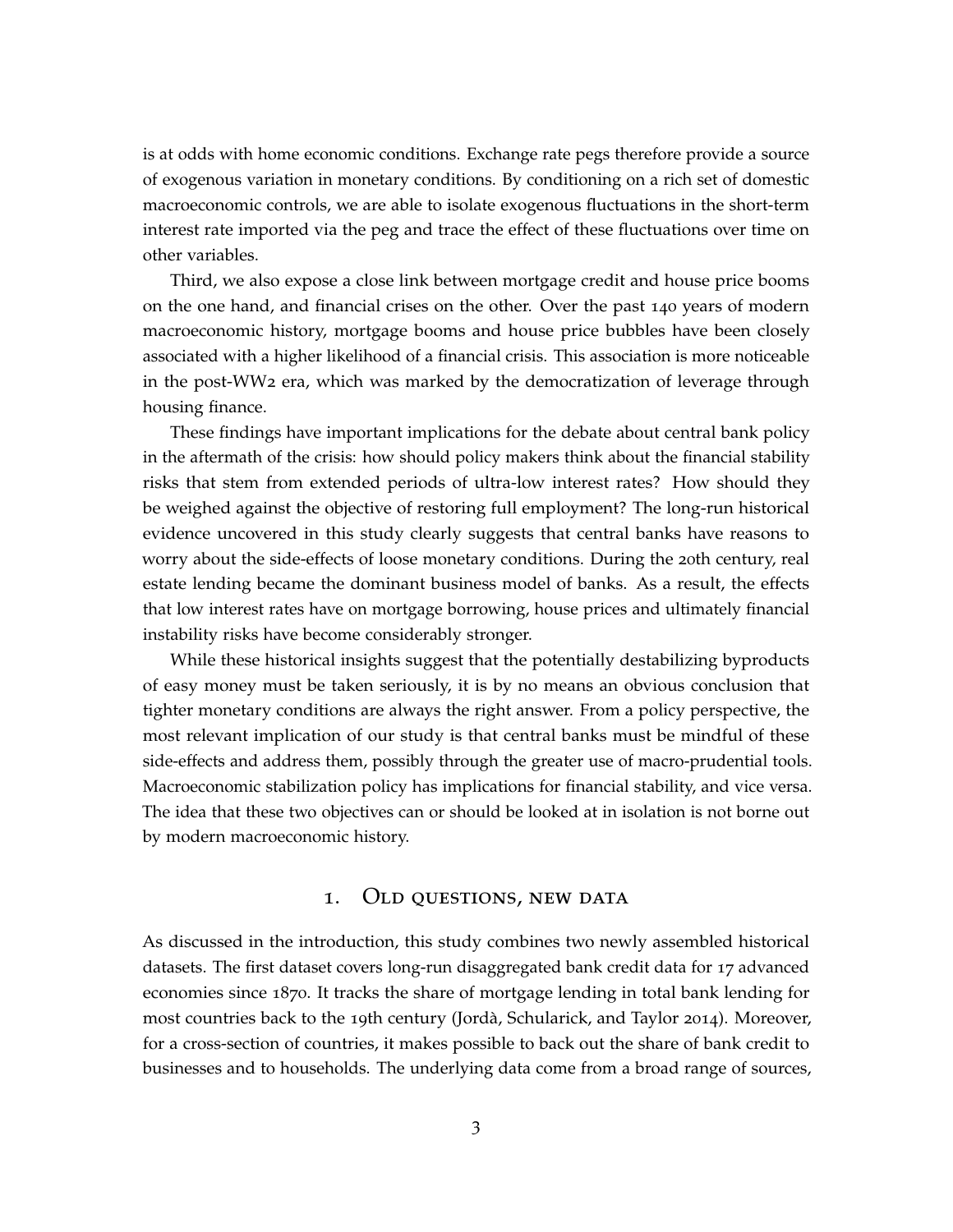<span id="page-5-0"></span>**Table 1:** *Data sources, period, and coverage details of the credit and house price data series*

| Country     | Mortgage lending | House prices  | Type of house price index                 |
|-------------|------------------|---------------|-------------------------------------------|
| Australia   | $1870 - 2011$    | $1870 - 2012$ | Median price; partly mix-adjusted         |
| Belgium     | 1885-2011        | 1878-2012     | Median price; partly mix-adj.             |
| Canada      | $1874 - 2010$    | 1921-2012     | Avg. prices                               |
| Switzerland | $1870 - 2011$    | 1900-2012     | Avg. prices; partly mix-adj.              |
| Germany     | 1883-2011        | 1870-2012     | Avg. prices; partly mix-adj.              |
| Denmark     | 1875-2010        | $1875 - 2012$ | Avg. prices; SPAR                         |
| Spain       | 1904-2012        | 1970-2012     | OECD after 1970 only                      |
| Finland     | 1927-2011        | 1905-2012     | Av. sq. m. price; partly mix-adj. hedonic |
| France      | 1870-2010        | 1870-2012     | Repeat sales; partly mix-adj. hedonic     |
| U.K.        | 1880-2011        | 1899-2012     | Avg. prices; partly mix-adj.              |
| Italy       | $1870 - 2012$    | 1970-2012     | OECD after 1970 only                      |
| Japan       | 1893-2011        | 1913-2012     | Avg. prices; partly mix-adj.              |
| Netherlands | 1900-2011        | 1870-2012     | Repeat sales; partly SPAR                 |
| Norway      | 1870-2010        | 1870-2012     | Repeat sales; hedonic                     |
| Portugal    | 1920-2012        |               | No data                                   |
| Sweden      | $1871 - 2011$    | 1870-2012     | mix-adj; SPAR                             |
| U.S.        | 1896-2011        | 1890-2012     | Repeat sales; partly mix-adj.             |

For each country, we show the period covered by the mortgage lending data, the period covered by the house price index, and the method of index construction.

*Notes*: For mortgage lending, the financial institutions covered include commercial banks (CB) and other financial institutions (OFI) such as savings banks, credit unions, and building societies. Data generally cover all monetary financial institutions. The following exceptions apply. Australia: pre-WW2 mortgage loans are from savings banks only; Belgium: pre-WW2 mortgage loans are OFIs only; Canada: mortgage loans before 1954 are OFIs only; Germany: pre-1920 mortgage loans are OFIs only; Denmark: pre-WW2 mortgage loans are OFIs only; Japan: pre-WW2 mortgage loans are CBs only; Norway: pre-1900 mortgage loans are mortgage banks only; USA: pre-1896 real estate loans are savings banks only.

*Sources*: Jordà, Schularick, and Taylor (2014) and Knoll (2014).

including economic and financial history studies, journal articles, yearbooks of statistical offices and central banks, as well as sources from central and private bank archives. For some countries, the dataset incorporates existing series from economic historians or statistical offices.

We combine these historical credit data with a novel dataset covering long-run house prices for 14 advanced economies from the 19th century until today (Knoll, Schularick, and Steger 2014). This newly assembled source represents the first major attempt to construct long-run house price indices for the advanced economies. Relative to previous studies of long-run trends in house prices, such as Bordo and Landon Lane (2013), it approximately doubles the number of country-year observations. The dataset reaches back to the 1870s in the case of Australia, Belgium, Denmark, France, the Netherlands,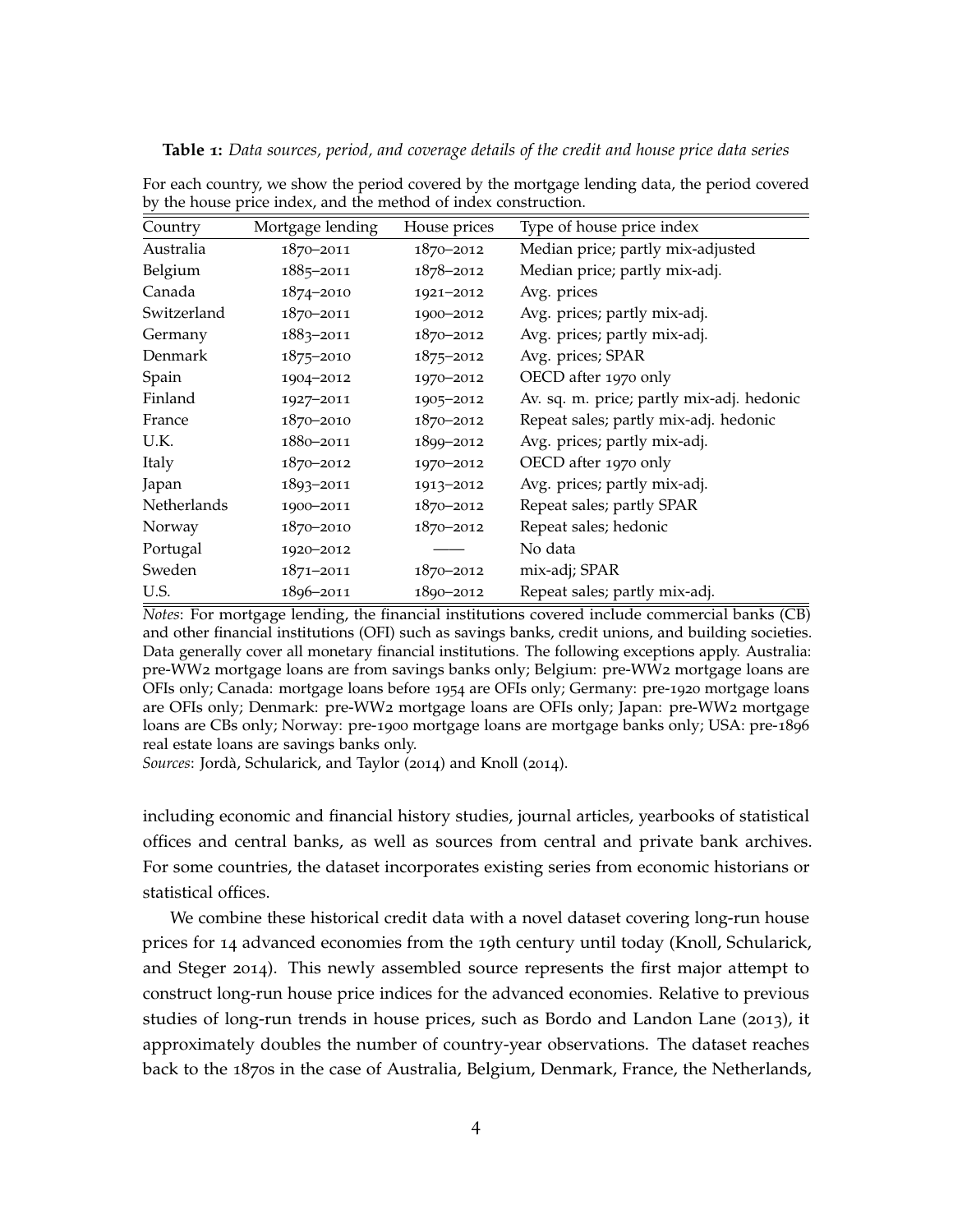Norway, and Sweden. Data for the U.S. and the U.K. start in the 1890s and from the early 1900s in the case of Finland, Germany, Switzerland, and Japan. Data for Canada start in the early 1920s. Compared to previous studies, house price series for the U.K., Japan, and Switzerland are extended by more than 30 years and for more than 40 years in the case of Belgium. Relying on more than 60 different sources, the data combine existing indices with new series constructed on the basis of published and unpublished materials.

Table [1](#page-5-0) summarizes the coverage of the credit and house price data as well as the principal type of the house price index used. Some caveats are worth discussing. The construction of historical house price indices entails a number of specific challenges. The house is a bundle of the structure and the land used in its construction. An ideal index would capture the appreciation of the price of a standard, unchanging house which is hard to identify. This makes the construction of house price indices complex and various methods have been proposed. As a result, the reconstruction of historical house price data requires a number of concessions between the ideal and the possible. The historical data vary across countries and time, with respect to the method used for index construction, and the within-country geographic coverage and the type of dwellings. Some series are calculated on the basis of list or transaction prices while others rely on appraisal values. All of these issues may pose a challenge to comparability. However, at present, these data represent the best possible and most comprehensive basis for an analysis of house prices in the long run.

# <span id="page-6-0"></span>2. Trends in housing finance, home ownership, and house prices: 1870–2012

Over the last 140 years, the business of banking has gradually evolved from business loans to mortgages. Figure [1](#page-7-0) displays the path of mortgage and non-mortgage lending (mostly unsecured lending to businesses) relative to GDP from 1870 to the present for the sample of 17 economies for which we have data (a slightly larger sample than is available for house prices). It is immediately evident from the graph that mortgage borrowing has accelerated markedly in almost all advanced economies after WW2. At the beginning of the 20th century, mortgage credit stood at about 20% of GDP on average. By 2010, average mortgage credit approached 70% of GDP. Banks and households in the Western world have been *betting the house*. This is true even in countries such as Switzerland and Germany where there has been much less political emphasis and subsidization of home ownership.

Figure [2](#page-8-0) presents the data disaggregated by country. The figure shows that for most countries, mortgage lending now accounts for the larger part of bank lending. A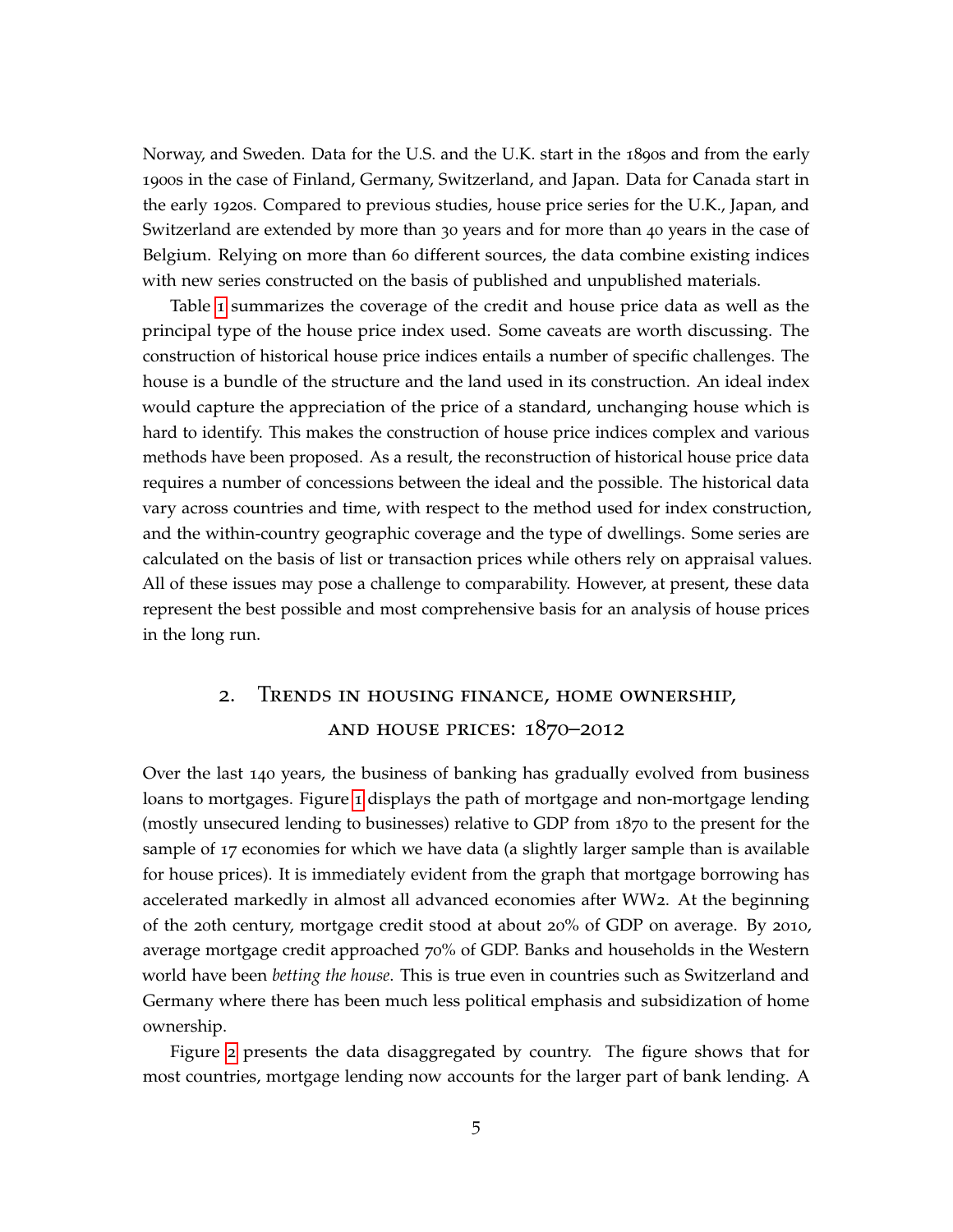<span id="page-7-0"></span>



*Notes*: Mortgage (residential and commercial) and non-mortgage lending to the business and household sectors. See text. The years of the two world wars are shown with shading.

substantial share of the increase in private sector debt levels in the past decades—a process often referred to as *financialization*—has been driven by the increase of real estate credit. Unsecured lending to the business sector has remained largely stable. Non-mortgage bank lending has hovered in the 40%–50% range as a ratio to GDP on average.

As a result of these trends, mortgage credit now accounts for nearly three fifths of the typical balance sheets of banks in advanced economies while only two fifths go to businesses and consumers for purposes other than the purchase of real estate. From an economic point of view, this is noteworthy for at least two reasons. First, textbook models of the banking sector assume that the role of the banking sector is to intermediate household savings into business investment. This was a useful description of the activities of the financial sector in the first half of the 20th century, but it is no longer true today. The banking sector chiefly intermediates savings between households for the purpose of real estate acquisition. Second, the key economic function of banks no longer seems to correspond to their business model. The advantage of banks relative to direct financial intermediation is to reduce information asymmetries through screening and monitoring of borrowers. However, this function is arguably much more important for business financing than for standardized mortgage contracts.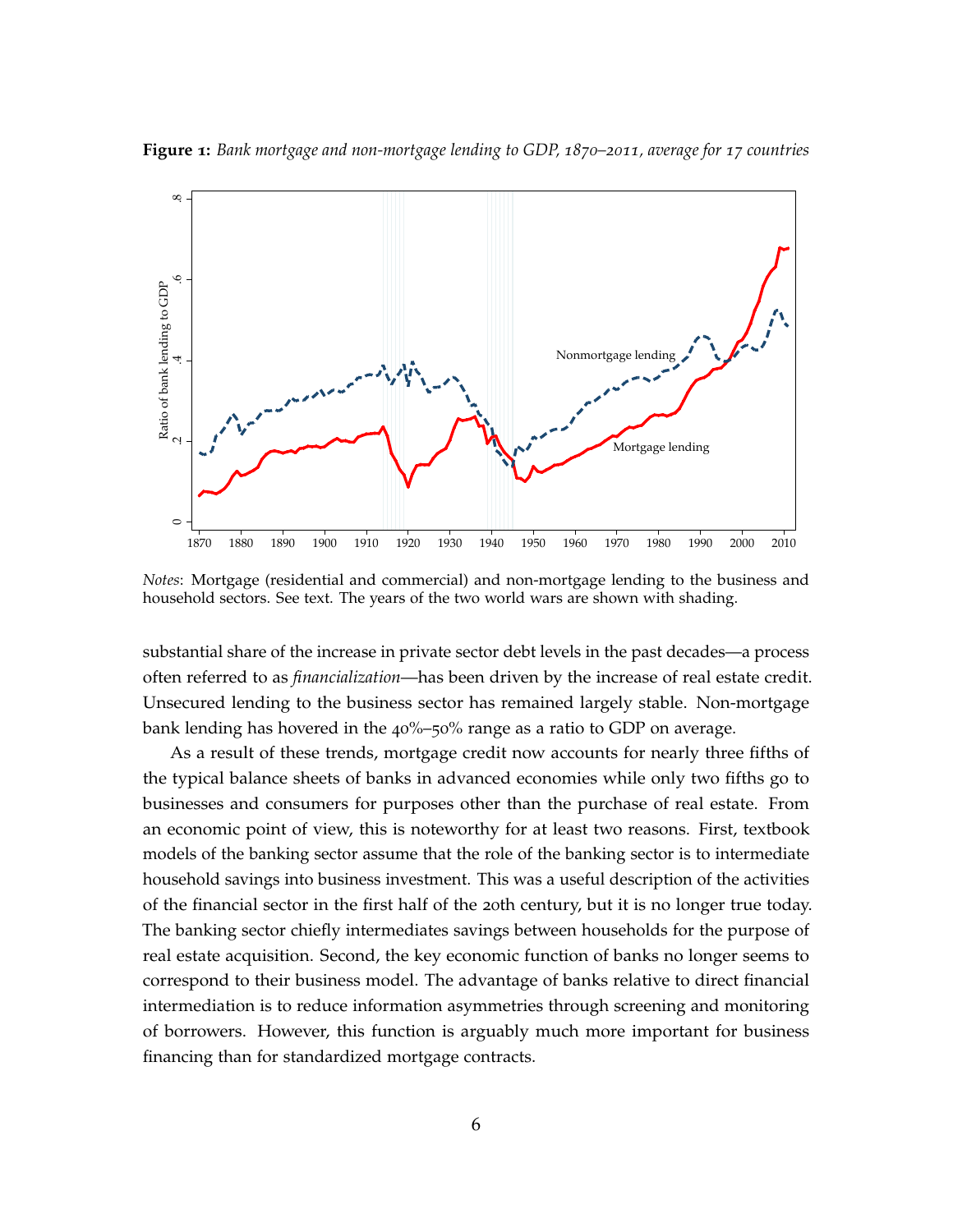

<span id="page-8-0"></span>**Figure 2:** *Bank mortgage and non-mortgage lending to GDP, 1870–2011, 17 countries detail*

*Notes*: Mortgage (residential and commercial) and non-mortgage lending to the business and household sectors. See text. The years of the two world wars are shown with shading.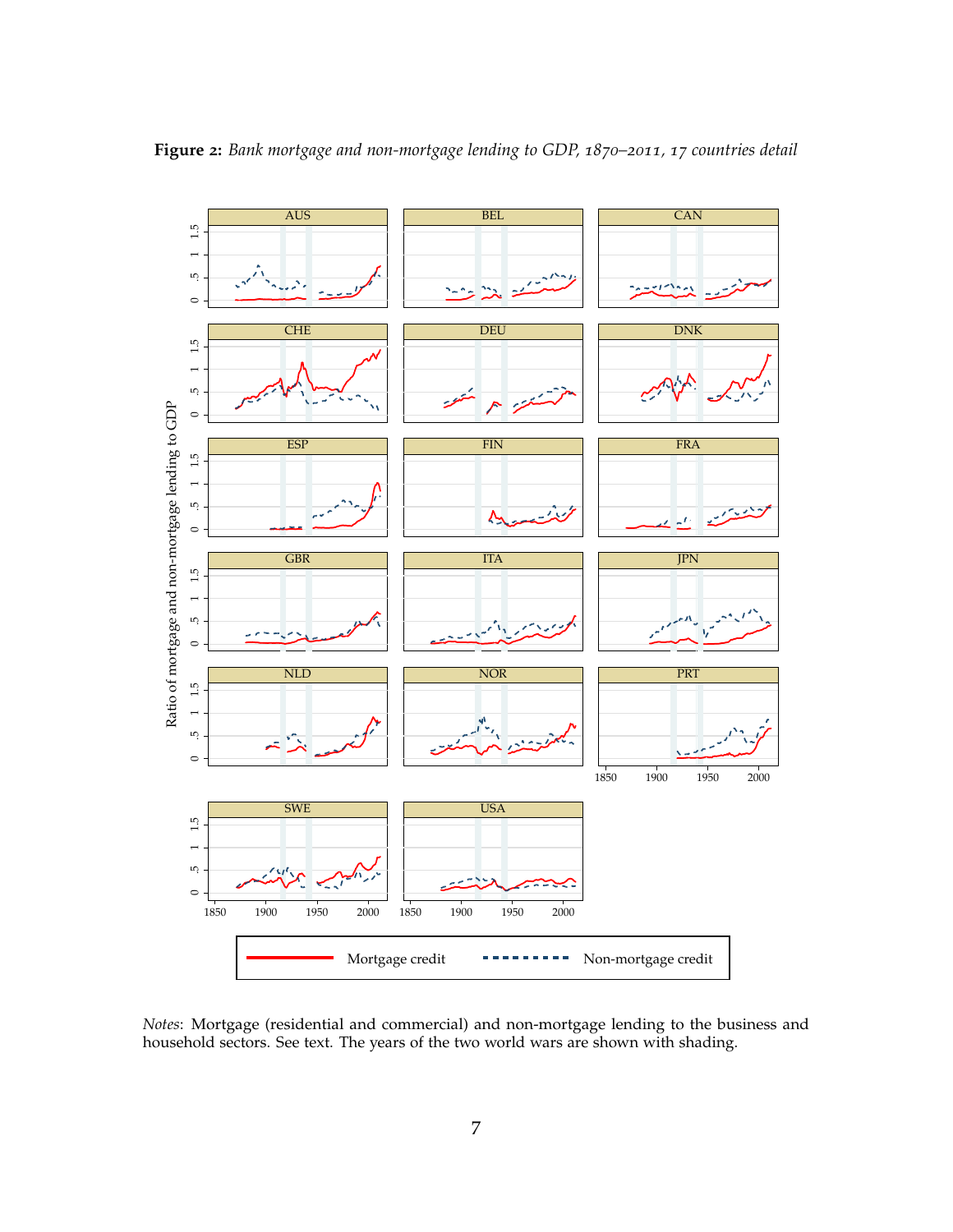<span id="page-9-0"></span>

**Figure 3:** *Trends in home ownership rates for six countries*

*Notes*: See text.

The rise in mortgage credit over the second half of 20th century has financed a substantial expansion of home ownership in Western economies. Karl Marx noted in *Das Kapital* that according to the census of 1861 there were 20 million people living in England and Wales whereas the number of home owners was given as 36,000. Back then, far fewer than 1% were among the fortunate who owned property. In our times, the debate about the top 1% is back, but it is clear that home ownership is distributed much more widely today with home ownership rates north of 60% (see, e.g., Bonnet et al. 2014).

By the 1920s home ownership rates in England had already increased to about 20% from the days of Marx's writing. In the U.S. and thanks to the 1944 G.I. Bill, home ownership rates would cross the 50% mark shortly after WW2. Explicit government policies and generous subsidies to boost home ownership were, by and large, a widespread phenomenon of the postwar decades. Today the view that home ownership is a key constituent of national identity is widely shared and supported by growing government intervention. Figure [3](#page-9-0) illustrates this pervasive increase in home ownership.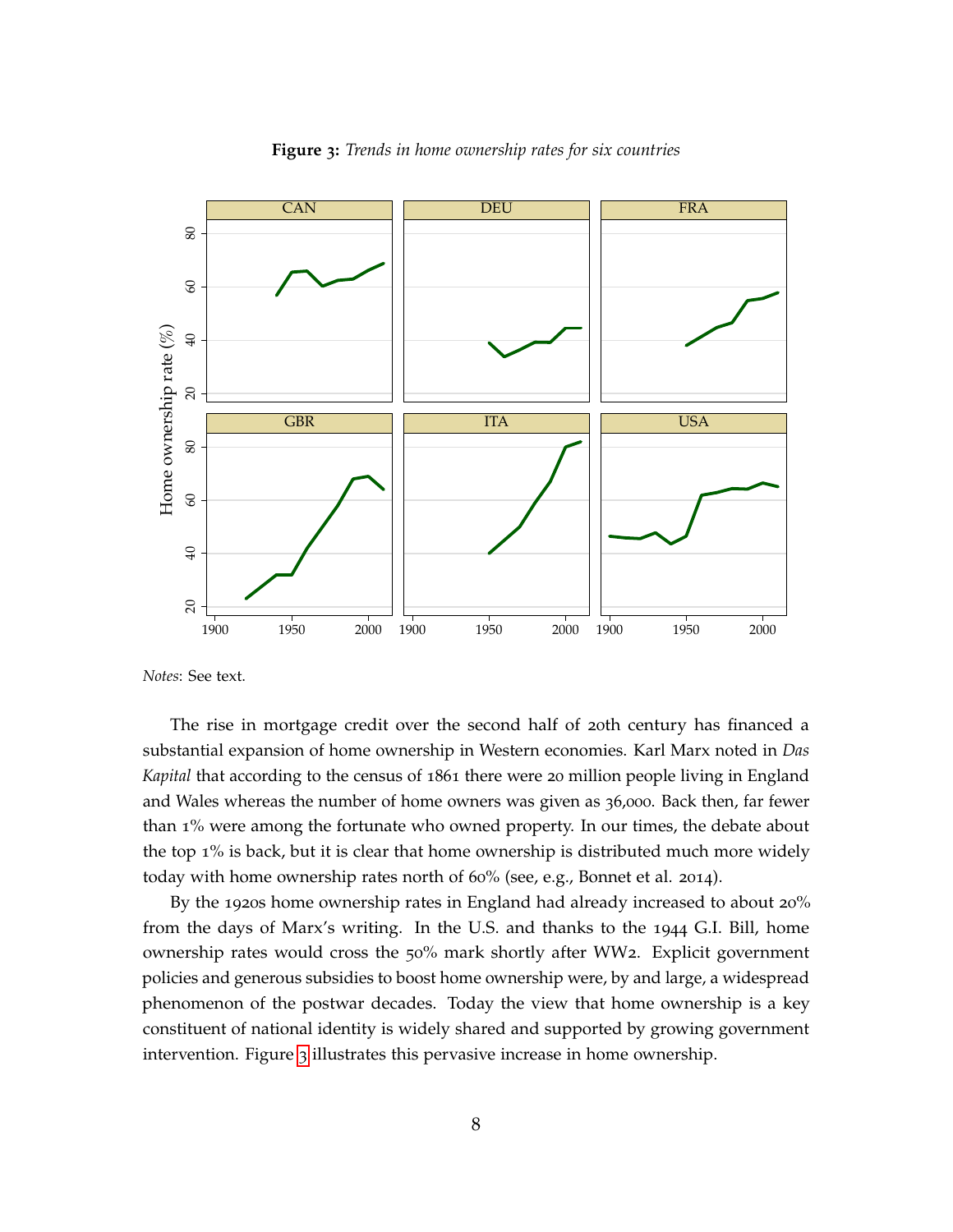<span id="page-10-0"></span>

*Notes*: Nominal house price index divided by consumer price index. See text. The years of the two world wars are shown with shading.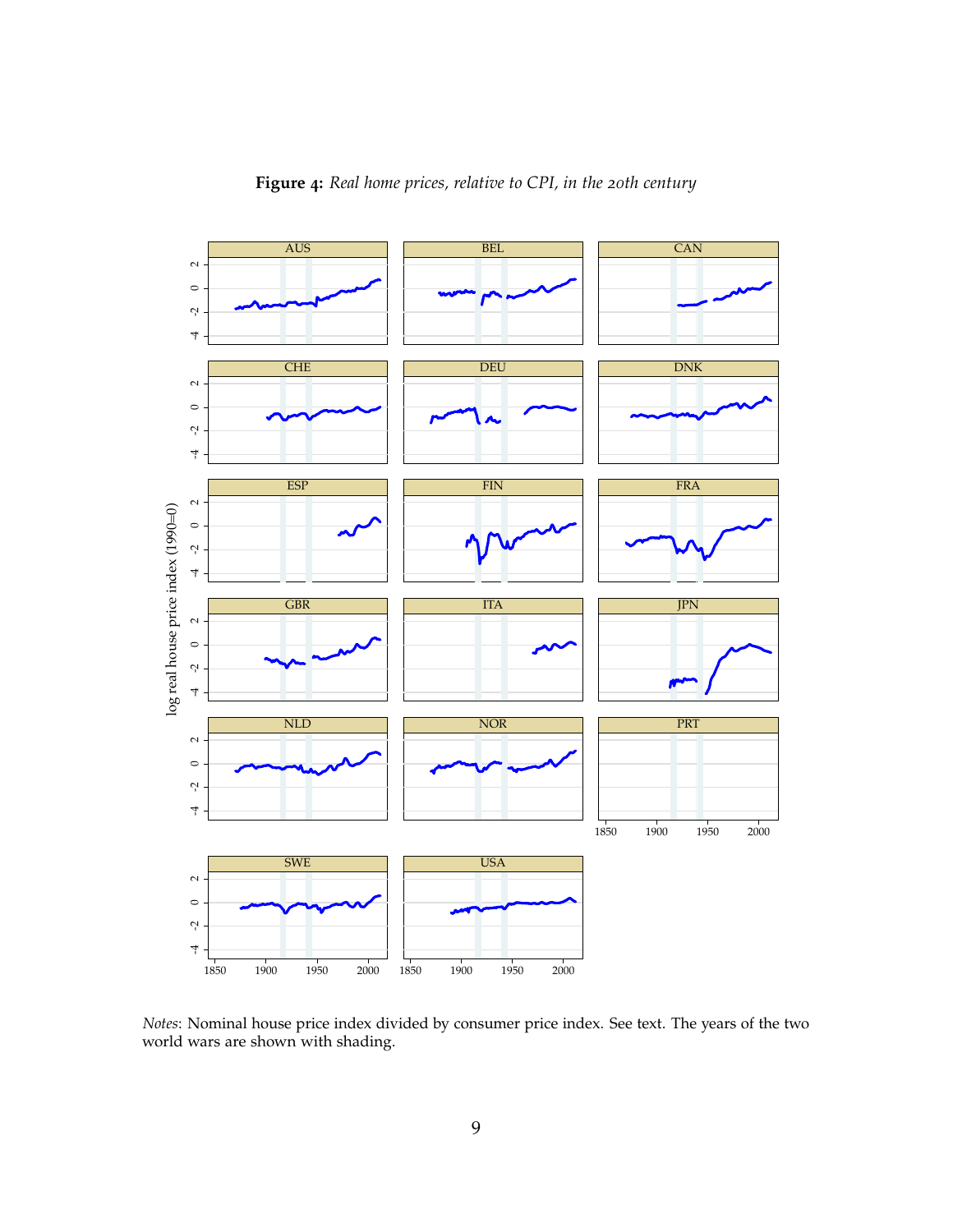<span id="page-11-0"></span>

**Figure 5:** *Home prices relative to income per capita in the 20th century*

*Notes*: Real CPI-based house price divided by real income per capita. See text. The years of the two world wars are shown with shading.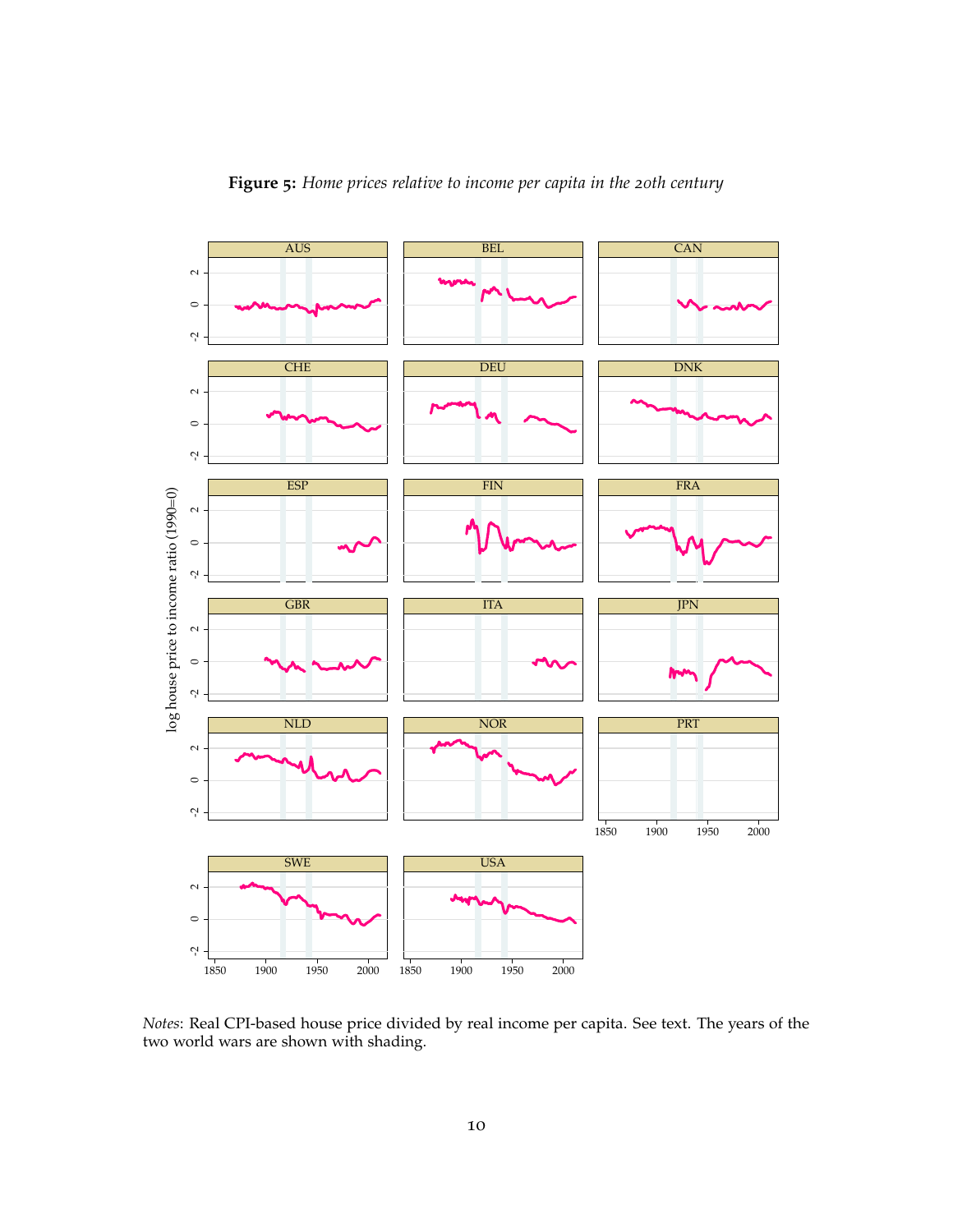The growth of mortgage credit has not only led to an expansion of home ownership, it has left its mark on house price dynamics. The data collected and analyzed by Knoll (2014) show that the path of global house prices in the 20th century has not been continuous. Real house prices, deflated with the consumer price index (CPI), remained stable from 1870 until the middle of the 20th century after which they gradually grew, as Figure [4](#page-10-0) shows. Relative to income, house prices initially fell in many countries before stabilizing or increasing over the past few decades. This is displayed in Figure [5](#page-11-0). Over the last 140 years, house prices have risen significantly relative to the price of consumption goods, but have lagged real income growth.

Figure [5](#page-11-0) also shows that there are large swings in house price to income ratios. Periods of pronounced increases are often followed by abrupt corrections. Later in the paper we study if such swings can be explained by changes in credit conditions. In addition, Figure [5](#page-11-0) shows that there is considerable heterogeneity in house price trends across economies that otherwise have similar characteristics and comparable long-run growth performance. The international experience can be broadly synthesized into three categories. House prices in Australia have increased more than income since 1870. In contrast, house prices have lagged income growth by a wide margin in countries such as Belgium, Sweden, Germany, and the U.S. Finally, for a third group of countries consisting of Canada, the U.K., Japan and possibly France, house prices have mostly grown on a par with income.

# 3. A Eurozone parable

<span id="page-12-1"></span>What role have monetary conditions played in mortgage credit expansions and house price booms? Later sections proceed at some length with a formal econometric investigation. Here we motivate the analysis using a recent dramatic example based on the divergent macroeconomic and financial outcomes of the core and periphery of the Eurozone.<sup>[1](#page-12-0)</sup>

Upon the creation of the Eurozone in 1999, member states signed up to a common monetary policy administered by the ECB. The loss of monetary policy autonomy was an extreme version of the trilemma: with capital mobility enforced by treaty within the EU, and with exchange rates irrevocably fixed by the no-exit feature of the euro, each member state had no scope to set monetary conditions to suit the outlook for their macroeconomy. Such a choice might make economic sense under the tradeoffs embodied in the theory of optimum currency areas (Mundell 1961; Kenen 1969), but it would still be a tradeoff, and some cost would attach to the sacrifice of monetary autonomy. But how big a cost?

Absent perfectly synchronized business cycles and frictionless adjustments, common monetary policy administered by the ECB meant that for some countries monetary

<span id="page-12-0"></span><sup>1</sup>For background see, e.g., Allen et al. (2011), Lane (2012), and O'Rourke and Taylor (2013).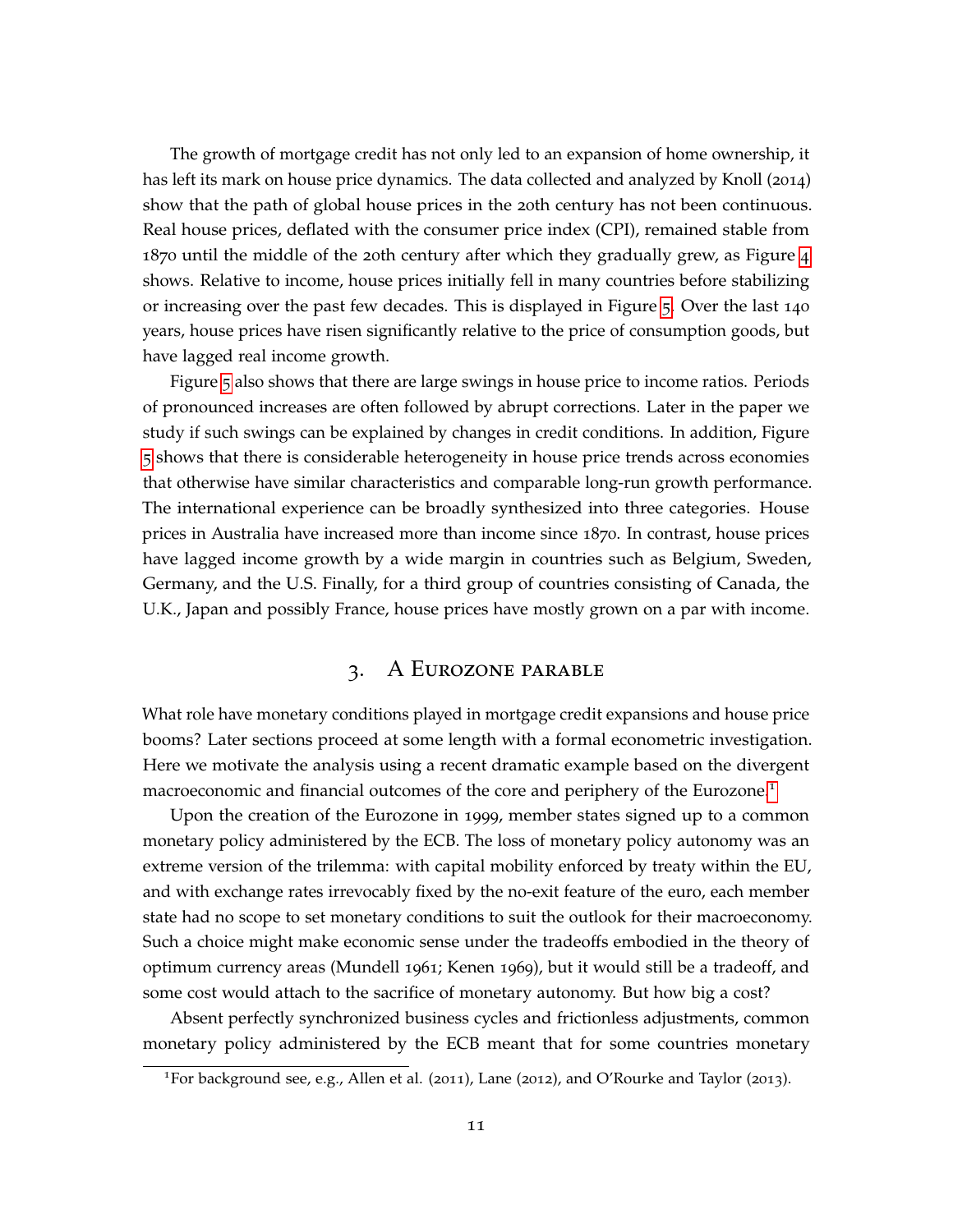conditions would be "too loose," whereas for some others they would be "too tight." Booming economies would be encouraged to grow, slumping economies to decline, resulting in greater real economic instability.<sup>[2](#page-13-0)</sup>

However, business-cycle models that include an explicit role for the financial sector suggest that other dangers lurk. If transmission works through the credit channel of monetary policy, then countries facing excessive monetary ease would see larger credit booms than normal. Moreover, these effects could be magnified via cross-border capital flows, and with the possibility that these credit booms could spill over into asset prices, altogether elevating the risk of financial instability. *Prima facie*, the events in the Eurozone in the 1999–2008 pre-crisis phase seem to conform with this narrative.

Figure [6](#page-14-0) shows some salient features of the Eurozone episode. The focus is on two crisis countries, Ireland and Spain, plus Germany. Before the crisis, Ireland and Spain had fast-growth economies, credit booms with large increases in mortgage lending, and rapid housing price increases (in real and nominal terms, and relative to income per person). After 2008 all of these trends went into sharp reverse, with a banking crisis in each country, deep depressions and high unemployment, and extremely high levels of fiscal distress. Quickly worsening fiscal positions arose, driven by lost output and by banking sector bailout and recapitalization costs. In contrast Germany grew more slowly in the 1999–2008 period, had no credit, mortgage, or housing booms, and had a more moderate recession in 2008 soon followed by recovery and a return to growth. Banking crisis effects were still present in Germany (some banks suffered losses on U.S. subprime and euro periphery exposures) but these problems were shrugged off and bailout costs easily absorbed by a fiscal position that started strong and did not deteriorate very much.

Figure [6](#page-14-0), panel (a) shows the interest rate environment of the three countries and it accords with the standard narrative view of the key mechanisms. Based on a study by Malkin and Nechio (2012), we show the "optimal" Taylor-rule implied policy interest rates for the three countries against the actual ECB policy rate for the 1999–2007 period. Given the rapid output growth and above target inflation in Ireland and Spain, the Taylor rule policy rate for these economies would have been much tighter, perhaps 500 basis points (bps) tighter and sometimes more. In contrast, relatively slow growth and low inflation in Germany meant that its Taylor rule policy rate would have been slightly looser than that chosen by the ECB, maybe by as much as 100 bps on average. Viewed as a natural experiment, the question is whether these differences in monetary policy treatment led to different outcomes in Ireland and Spain using Germany as control.

<span id="page-13-0"></span>Panel (b) of Figure [6](#page-14-0) shows that outcomes in the credit markets differed by treatment.

<sup>2</sup>The Mundellian output volatility effects of fixed-versus-floating exchange rate regime choice are well known. On the empirical evidence see di Giovanni and Shambaugh (2008).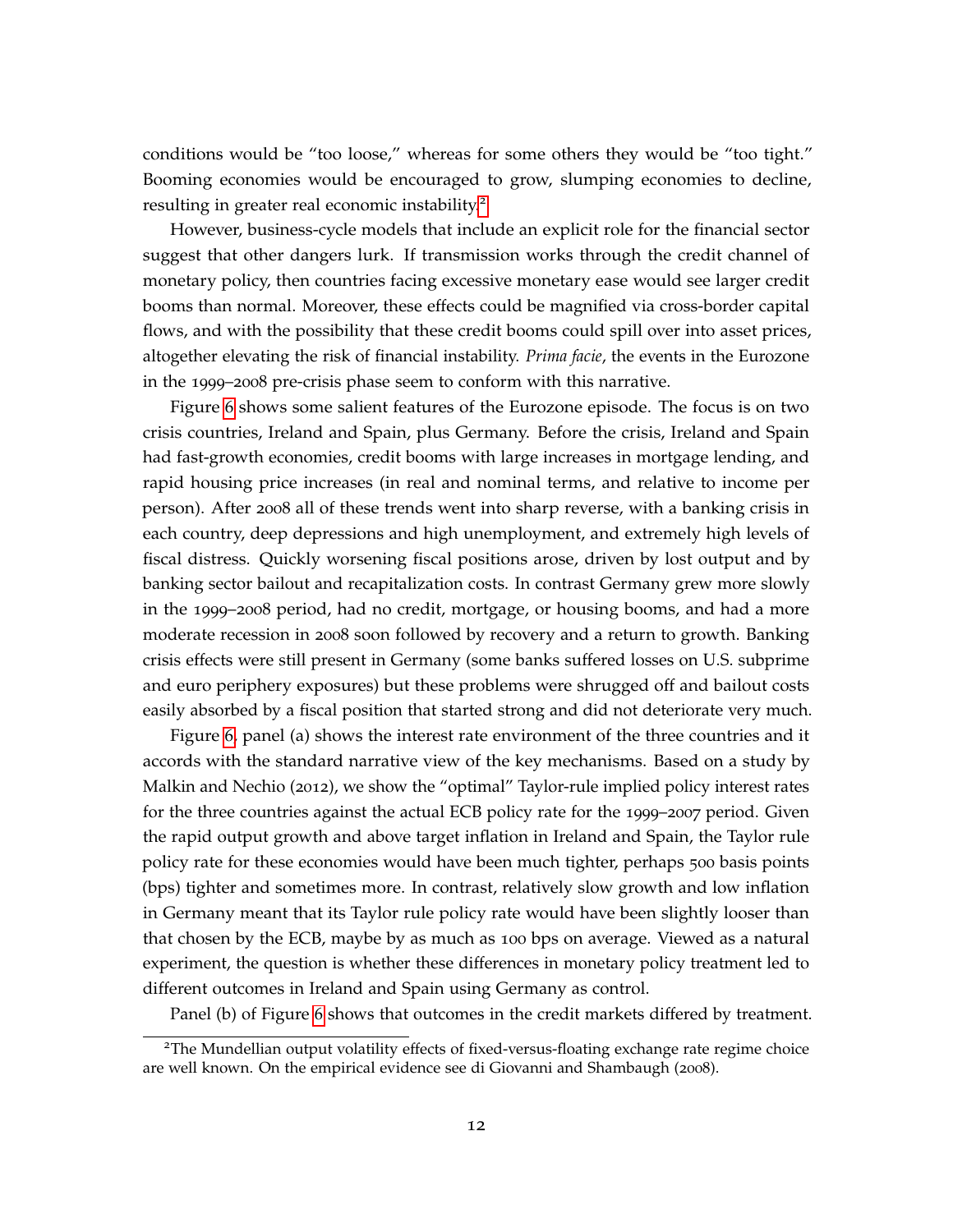<span id="page-14-0"></span>



*Notes*: Reproduced from Malkin and Nechio (2012). See text.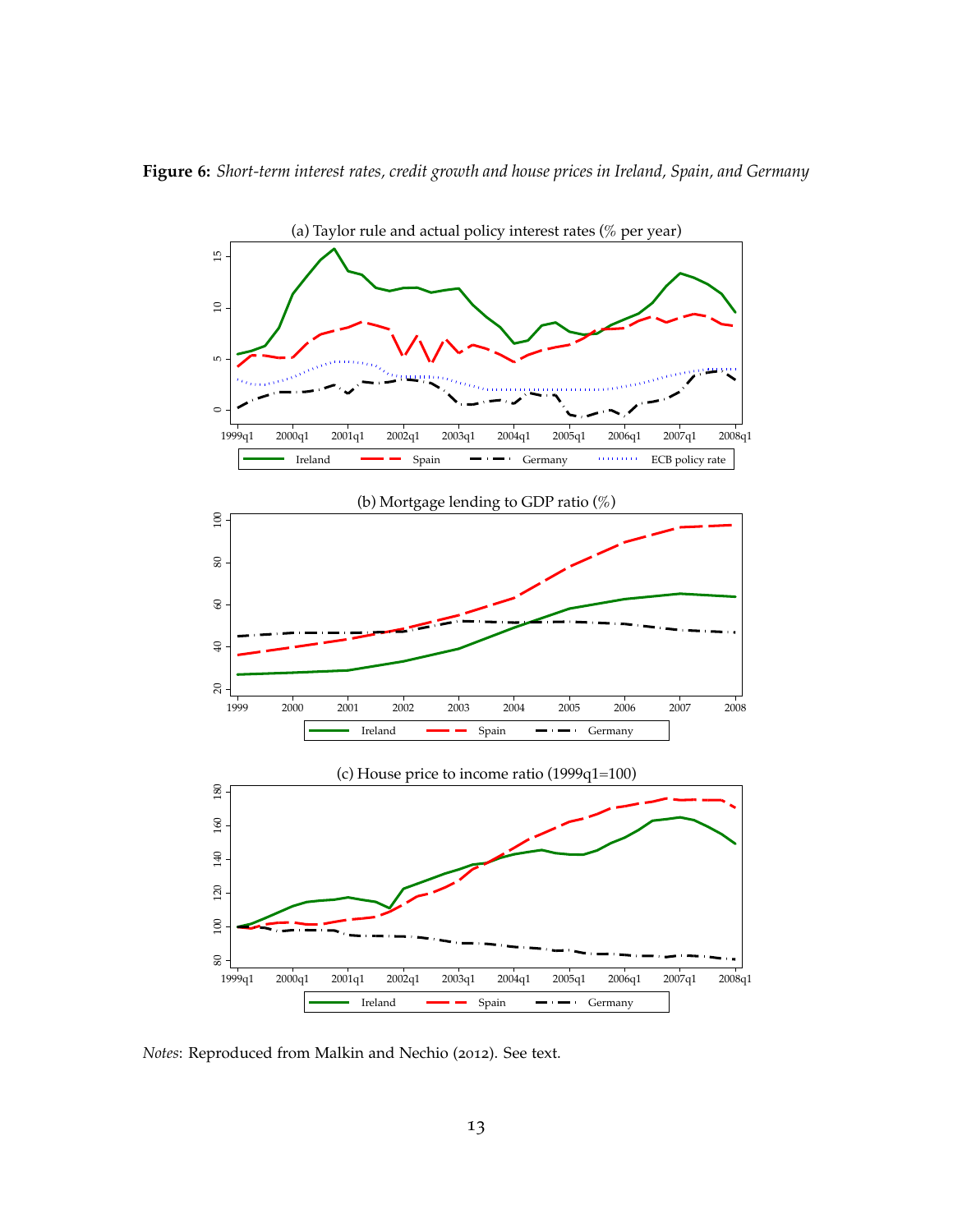In Ireland and Spain a large expansion in private debt was driven in large part by the growth of real estate backed mortgages. The level of mortgage debt to GDP in each country doubled in the space of about eight years. Meanwhile, the level of mortgage debt to GDP was stable in Germany over the entire period at about 50% of GDP.

Panel (c) of Figure [6](#page-14-0) shows the very different outcomes in house price trends. The house price to income ratio was nearly stable in Germany over the entire period, declining slightly by 20% over the decade. In contrast, house price to income ratios in Ireland and Spain rose by  $65\% - 75\%$  over the same time frame.

These data provide some support to the hypotheses, often asserted in analyses of the Eurozone crisis, that periphery countries experienced an exogenous monetary easing which went on to fuel credit and housing price boom and bust cycles—ending in economic crises and output disasters for countries like Ireland and Spain. Yet can we establish a causal link between monetary conditions on the one hand, and mortgage and house price boom-bust cycles, as well as financial instability, on the other hand? More to the point, can we get formal statistical evidence from a large body of empirical macroeconomic evidence that looks systematically at many episodes over time and space rather than a case study based on a sample of three countries? The remainder of this paper will try to answer both of these questions in the affirmative.

# <span id="page-15-0"></span>4. Exogenous perturbations to monetary conditions: The trilemma as a natural experiment

Using short-term interest rates as a proxy for monetary conditions, what is the causal link to mortgages and house prices based on our large sample of macro-financial data covering the history of advanced economies since 1870? The key empirical hurdle in answering this question is that home interest rates may be endogenously determined. Averting simultaneity bias requires identifying movements of the home interest rate that are not the result of the reaction by local policymakers to domestic economic conditions, including output, inflation, and the evolution of credit and housing prices.

The macroeconomic policy trilemma offers a possible solution to the identification conundrum. This foundational proposition of international macroeconomics states that a country cannot simultaneously pursue the three mutually incompatible policy goals of fixed exchange rates, capital mobility, and monetary policy autonomy (Obstfeld and Taylor 2004). It must give up one of the three goals, or equivalently choose to pursue only two out of the three. A simple corollary of interest parity, the trilemma has been central to open economy macroeconomics since the work of Mundell and Fleming, and in the last decade has seen extensive empirical testing and validation (Obstfeld, Shambaugh,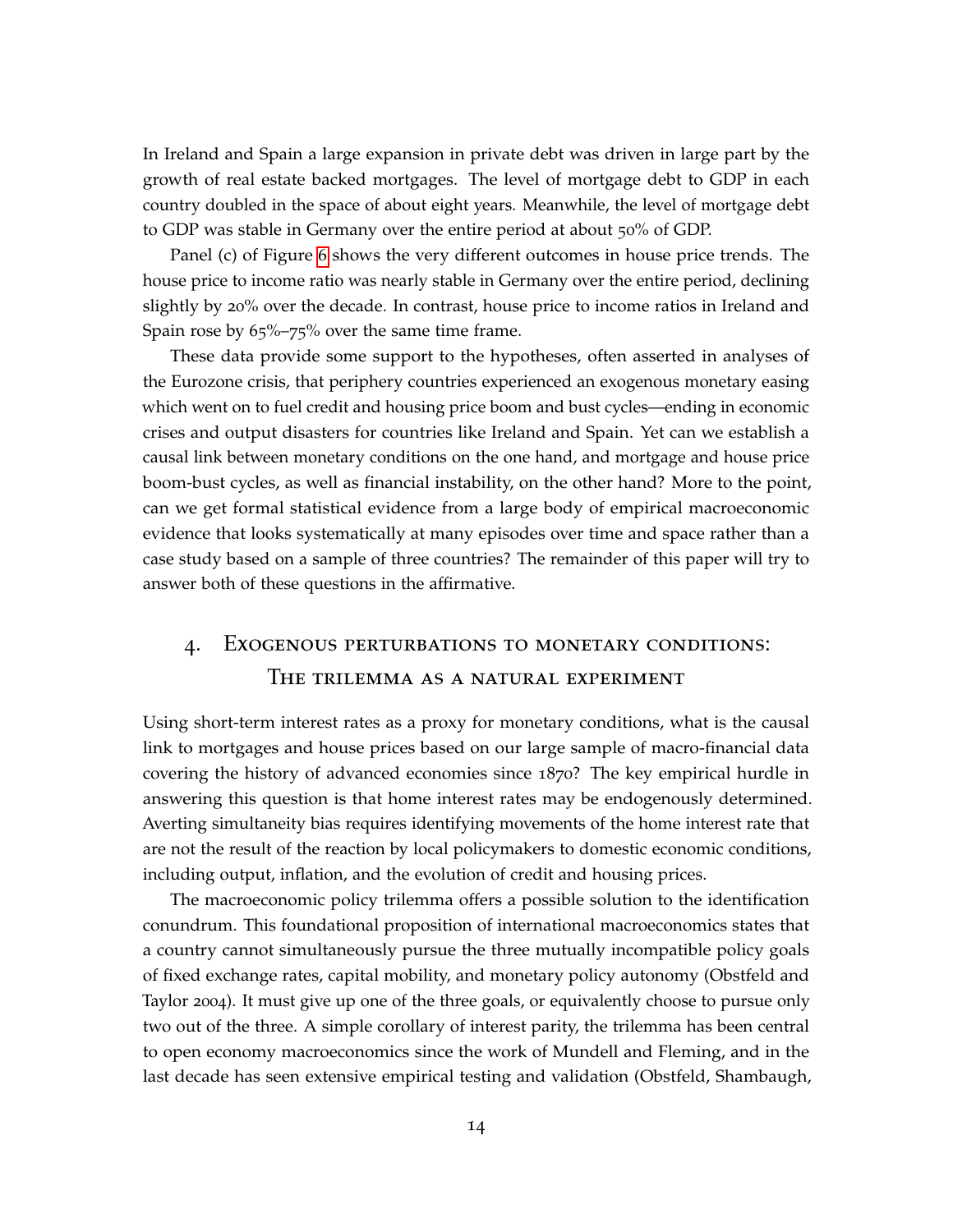and Taylor 2004, 2005; Aizenman, Chinn, and Ito 2008; Klein and Shambaugh 2013).

Suppose the home country *i* at time *t* has either a fixed (pegged) or flexible (floating) exchange rate with respect to some other *base* country. This is denoted by the variable  $PEG_{it} = 1$  and  $PEG_{it} = 0$ , respectively. Suppose the home country *i* at time *t* is either open or closed to international capital markets. This is denoted by the variable  $KOPEN_{it} = 1$ and  $KOPEN_{it} = 0$ , respectively.

Let  $r_{it}$  denote the short-term nominal interest in the home country, and let  $r_{it}^*$  denote the short-term nominal interest set by policymakers in country *i*'s base country. Note that the home country index *i* is used since base countries differ by *i*. Furthermore, changes over the period are denoted  $\Delta r_{it}$ , and  $\Delta r_{it}^*$ , respectively. We denote with  $X_{it}$  a set of domestic macroeconomic controls used in determining the home interest rate in the absence of a peg. A simple algebraic expression of the trilemma suitable for our empirical application sets out the observed change in the home interest rate as a function of the change in the base country interest rate and the configuration of the exchange rate regime and capital mobility:

<span id="page-16-0"></span>
$$
\Delta r_{it} = a + b[PEG_{it} \times KOPEN_{it} \times \Delta r_{it}^*] + \Theta X_{it} + u_{it}.
$$
\n(1)

To develop intuition, think about two polar cases. In the case of a floating regime or capital immobility, there need be no correlation at all between home and base rates,  $PEG_{it} \times KOPEN_{it} = 0$  and then  $r_{it}$  and  $r_{it}^*$  would be completely delinked. In the case of a truly hard peg with capital mobility  $dPEC_{it} \times KOPEN_{it} = 1$  and with perfect correlation  $(b = 1)$  then changes in the observed home and base rates,  $r_{it}$  and  $r_{it}^*$  would be equalized. A possible risk premium would be captured by the intercept when  $a \neq 0$ , but the simple theory would entail a perfect pass-through with the coefficient  $b = 1$  in the pegged case. Other influences on the home interest rate are captured by the controls *Xit*. The error term  $u_{it}$  is assumed to be well behaved.

In practice, the dichotomy between fixed and flexible regimes is not as clean and intermediate regimes muddy the simple story described above. Likewise, capital mobility may not be properly captured in a binary variable, but rather in by a continuous measure, as we assume below. The implications for the coefficient *b* then depend on the nature of local monetary policy reaction within whatever room for maneuver the regime permits. In a target-zone model with a home central bank that can "lean against the wind" theoretical simulations by Obstfeld, Shambaugh, and Taylor (2005) show that the coefficient *b* may be below one, but still above zero.

For our analysis, the trilemma equation ([1](#page-16-0)) provides a method for identifying home interest rate perturbations that are unrelated to local economic conditions. Base countries,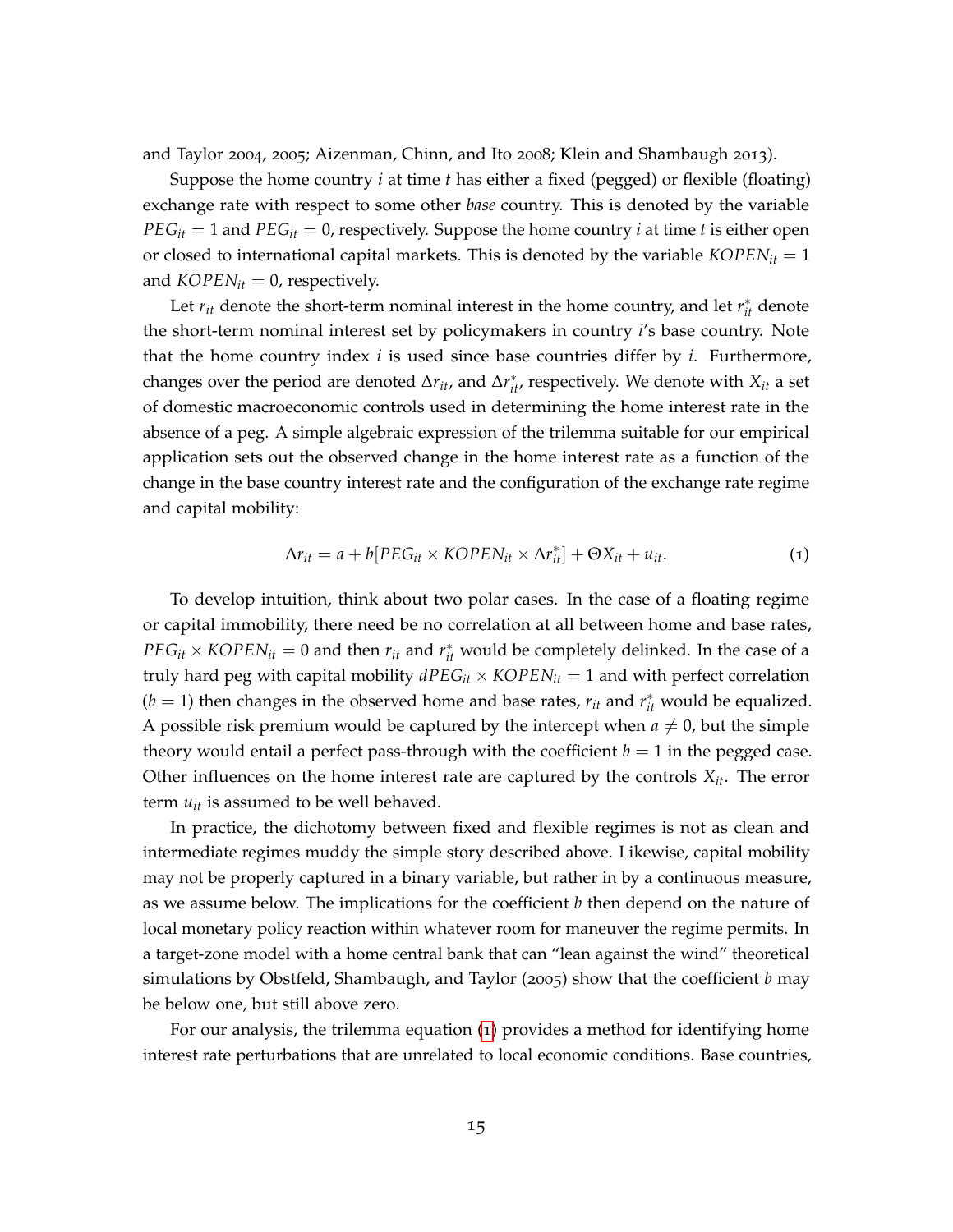such as the U.S. in the Bretton Woods era, have monetary policy autonomy by definition. But, as conventionally understood, their authorities would pay no attention whatsoever to economic conditions in partner countries when making policy choices.

The examples are legion. Famously, the U.S. decision to raise rates in 1927–28 in reaction to local asset market conditions imposed stress on the U.K. and other countries trying to cling to the interwar gold standard. Over a longer period so did the steady tide of gold reserves flooding into a Banque de France which was all too eager to sterilize them (Eichengreen 1992; Ahamed 2009; Irwin 2010). At the G-10 Rome meetings in 1971, U.S. Treasury Secretary John Connally declared to the world that "the dollar is our currency, but it's your problem." In June 1972 President Richard Nixon expressed the same sentiment rather more colorfully, caught on the ever-running Watergate tapes, when he was asked by aide H. R. Haldeman about an incipient currency crisis in Italy and blurted out his famous response: "Well, I don't give a shit about the lira."

In the final days of Bretton Woods, it was the turn of the U.S. to fall under exchange rate pressure, but in the dead of the night the German government withdrew its support, allowing the dollar to fall against the mark, a decision that was later justified by Chancellor Schmidt with an appeal to the arcane legal doctrine *ultra posse nemo obligatur*. The same problem of cooperation under fixed exchange rates resurfaced in the 1992 ERM crisis when, at the September 5 meeting in Bath, the German Finance Minister Theo Waigel replied to the repeated pleas of his British counterpart, Norman Lamont, for the Bundesbank to loosen monetary policy: "My dear Lamont, you have asked that question four times...if you ask again, I will get our helicopter ready to take us back."[3](#page-17-0)

Still today the recurrent mutterings about currency wars in recent years tell the same story: when considering not just the plight of unilateral dollarizers such as Panama, Ecuador, or El Salvador, but even the general spillovers from U.S. monetary policy to the quasi–"dollar bloc" of emerging economies, especially India and China, players on all sides harbor few illusions that the Fed will shape its interest rate policies to suit conditions in far away countries.

In sum, to peg is to sacrifice monetary policy autonomy, at least to some degree. Given this understanding of the key constraints in past and present international monetary regimes it is natural for us to treat the term  $z_{it} = [PEG_{it} \times KOPEN_{it} \times \Delta r_{it}^*]$  on the righthand side of equation ([1](#page-16-0)) as an exogenous influence on local monetary conditions in the home economy, notwithstanding other effects captured by the rest of the terms in the equation. Thus *zit* will serve in what follows as the instrumental variable for changes in home interest rates, and will permit us to identify causal relationships from rates to mortgage credit and to house prices.

<span id="page-17-0"></span><sup>3</sup>See Buiter, Corsetti, and Pesenti (1998, 14).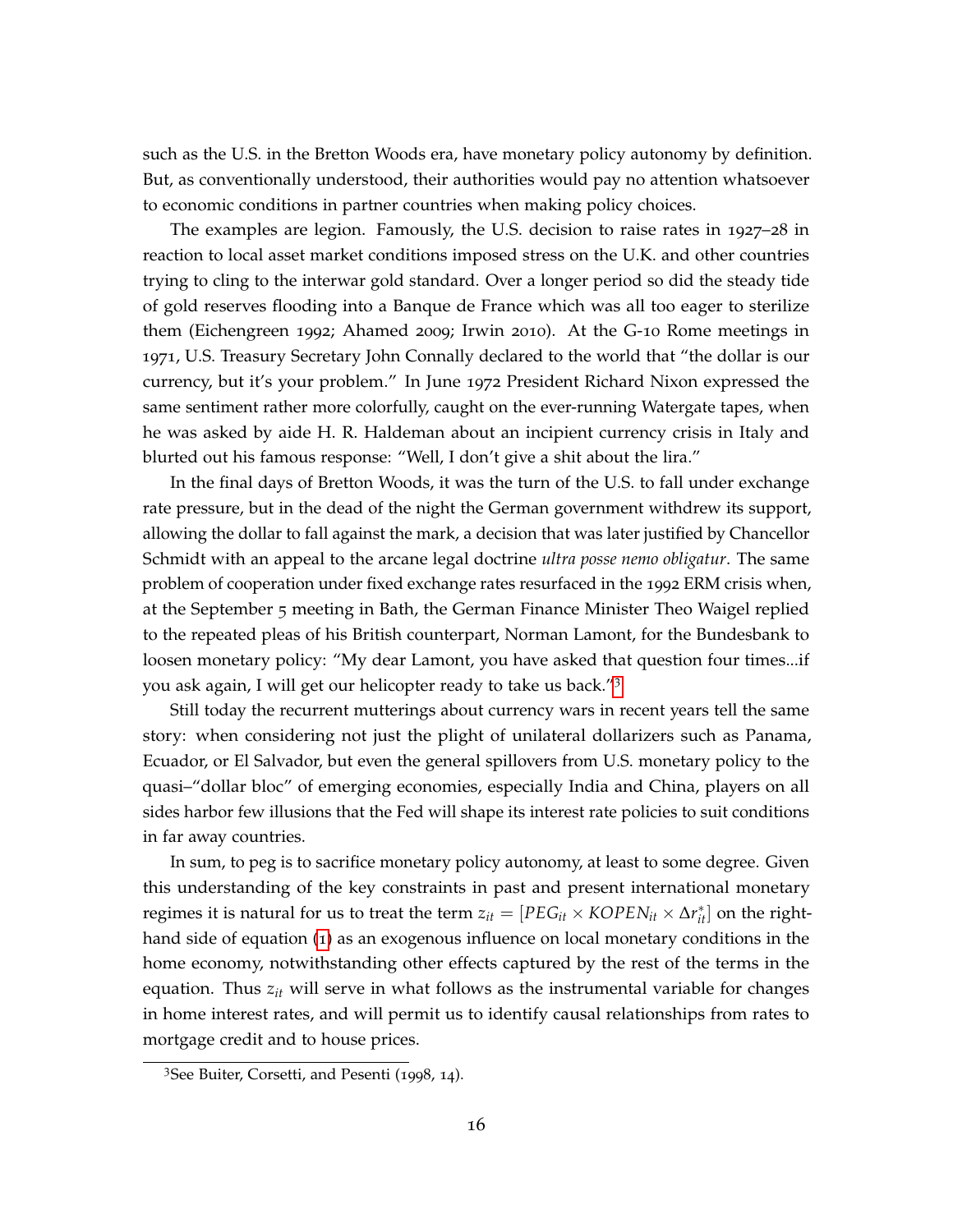| Base country                                   | Pre-WW <sub>1</sub> | Interwar         | <b>Bretton Woods</b>   | Post-BW                                    |
|------------------------------------------------|---------------------|------------------|------------------------|--------------------------------------------|
| UK                                             | All                 |                  | Sterling bloc:         |                                            |
| (gold standard/BW base)                        | countries           |                  | AUS, CAN               |                                            |
| UK/US/France composite<br>(gold standard base) |                     | All<br>countries |                        |                                            |
| <b>USA</b><br>(BW/Post-BW base)                |                     |                  | All other<br>countries | Dollar bloc:<br>AUS, CAN, CHE,<br>JPN, NOR |
| Germany<br>(EMS/ERM/<br>Eurozone base)         |                     |                  |                        | All other<br>countries                     |

<span id="page-18-0"></span>**Table 2:** *Selection of base country short-term interest rate for pegged exchange rates by era*

Notes: See text and Obstfeld, Shambaugh, and Taylor (2004, 2005).

The formal definition of the instrumental variable *zit* consists of multiplying the change in relevant base country short-term interest rate  $\Delta r_{it}^*$  by the product of  $PEG_{it}$  and of *KOPENit*. The peg indicator equals 1 when the home country is pegged to the base country in both year *t and* year *t* − 1. For the sample of countries we study, a description of the relevant base countries in each historical era is presented in Table [2](#page-18-0). Prior to WW2, peg codings are taken from Obstfeld, Shambaugh, and Taylor (2004; 2005). After WW2 they are gleaned from Ilzetzki, Reinhart, and Rogoff (2008) and updates thereto. Prior to 1914 we treat the U.K. as the base for everyone, and after 1945 we treat the U.S. as the base for everyone, with the exception of EMS/ERM/Eurozone countries for which Germany is the base after 1973. In the interwar period, the choice of a suitable base country is more challenging and subjective given the instability of the interwar gold standard period; we follow Obstfeld, Shambaugh, and Taylor (2004) in using a hybrid "gold center" short-term interest rate, which is an average of U.S., U.K., and French short term rates depending on which of the three countries was pegged to gold in a particular year; our results are not sensitive to this choice and we replicate our findings using any one of these three countries as the sole interwar base as in Obstfeld, Shambaugh, and Taylor (2004). The capital mobility indicator is based on the index (from 0 to 100) in Quinn, Schindler, and Toyoda (2011). We use a continuous version of their index rescaled to the unit interval, with o meaning fully closed and 1 fully open.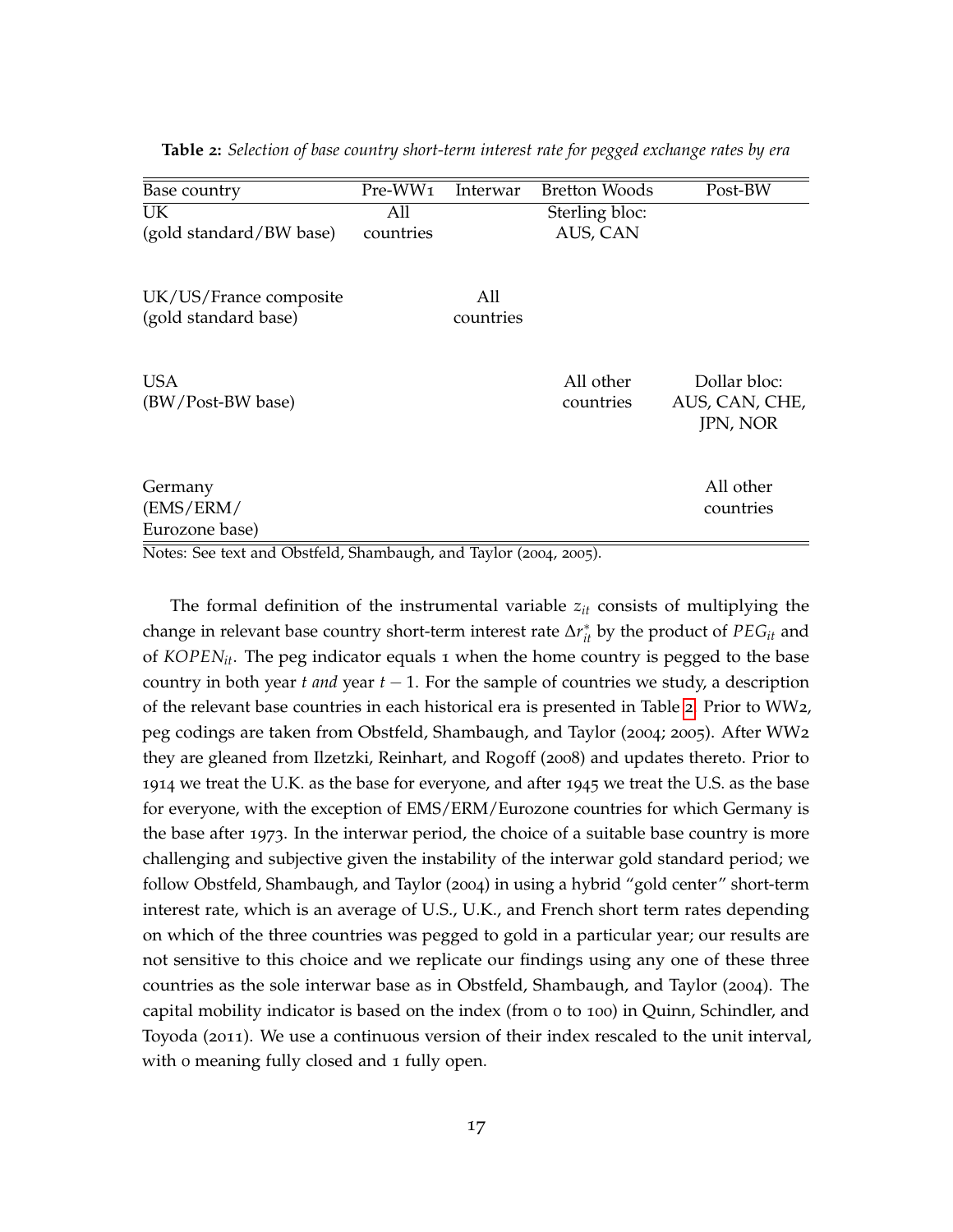

<span id="page-19-0"></span>**Figure 7:** *The trilemma-based IV: changes in short-term interest rates in home and base countries*

*Notes*: See text and Table [3](#page-20-0), panel (a), columns (2) and (3).

Figure [7](#page-19-0) and Table [3](#page-20-0) verify that if  $z_i$  has the potential to be a valid instrument, for all the reasons given above, then it is certainly not a weak instrument. The scatter plots in Figure [7](#page-19-0) are simple bivariate plots of the change in the home short rate ∆*rit* against the putative instrument  $PEG_{it} \times KOPEN_{it} \times \Delta r_{it'}^*$  for our panel dataset, looking separately at both the pre-WW2 and post-WW2 samples. That is, we estimated ([1](#page-16-0)) and no controls *Xit*, as in Panel (a) and Columns (2) and (3) of Table [3](#page-20-0), then plotted the data and the line of best fit. The correlations are seen to be strong; the slope coefficients *b* in each case are significant at the 1% level. The *F*-statistics exceed 15 in all cases, and exceed 60 in the full sample. The coefficients *b* in each subsample, and in the full sample, are close to 1/2 rather than 1, so the pass-through from base to home rates is not one-for-one, but is significant; these results very closely match those in Obstfeld, Shambaugh, and Taylor (2004; 2005).

We now move on and the apply the instrumental variable  $z_{it}$  to the central estimation problem in our paper. In a setting like ours, the approach of using exchange rate regimes to identify exogenous shocks has great promise as a way of estimating policy impacts, and it builds on several applied works which embrace a similar logic: di Giovanni and Shambaugh (2008) use the same instrument to look at output volatility in fixed and floating exchange rate regimes; Ilzetzki, Mendoza and Végh (2013) partition countries by exchange rate regimes to study the impacts of a fiscal policy shock. In this paper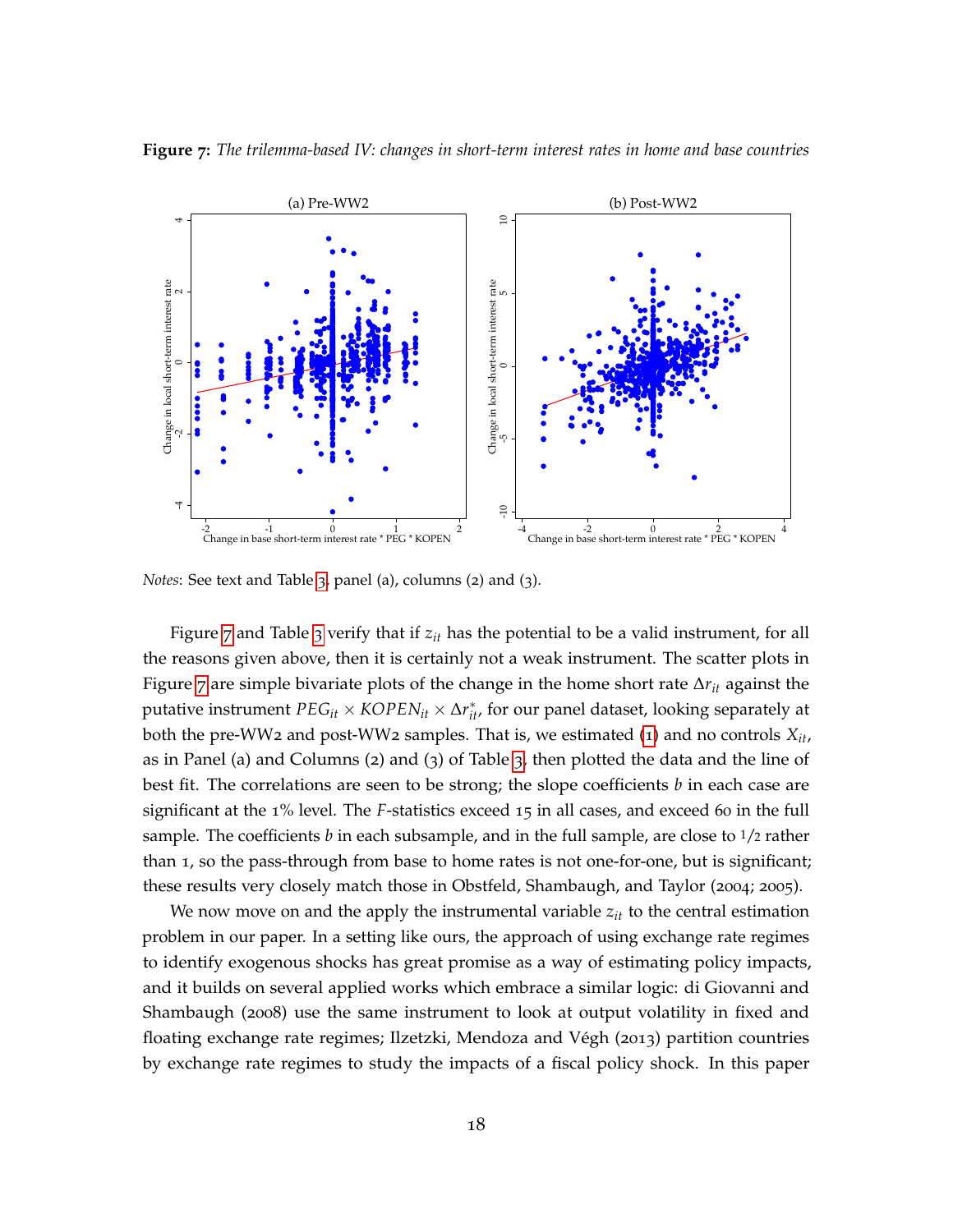|                                                     | ◡          |                      |                      | <u>.</u>  |                      |
|-----------------------------------------------------|------------|----------------------|----------------------|-----------|----------------------|
|                                                     | (1)        | $\left( 2\right)$    | (3)                  | (4)       | (5)                  |
|                                                     | All years  | Pre-WW2              | Post-WW <sub>2</sub> | Pre-1914  | Interwar             |
| $PEG_{it} \times KOPEN_{it} \times \Delta r_{it}^*$ | $0.68***$  | $0.36***$            | $0.81***$            | $0.32***$ | $0.52***$            |
|                                                     | (0.08)     | (0.09)               | (0.09)               | (0.08)    | (0.13)               |
| Constant                                            | $-0.08***$ | $-0.11$ <sup>*</sup> | $-0.05***$           | $-0.01$   | $-0.33$ <sup>*</sup> |
|                                                     | (0.03)     | (0.06)               | (0.02)               | (0.01)    | (0.18)               |
| $\overline{R^2}$                                    | 0.074      | 0.013                | 0.147                | 0.066     | 0.004                |
| F-statistic                                         | 64.28      | 17.34                | 79.63                | 15.51     | 16.61                |
| Observations                                        | 1875       | 876                  | 999                  | 602       | 274                  |

<span id="page-20-0"></span>**Table 3:** *Relationship between change in short-term interest rates in home and base countries* Dependent variable: change in short-term interest rates in home county, ∆*rit*.

*Notes*: <sup>\*</sup>*p* < 0.1,<sup>\*\*</sup> *p* < 0.05,<sup>\*\*\*</sup> *p* < 0.01. Country-based cluster-robust standard errors in parentheses. Fixed effects omitted. World wars omitted. See text.

we use this strategy to gain a clean identification of the workings of the credit channel and its implications for mortgage and house price booms and busts over the course of macroeconomic history.

# 5. Instrumental variable local projections

Across different periods in history, countries with fixed exchange regimes often saw fluctuations in short-term interest rates unrelated to home economic conditions. This natural pseudo-experiment provides an exogenous source of variation in home shortterm interest rates. This section discusses how we exploit this feature to identify the dynamic multipliers of mortgages and house prices in response to these pseudo-natural experiments in the short rate.

The empirical strategy combines the local projection approach (Jorda` 2005) with instrumental variable (IV) methods. Recent papers that have used this particular combination of procedures include Leduc and Wilson (2013) and Owyang, Ramey and Zubairy (2013). Recall that the data that we will analyze are a long panel of 14 countries observed over roughly 140 years. However, the panel is not balanced because data availability varies by country. We explain the details of our dataset in the appendix. Note also that we exclude the two world wars.

Let  $\Delta_h y_{it-1} = y_{it+h} - y_{it-1}$  denote the response variable of interest, for example, the change in house prices (measured as the log of the ratio of real house prices to income per capita) from the base year  $t - 1$  up to year  $t + h$  with  $h = 0, 1, \dots, H$ . The subindex *i* denotes the country. Let ∆*rit* denote the change in the home short-term interest rate, although in general it refers to any variable whose perturbations we want to trace and for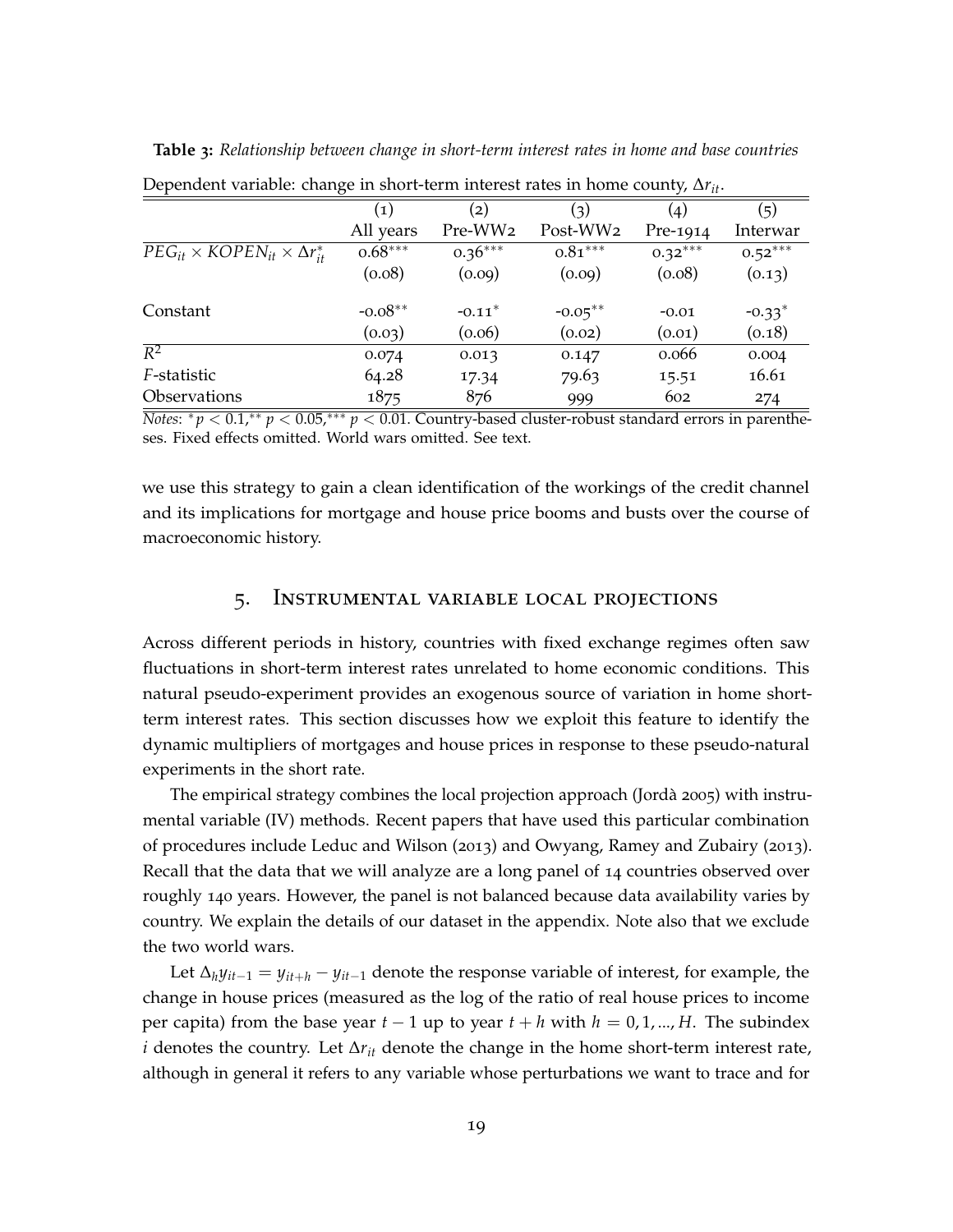which instruments are available. We denote *zit* as the instrumental variable introduced in the previous section and based on whether countries peg their currency to a base country and impose capital controls or not.

Next, consider two additional vectors of variables. The vector ∆*Wit* includes all the variables in the system observed at time *t* for country *i* except for ∆*yit* (given our timing convention, this is the first left-hand side variable) and ∆*rit*, which we explicitly instrument for. We will discuss the specific variables included in the analysis momentarily. In addition, the vector ∆*Xit*−<sup>1</sup> contains the lags of all the elements in ∆*Wit* as well as the lags of ∆*yit* and ∆*rit*. The notation ∆ indicates that the variables in the system are all expressed as first differences.

Using these variable definitions, we are interested in estimating the dynamic multipliers of ∆*hyit*−<sup>1</sup> for *h* = 0, 1, ..., *H* to an exogenous perturbation in ∆*rit*. Identification of this exogenous perturbation is achieved in two ways. First, by using a rich set of controls to isolate the selection mechanism based on observables. This is done via the auxiliary vectors ∆*Wit* and ∆*Xit*−1. Specifically, notice that the vector ∆*Wit* has the same timing as ∆*rit*. This is intentional, so as to manage the effect of home conditions observed within the year. The second basis for identification uses the instrumental variable  $z_{it}$  for  $\Delta r_{it}$  to account for selection based on unobservable factors. In practice, both sets of variables (controls and instrument) are used in the first stage regression, of course. Below we discuss the properties of the instrument in the context of this first stage regression.

Using these variable definitions, the specification of the local projections is

<span id="page-21-0"></span>
$$
\Delta_h y_{it-1} = \alpha_i^h + \beta^h \Delta r_{it} + \Delta W_{it} \Gamma^h + \Delta X_{it-1} \Phi^h + u_{it+h}, \tag{2}
$$

which can be estimated by instrumental variables regression methods using *zit* as the additional instrument for  $\Delta r_{it}$ . The  $\alpha_i^h$  are country-fixed effects and in the estimations below we use country-based cluster-robust standard errors. The dynamic multipliers of interest are therefore the IV estimates of  $\beta^h$  for  $h = 0, 1, ..., H$ . We generically designate these as LP-IV coefficients, short for *local projection instrumental variables.*

Estimates of the specification in expression ([2](#page-21-0)) reported below therefore include a rich set of controls contemporaneously and in the lag structure. The objective is to stack the odds against our instrument as much as possible in the following sense. We want to isolate fluctuations in the short-term interest rate that are not explained by home economic conditions, but rather are correlated with short-term fluctuations in the base country (in situations where the home economy pegs its currency). Including a rich set of domestic controls soaks up variation in the base country's short rate related to the home economy. This is the best insurance against finding that the estimated responses reflect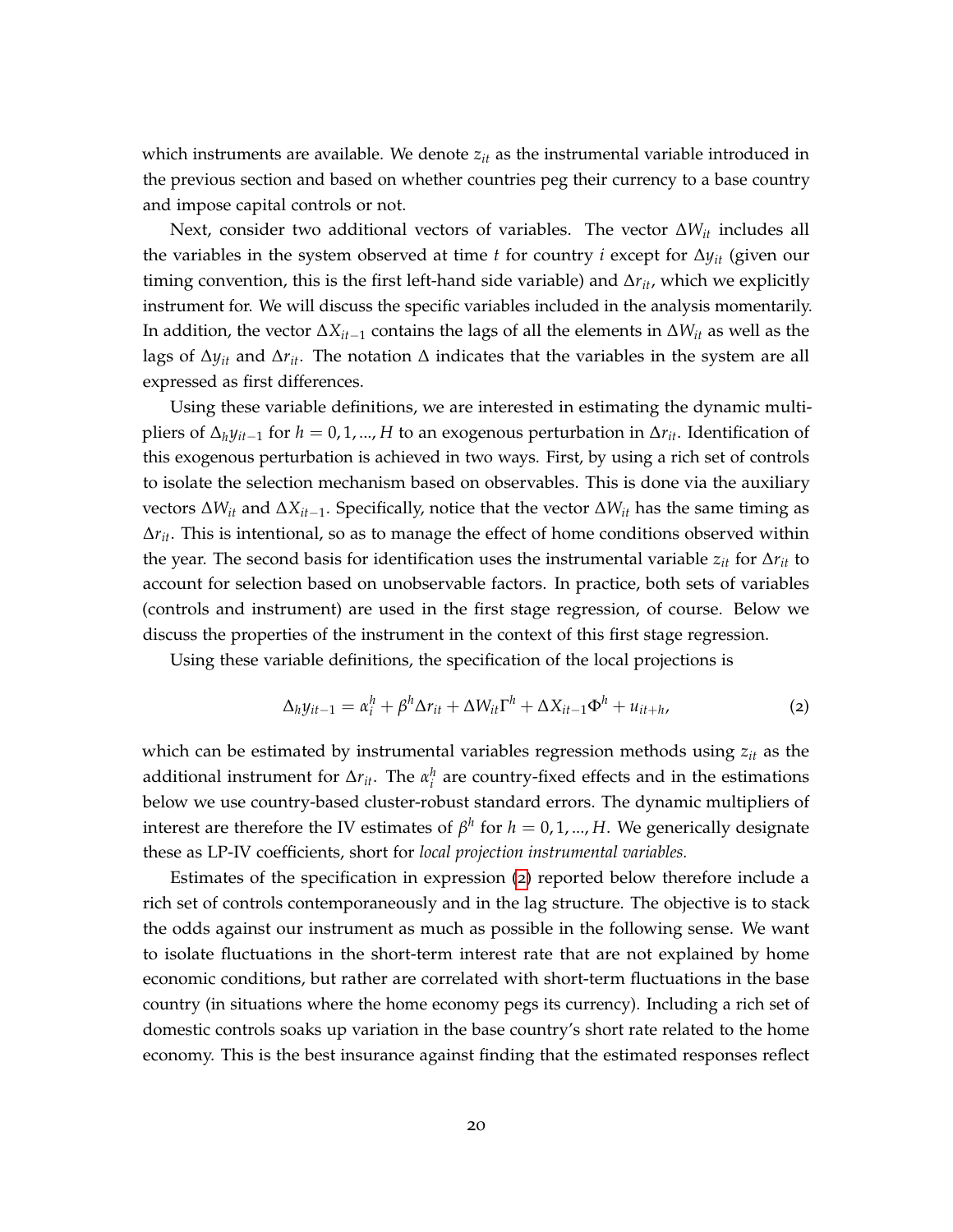endogenous fluctuations of the response variable given the data that we have. We will show momentarily that even with a saturated specification, the instrument remains highly relevant in most cases.

A truly exogenous instrument would allow us to estimate the responses without having to account for observable controls. In this case correlation between the base and the home economies makes including controls unavoidable. Unfortunately, we are unable to explicitly test for the exogeneity of the instrument using a test of over-identifying restrictions. Expression ([2](#page-21-0)) is just-identified. Where appropriate, we report the results both with and without controls (the latter are provided as a robustness check). Data availability imposes considerable restrictions on the pre-WW2 sample. As a result, it is useful to show the results that omit controls but use a longer sample to check the estimates against those from the more limited sample. Moreover, we also provide (again, as a robustness check) a comparison of the results based on OLS estimates of expression ([2](#page-21-0)) to characterize the bias in the OLS estimates.

#### <span id="page-22-0"></span>6. Monetary conditions, credit growth, and house prices

Section [2](#page-6-0) discussed secular trends in mortgage lending that suggest bank lending experienced a considerable shift toward real estate financing after WW2. This section focuses instead on short-run fluctuations. Our instrument captures movements in short-term interest rates relative to movements that would have likely prevailed under a floating exchange regime and full control of domestic monetary policy.

Our analysis proceeds logically in sequential steps. First, we examine how persistently exogenous perturbations propagate to short-term interest rates. The rational expectations hypothesis of the term structure suggests that expectations on future short-term rates, adjusted for risk, drive longer term-rates. Therefore, next we trace how short-term rate fluctuations reverberate to long-term rates. Long-term rates tend to be very highly correlated with mortgage rates and therefore provide a good proxy measure for the price of mortgages (for which we do not have direct observations). Thus, we examine how the quantity of mortgages (normalized by GDP) responds to our pseudo-experiment. Ultimately, the availability of credit makes home buying more accessible. Higher demand for houses through cheaper financing tends to put upward pressure on home prices. The last link in the chain of events thus consists of characterizing the response of house prices to the shock in the short-term rate.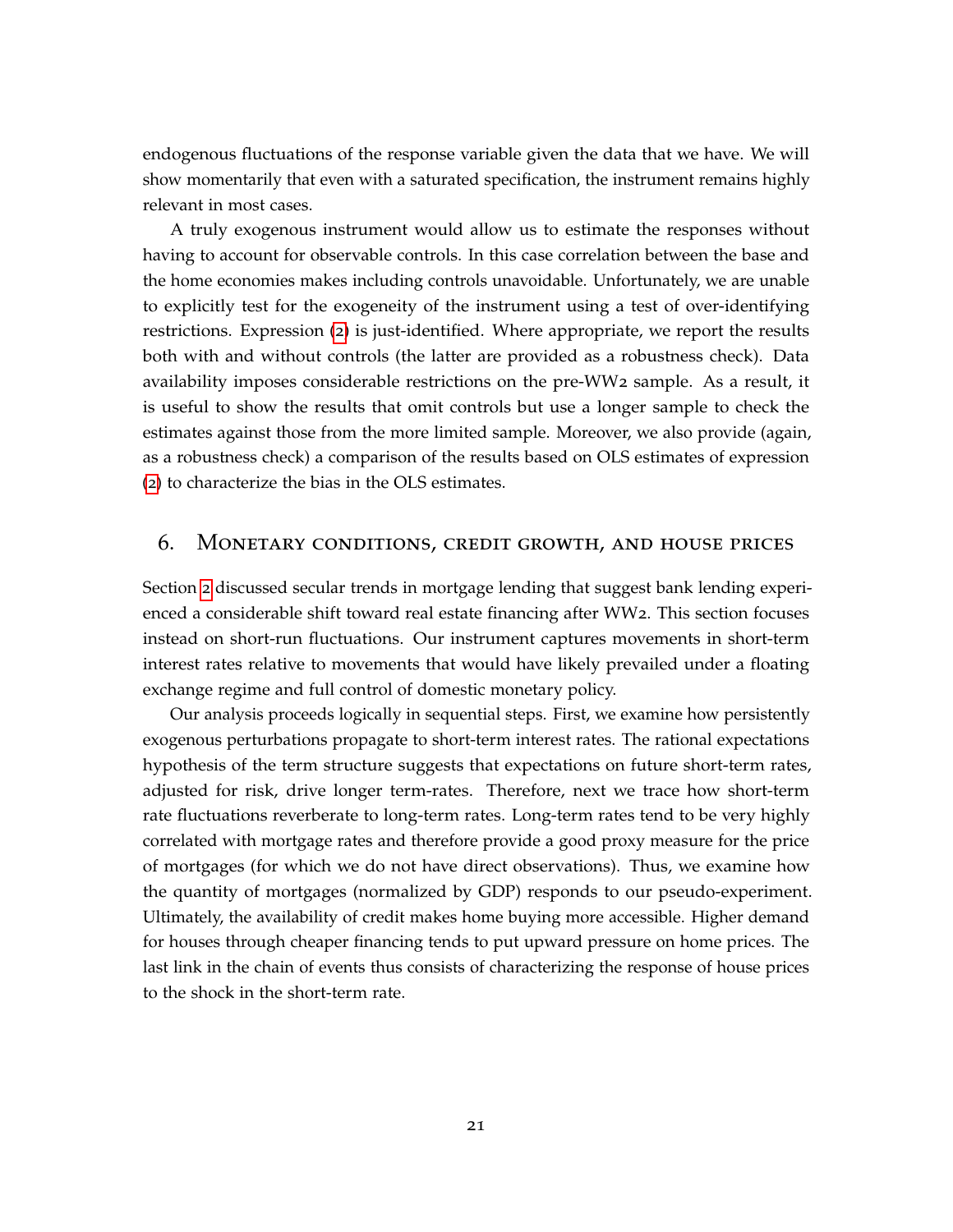## 6.1. The instrument is relevant

As a first check, we evaluate the strength of the instrument introduced in Section [4](#page-15-0) in the context of expression ([2](#page-21-0)). We estimate the first stage regression of ∆*rit* on *zit* and the other regressors in expression ([2](#page-21-0)) including country-fixed effects. Then we report the F-statistic for the coefficient on *zit* constructed with country-based, cluster-robust standard errors. We note that since we only have one endogenous regressor, typical tests of instrument relevance, such as Kleibergen and Paap's (2006) rank test, are roughly equivalent to the heteroskedasticity and autocorrelation robust Wald tests from OLS in the first stage. Due to gaps in data availability, we obtain different estimates of the Kleibergen and Paap (2006) statistic when we report our response estimates in Table [5](#page-25-0) below (and later when we report robustness checks). We provide here simple first stage regression results to illustrate the instrument's basic features.

The four response variables of interest include:  $(1)$  the short-term interest rate;  $(2)$ the long-term interest rate; (3) the ratio of mortgage loans to GDP; and (4) the log ratio of house prices to per capita income. When these variables are used as a left-hand side variable in expression ([2](#page-21-0)), we take the h-difference ∆*hyit*−<sup>1</sup> described earlier. When the variables enter as controls, these variables enter as simple first differences. All of these variables are measured in percent change to facilitate the interpretation of the results.

Additional controls include: (i) the growth rate of real GDP per capita; (ii) the CPI inflation rate; (iii) the investment to GDP ratio; (iv) the ratio of non-mortgage lending to GDP; and (v) the ratio of the current account to GDP. We include up to two lags of each variable in the vector ∆*Xit*−1. In what follows we report the *β h* coefficients in expression ([2](#page-21-0)) but omit estimates of the fixed effects and the control set for brevity. We implement the analysis for the full sample and later as a robustness check, we split the sample at World War 2. In Section [2](#page-6-0) we argued that the major developments in mortgage lending took place starting in the second half of the twentieth century.

Table [4](#page-24-0) reports first-stage regression results. The short rate is regressed on our instrument ∆*zit*. We report two regressions. In the first block of results (columns 1–3) we omit the controls, in the second block (columns 4–6) we include them. The reason is that the sample sizes can vary quite a bit. Some of the controls are not available for some countries, specially in the first part of the sample. We consider three samples: all years, and the pre- and the post-WW2 years. In all cases we omit the world wars.

The results in Table [4](#page-24-0) provide tangible intuition about the strength of the instrument. The instrument is relevant, although a bit weaker in the pre-WW2 era (columns 2 and 5). Even after adding a very rich set of controls and fixed effects (columns 4–6), the instrument remains significant across samples with high F-statistics (and hence significant coefficient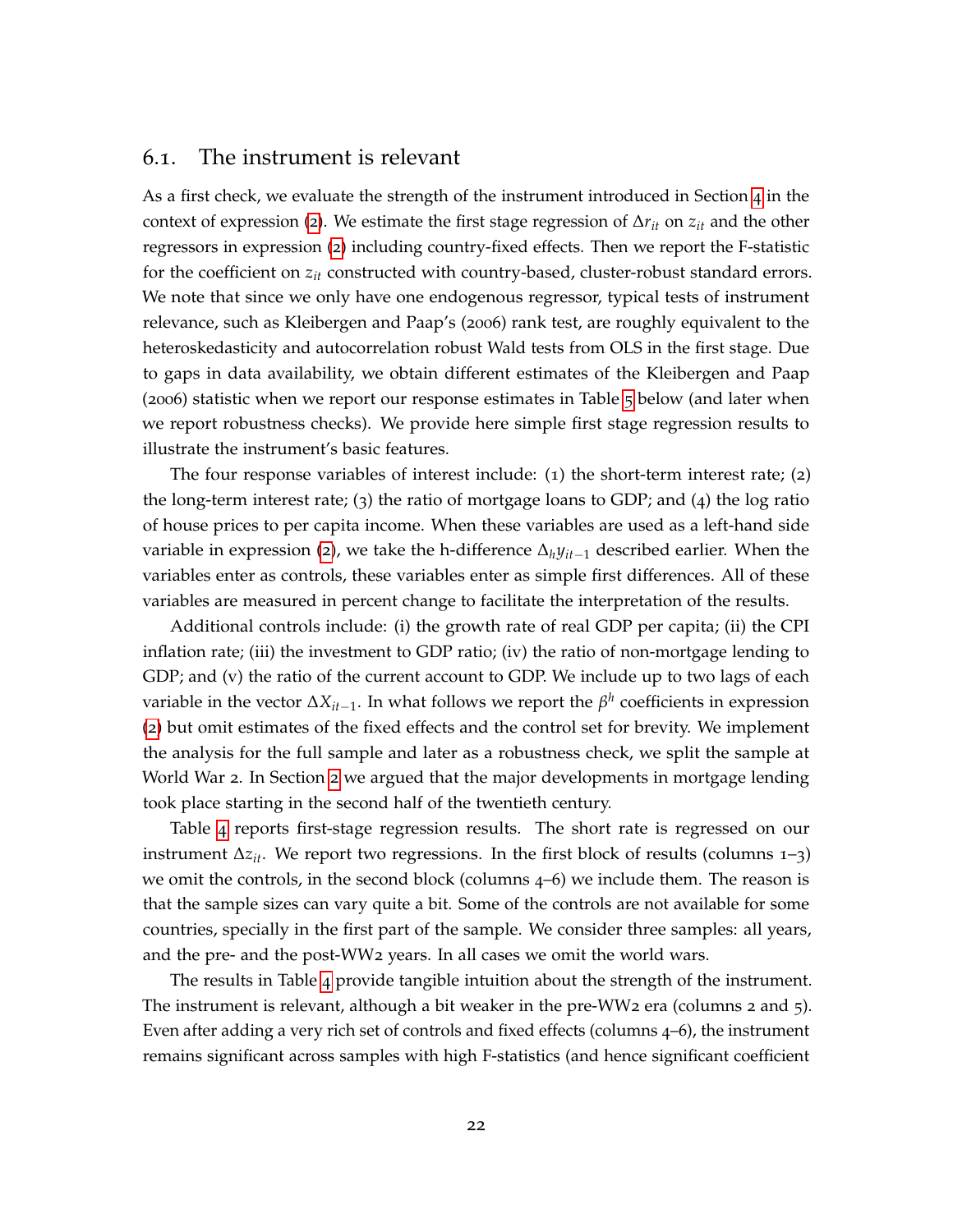<span id="page-24-0"></span>

|                       |                   | No Controls       |                 | With Controls |                 |           |  |
|-----------------------|-------------------|-------------------|-----------------|---------------|-----------------|-----------|--|
|                       | $\left( 1\right)$ | $\left( 2\right)$ | (3)             | (4)           | (5)             | (6)       |  |
|                       | All               | Pre-              | Post-           | All           | Pre-            | Post-     |  |
|                       | Years             | WW2               | WW <sub>2</sub> | Years         | WW <sub>2</sub> | WW2       |  |
| <b>IV</b> Coefficient | $0.68***$         | $0.36***$         | $0.81***$       | $0.43***$     | $0.29***$       | $0.46***$ |  |
|                       | (0.06)            | (0.11)            | (0.06)          | (0.04)        | (0.06)          | (0.06)    |  |
| $R^2$                 | 0.075             | 0.013             | 0.147           | 0.451         | 0.417           | 0.491     |  |
| <i>F</i> -statistic   | 150.17            | 11.59             | 169.51          | 37.16         | 9.26            | 29.84     |  |
| Observations          | 1875              | 876               | 999             | 1220          | 375             | 845       |  |

**Table 4:** *First-stage regression of the short-term interest rate on the instrument*

*Notes*: <sup>∗</sup> *p* < 0.10, ∗∗ *p* < 0.05, ∗∗∗ *p* < 0.01. Country-based cluster-robust standard errors in parentheses. The dependent variable is the short-term interest rate regressed on the instrument, fixed effects and when appropriate, controls. The set of controls includes: (i) the change in short-term interest rate; (ii) the change in long-term interest rate; (iii) the change in mortgages to GDP ratio; (iv) the change in real house prices as a ratio to per capita income; (v) real per capita GDP growth; (vi) the change in the investment to GDP ratio; (vii) the change in the ratio of non-mortgage loans to GDP ratio; (viii) CPI inflation; and (ix) the current account to GDP ratio. We include contemporaneous terms and two lags. The full sample starts in 1870 and ends in 2010. The pre-WW2 sample ends in 1938. The post-WW2 sample begins in 1946. World Wars omitted from all samples. See text.

estimates). The pass-through of fluctuations in the instrument onto the short-term rate ranges as high as 0.8 (column 1) to 0.3 (column 2), which is economically sensible. Thus, the intuition from the scatter plots in Section [4](#page-15-0) is well supported by the more formal analysis reported in the table.

# 6.2. Estimates of the impulse responses

Table [5](#page-25-0) reports estimates of the LP-IV coefficients in expression ([2](#page-21-0)) for each of the response variables (1)–(4) described in the previous section. The perturbation is to the short rate via the instrument, the responses reported are of the short and long rates, mortgage loans as a ratio to GDP and house prices over per capita income, all of them in percent. The table is organized as follows. For each response we report coefficient estimates of the LP-IV coefficient using all years except the two world wars. Below we check for robustness to different subsamples. In addition, we report summary regression statistics along with the Kleinbergen and Paap (2006) test of weak instruments.

In addition, Figure [8](#page-27-0) contains four panels that display each of the four impulse responses reported in the table. The experiment depicted in these panels is a *negative* one percent decline in the short rate due to exogenous fluctuations in the instrument. We use this normalization so as to more closely characterize the recent experience of several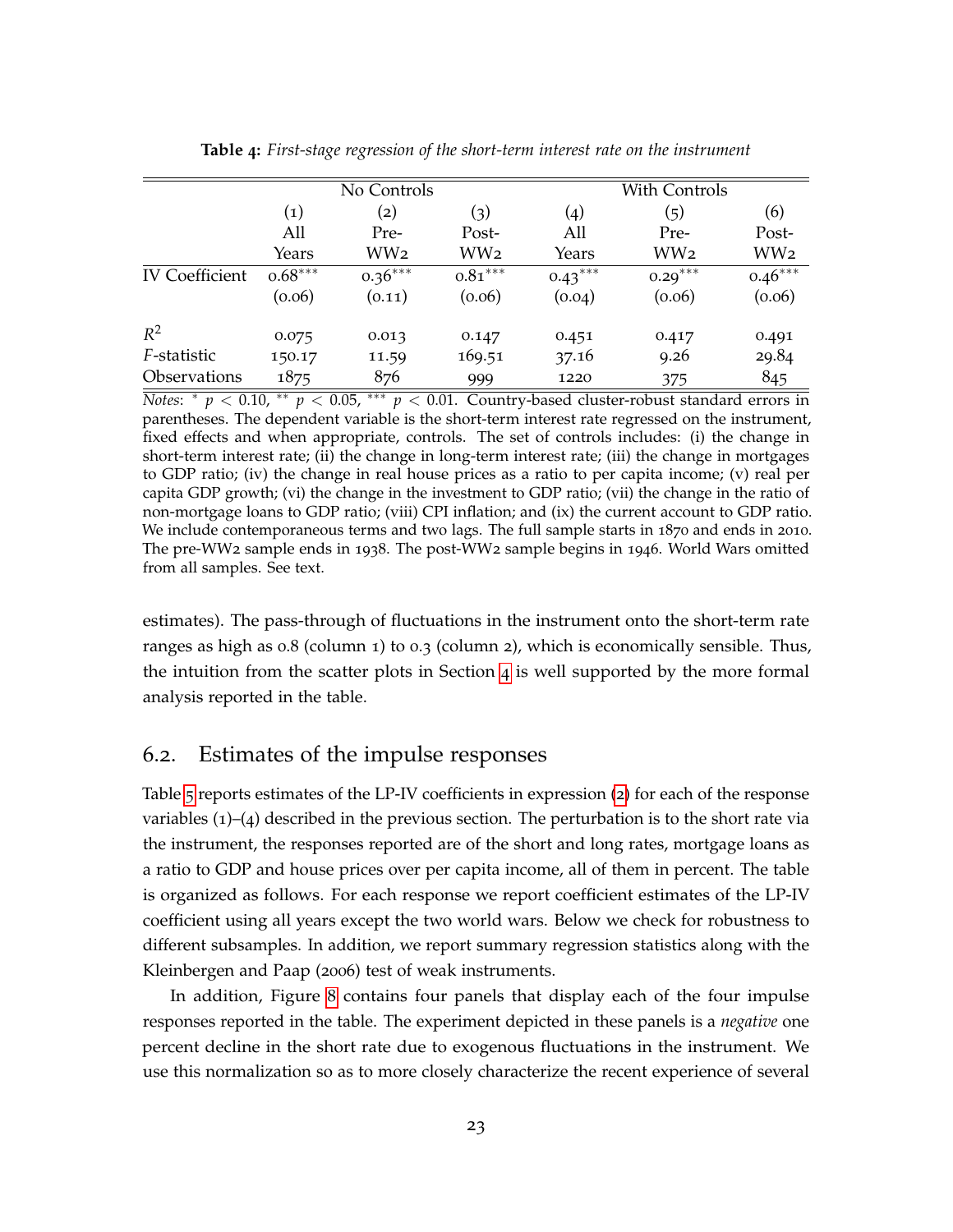<span id="page-25-0"></span>

| Responses                            | Year $h = o$ | Year $h = 1$ | Year $h = 2$         | Year $h = 3$ | Year $h = 4$ |
|--------------------------------------|--------------|--------------|----------------------|--------------|--------------|
| $\Delta_h$ Short-term interest rate  | 1.00         | $1.31***$    | $1.02***$            | $0.80***$    | $0.39***$    |
|                                      |              | (0.16)       | (0.19)               | (0.19)       | (0.14)       |
| $R^2$                                |              | 0.474        | 0.303                | 0.278        | 0.261        |
| Kleibergen-Paap                      |              | 26.64        | 26.59                | 26.43        | 27.10        |
| Observations                         | 1220         | 1201         | 1176                 | 1152         | 1128         |
| $\Delta_h$ Long-term interest rate   | $0.42***$    | $0.55***$    | $0.67***$            | $0.60$ ***   | $0.39***$    |
|                                      | (0.05)       | (0.09)       | (0.13)               | (0.15)       | (0.13)       |
| $R^2$                                | 0.275        | 0.145        | 0.098                | 0.086        | 0.110        |
| Kleibergen-Paap                      | 35.58        | 35.24        | 35.29                | 34.66        | 35.21        |
| Observations                         | 1220         | 1200         | 1181                 | 1163         | 1145         |
| $\Delta_h$ Mortgage Loans/GDP        | $-0.45***$   | $-1.19***$   | $-1.87***$           | $-2.35***$   | $-2.82***$   |
|                                      | (0.15)       | (0.38)       | (0.61)               | (0.76)       | (0.86)       |
| $R^2$                                | 0.380        | 0.243        | 0.149                | 0.122        | 0.094        |
| Kleibergen-Paap                      | 28.44        | 28.08        | 27.90                | 27.97        | 28.49        |
| Observations                         | 1220         | 1197         | 1168                 | 1139         | 1110         |
| $\Delta_h \log$ (House Price/Income) | $-0.18$      | $-1.76$      | $-3.72$ <sup>*</sup> | $-5.02***$   | $-4.37***$   |
|                                      | (0.79)       | (1.67)       | (2.05)               | (2.27)       | (1.88)       |
| $R^2$                                | 0.214        | 0.143        | 0.085                | 0.076        | 0.114        |
| Kleibergen-Paap                      | 27.65        | 27.23        | 27.01                | 27.01        | 27.53        |
| Observations                         | 1220         | 1202         | 1180                 | 1158         | 1136         |

**Table 5:** *LP-IV: Estimation results based on full control set with the full sample*

*Notes*: ∆*<sup>h</sup>* denotes change from year *t* − 1 to *t* + *h*. <sup>∗</sup> *p* < 0.10, ∗∗ *p* < 0.05, ∗∗∗ *p* < 0.01. Countrybased cluster-robust standard errors in parentheses. Coefficient estimates of fixed effects and controls not reported. The set of controls includes: (i) the change in short-term interest rate; (ii) the change in long-term interest rate; (iii) the change in mortgages to GDP ratio; (iv) the change in real house prices as a ratio to per capita income; (v) real per capita GDP growth; (vi) the change in the investment to GDP ratio; (vii) the change in the ratio of non-mortgage loans to GDP ratio; (viii) CPI inflation; and (ix) the current account to GDP ratio. We include contemporaneous terms and two lags. The full sample starts in 1870 and ends in 2010. Kleibergen and Paap (2006) statistic for weak instruments reported. World Wars omitted. See text.

countries in the periphery of the Eurozone and described in Section [3](#page-12-1). However, notice that the table reports the coefficient estimates directly from the regression output, which have the natural interpretation of a *positive* type of experiment instead. In other words, we flip the sign of the coefficient estimates from the table to construct the figure. We comment on the results for each variable, one at a time, starting with the response of the short rate to exogenous perturbations captured by the instrument. The results correspond to the first row block in Table [5](#page-25-0) and panel (a) in Figure [8](#page-27-0).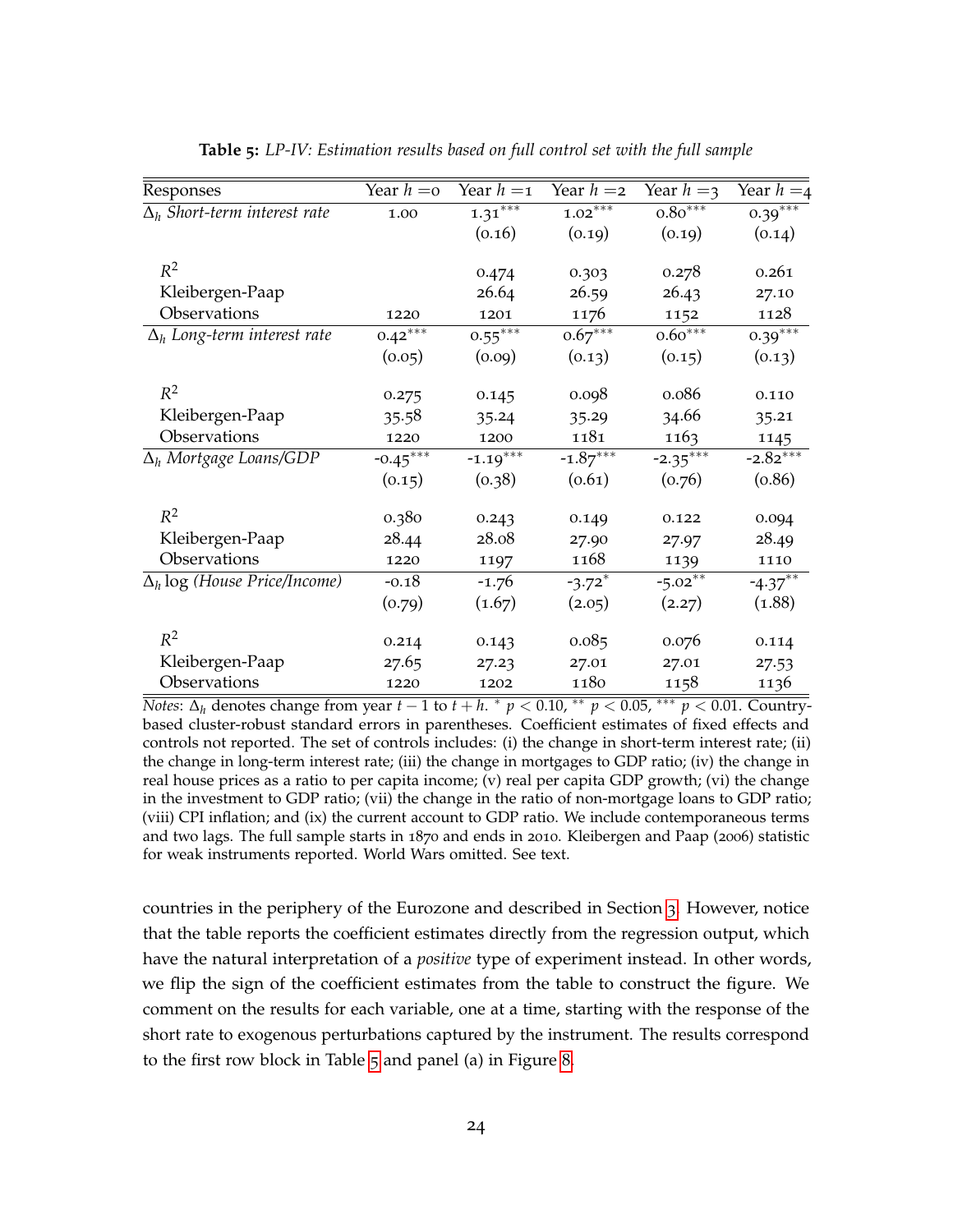These results include country-specific cluster-robust standard errors. Clustering by country allows for fully flexible time series dependence in the errors within country blocks. Typical heteroscedasticy-and-autocorrelation (HAC) robust estimation procedures impose non-parametric, monotonically declining temporal dependence. If these conditions are met and if assumptions about the rate at which this dependence rate decays are also correct, a HAC estimator provides a more efficient approach to correct inference. Relying on clustering alone is more general than using a HAC estimator. However, cluster-robust standard errors tend to be more conservative. Rather than a flaw, we view this as an advantage. By showing that our estimates are significantly different from zero using correct (but more conservative) standard errors, we provide the reader an extra degree of insurance against spurious findings.

Year zero is the year when the shock is felt and the coefficient is therefore automatically normalized to one percent (for this reason we omit reporting standard errors and the *R* 2 , which is equal to one). This will be the size of the perturbation with which to interpret subsequent responses. The effect of this perturbation is persistent and hump shaped. Years one thru three indicate that much of the effect on the short-term interest rate remains intact. Only in year four do we see the effect subsiding.

The persistence of the short rate response sets the stage for the analysis of the response of the long rate reported in the second row block of Table [5](#page-25-0) and panel (b) of Figure [8](#page-27-0). The responses dampen relative to the short rate responses in a pattern entirely consistent with what is commonly found in the literature on term structure models (see, e.g., Evans and Marshall 1998). Recall that the response of the short-rate is somewhat persistent and this gets reflected in the persistent increase in the long rate, albeit with a pass through that is initially about one-half the initial perturbation to the short rate but growing over time.

The response of the long rate sets the stage for the analysis of the response of mortgage loans to GDP ratio. As we argued earlier, the long rate is a reasonable proxy for the mortgage rate and the responses reported in the third row block of Table [5](#page-25-0) and panel (c) of Figure [8](#page-27-0) bear this out. An exogenous one percent decrease/increase in the short rate results in about one-half percent decrease/increase in the long rate and on impact, on an increase/decrease in mortgage loans to GDP of about one half percent. However, the dynamic pattern indicates that the effect of the initial perturbation keeps building over time, and by year four there is about a three percent increase/decrease in mortgage loans as a ratio to GDP.

It would be natural to expect that, as the prices of mortgages decline/increase and hence mortgage loan activity increases/declines, house prices would correspondingly increase/decline. The fourth row block of Table [5](#page-25-0) and panel (d) in Figure [8](#page-27-0) show that this is indeed the case. The initial 1 percent perturbation to the short-rate translates to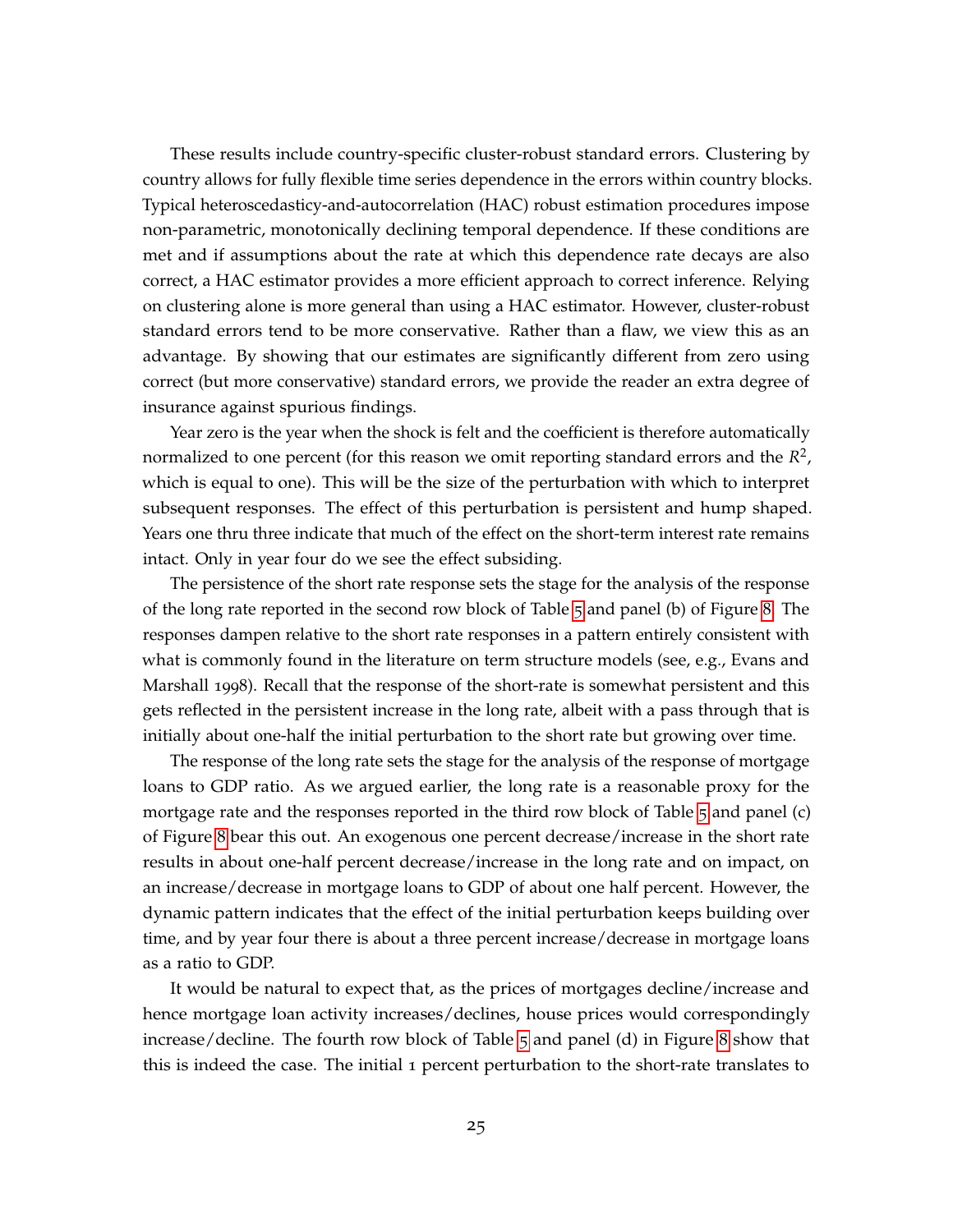<span id="page-27-0"></span>

**Figure 8:** *LP-IV responses for an exogenous shock to the short-term interest rate*

*Notes*: Each panel presents coefficient estimates from Table [5](#page-25-0) for the full sample. Panel (a) is the response of the short term interest rate; panel (b) is the response of the long-term interest rate; panel (c) is the response of the ratio of mortgage lending to GDP; and panel (d) is the response of the ratio of house prices to income (per capita). Dark/light shaded areas are the 1 and 2 standard error confidence regions based on country-based cluster-robust standard errors. See text.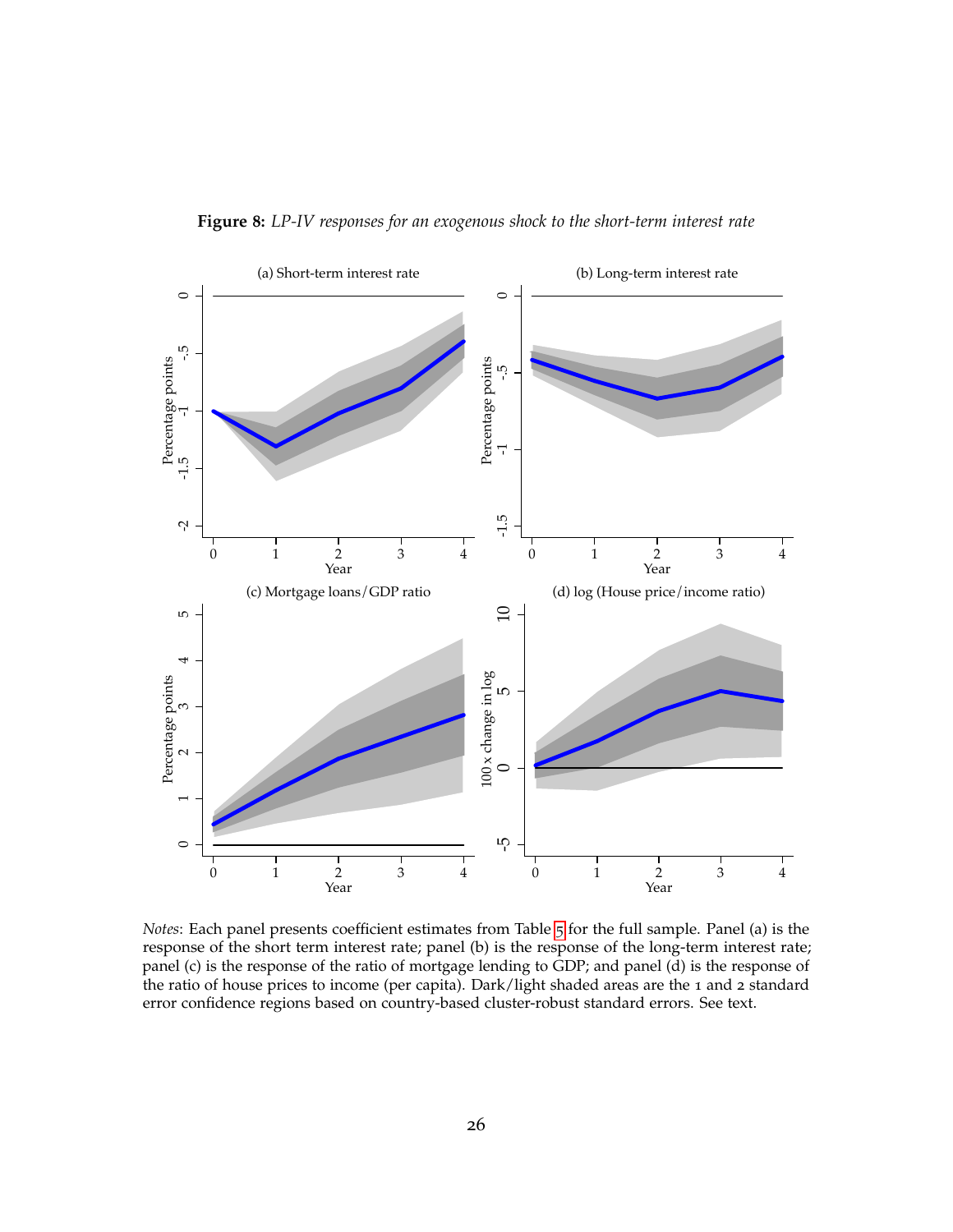about a 0.18 percent change in the house price to income ratio in Year 0. Like in the case of mortgage lending, the effect of the initial perturbation keeps building over time. By year four the effect on the house price to income ratio is over 4 percent in magnitude.

Summarizing the results so far: a long historical view across developing economies allows us to use variation in exchange rate regimes over time and across countries to extract home fluctuations in short rates whose origin is dictated not by domestic conditions, but rather by conditions in the base country against whose currency the exchange rate is pegged. It is reasonable to suspect that pegs are endogenously determined. Even if they are not, there could still be considerable synchronicity of economic activity between the base and home countries. To purge for these effects, we include a rich set of controls that capture economic conditions in the home country.

The pairing of instrumental variables with saturated regression control is the best guarantee that the short rate perturbations we examine are exogenous given the data that we have. The analysis reveals that an exogenous decline in the short rate will result in a considerable increase in house prices. This decline does not appear to be spurious. The intermediate steps linking the short rate decline with a decline in the long rate and hence an increase in mortgage lending activity are all consistent with this result.

A potential concern, as with any panel data study, is that our historical dataset intertwines the experiences of countries with varied economic structures. Three responses should assuage such concerns. First, the sampling distribution of the impulse response estimates, itself a summary statistic of the heterogeneity in the data, indicates that our estimates have relatively contained dispersion. Second, using our historical dataset, Gadea-Rivas, Gómez-Loscos and Pérez-Quirós (2014) show that there is more heterogeneity across time than there is across countries. Third, one of the robustness checks we provide is a detailed subsample analysis that shows that our findings are very stable to using data from different historical eras.

Another potential concern, despite the many precautions that we adopt in the analysis, is that our results are driven by reverse causality. That is, could it be that a surge in the demand for housing explains the behavior of house prices mortgages and interest rates? We think that this mechanism can be easily ruled out. A surge in demand for housing would put simultaneous pressure on house prices and mortgages, which would translate into higher, not lower interest rates. For this reason, we feel reasonably confident that we have identified the correct channel linking a low interest rate environment with higher mortgage activity and house price appreciation. Our analysis provides a precise quantification of all these effects. In the next section we evaluate the robustness of these initial conclusions.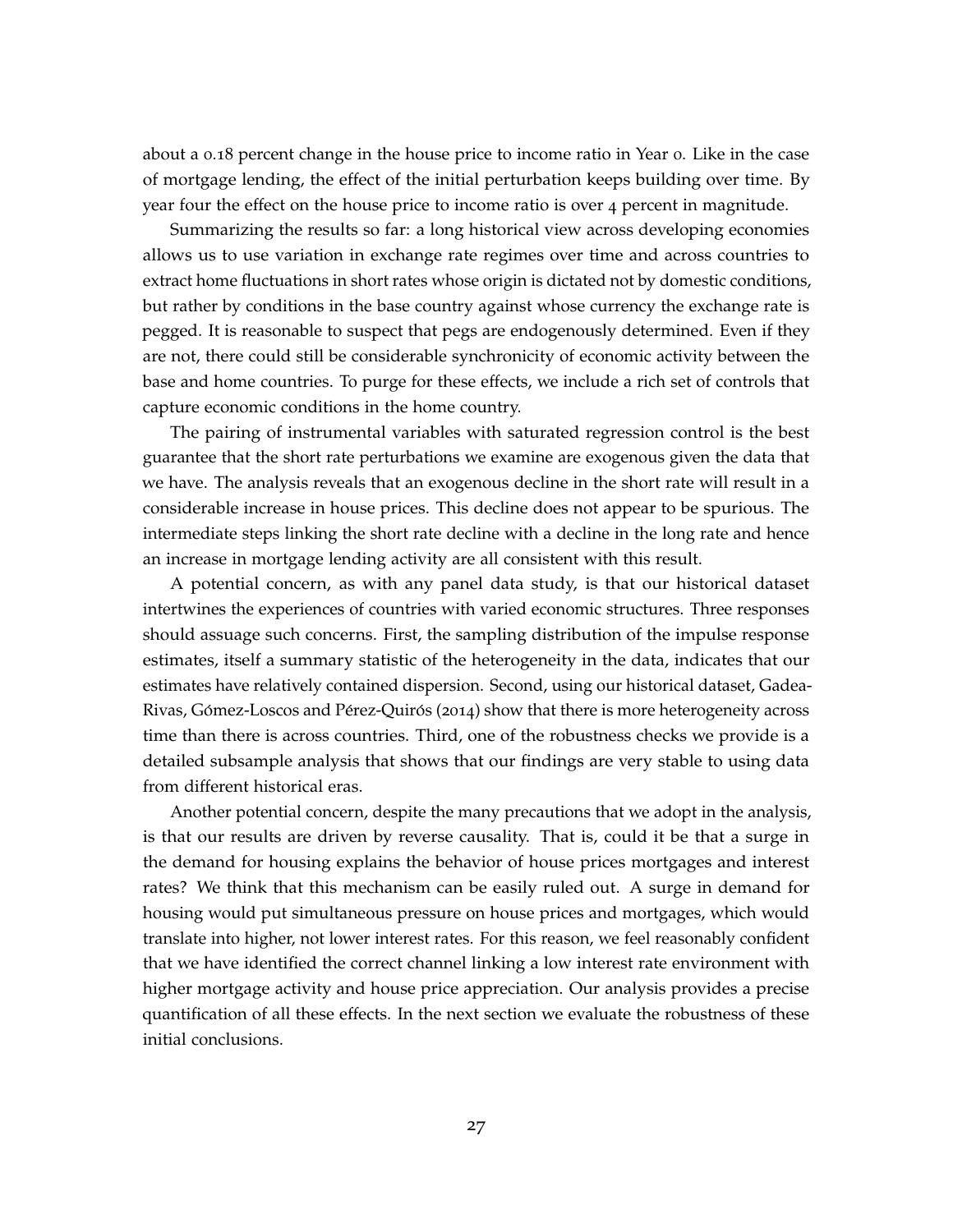## 7. Robustness

This section examines the reliability of the conclusions reached in the previous section to a variety of modifications in the analysis. We begin by exploring the benefits of the instrumental variable approach. Would the responses look much different had we estimated expression ([2](#page-21-0)) by OLS? The answer turns out to be yes and we provide a comparison across methods to assess the extent of the attenuation bias that IV estimation alleviates. Next, some of the variables in the dataset do not extend quite as far and wide. This limitation results in a smaller sample available for estimation. Consequently, we re-estimate Table [5](#page-25-0) but omit the controls so as to evaluate whether a larger sample could significantly change the results. As we will show, the estimates remain fairly stable considering that we omit an important set of controls. Finally, we consider the robustness of the analysis to different subsamples. Would the results still hold up if we focus on the pre- versus the post-WW2 eras? What about omitting the Bretton Woods era of fixed exchange rates? These and other alternatives are investigated below.

# 7.1. OLS versus IV

How useful is our instrumental variable? Table [6](#page-30-0) provides a direct comparison of the IV estimates reported in Table [5](#page-25-0) with estimates obtained using OLS in expression ([2](#page-21-0)). For brevity, we do not report estimates of the country-fixed effects or the control set. We omit the general regression statistics and focus exclusively on the coefficient estimates and their standard errors. The table is organized into four row blocks, one for each of the response variables we have considered so far.

The general patterns of the responses are similar across methods but the coefficient estimates from OLS are greatly attenuated with respect to their IV counterparts. The OLS response of the short and long rates is between a third and one half the response calculated using IV. Not surprisingly, the response of mortgage lending is more muted, although here the degree of attenuation is much more noticeable. Nevertheless, these three responses are estimated fairly accurately and the broad contours of the analysis from the previous section would survive largely intact.

On the other hand, the response of house prices varies more noticeably. First, based on OLS the coefficient of the response during years zero and one are positive. This means that in response to a decline in the short rate (and a companion decline in the long rate and an increase in mortgage lending) house prices actually *increase* (albeit not significantly from the statistical point of view). Here the OLS bias not only attenuates the coefficient but it switches the sign and generates a response that is economically counterintuitive.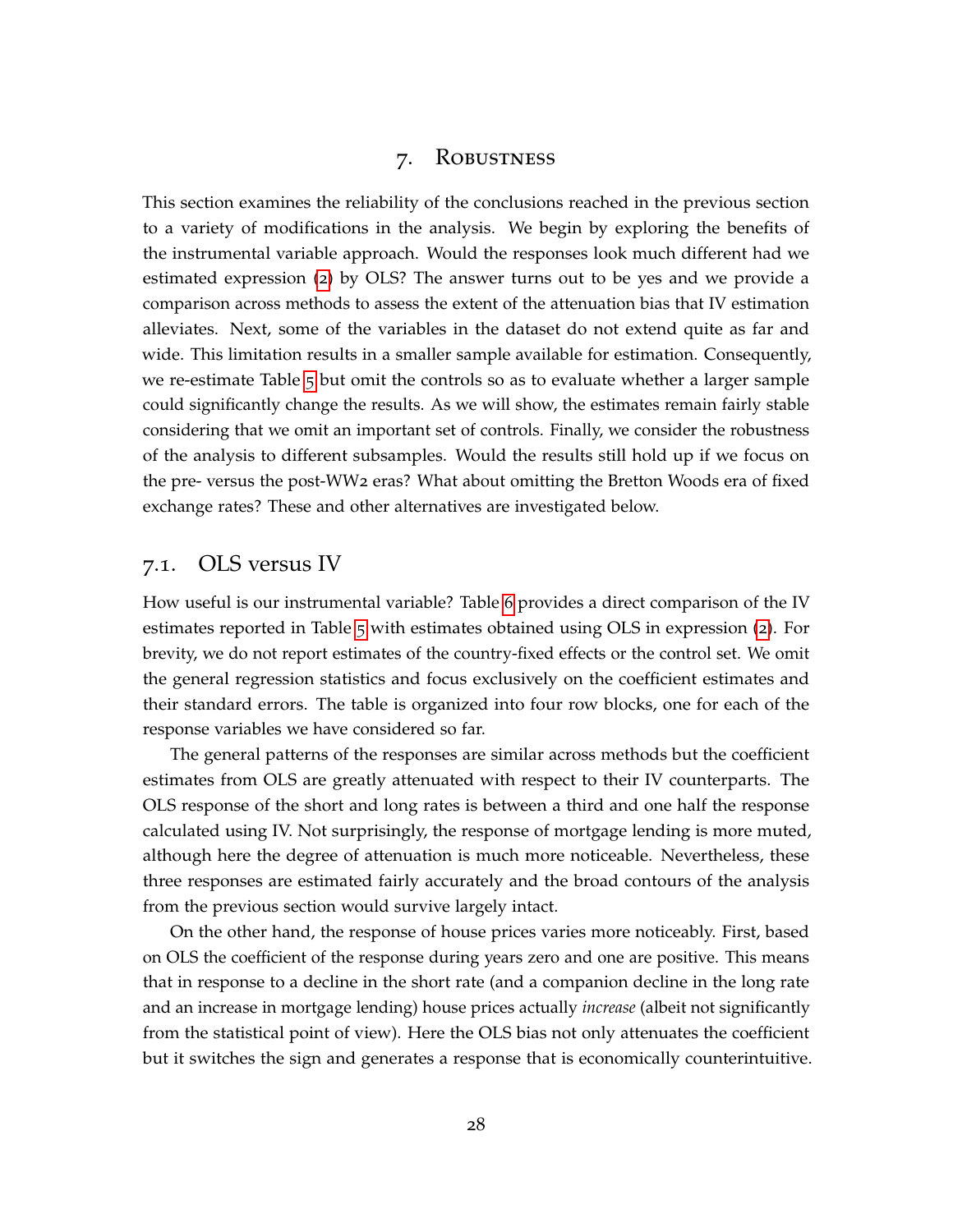<span id="page-30-0"></span>

| Responses                    |                  | Year $h =$ o | Year $h = 1$ | Year $h =$ 2         | Year $h = 3$ | Year $h = 4$           |
|------------------------------|------------------|--------------|--------------|----------------------|--------------|------------------------|
| $\Delta_h$ Short-term        | <b>OLS</b>       | 1.00         | $0.69***$    | $0.45***$            | $0.38***$    | $0.35***$              |
| interest rate                |                  |              | (0.06)       | (0.04)               | (0.05)       | (0.07)                 |
|                              | IV               | 1.00         | $1.31***$    | $1.02^{***}$         | $0.80***$    | $0.39***$              |
|                              |                  |              | (0.16)       | (0.19)               | (0.19)       | (0.14)                 |
| $\Delta_h$ Long-term         | $\overline{OLS}$ | $0.34$ ***   | $0.33***$    | $0.32***$            | $0.26***$    | $0.26***$              |
| interest rate                |                  | (0.03)       | (0.04)       | (0.04)               | (0.03)       | (0.03)                 |
|                              |                  | $0.42***$    | $0.55***$    | $0.67***$            | $0.60***$    | $0.39***$              |
|                              |                  | (0.05)       | (0.09)       | (0.13)               | (0.15)       | (0.13)                 |
| $\Delta_h$ Mortgage loans    | <b>OLS</b>       | $-0.11***$   | $-0.15***$   | $-0.25***$           | $-0.29**$    | $-0.45$ <sup>***</sup> |
| /GDP                         |                  | (0.04)       | (0.06)       | (0.08)               | (0.11)       | (0.15)                 |
|                              | IV               | $-0.45***$   | $-1.19***$   | $-1.87***$           | $-2.35***$   | $-2.82***$             |
|                              |                  | (0.15)       | (0.38)       | (0.61)               | (0.76)       | (0.86)                 |
| $\Delta_h \log$ House prices | <b>OLS</b>       | 0.35         | 0.15         | $-0.33$              | $-0.67$      | $-0.90$                |
| /income                      |                  | (0.33)       | (0.40)       | (0.48)               | (0.51)       | (0.56)                 |
|                              | IV               | $-0.18$      | $-1.76$      | $-3.72$ <sup>*</sup> | $-5.02***$   | $-4.37***$             |
|                              |                  | (0.79)       | (1.67)       | (2.05)               | (2.27)       | (1.88)                 |

**Table 6:** *OLS v. IV: Comparing LP estimates using full control set, full sample*

*Notes*: ∆*<sup>h</sup>* denotes change from year *t* − 1 to *t* + *h*. <sup>∗</sup> *p* < 0.10, ∗∗ *p* < 0.05, ∗∗∗ *p* < 0.01. Countrybased cluster-robust standard errors in parentheses. Coefficient estimates of fixed effects and controls not reported. The set of controls includes: (i) the change in short-term interest rate; (ii) the change in long-term interest rate; (iii) the change in mortgages to GDP ratio; (iv) the change in real house prices as a ratio to per capita income; (v) real per capita GDP growth; (vi) the change in the investment to GDP ratio; (vii) the change in the ratio of non-mortgage loans to GDP ratio; (viii) CPI inflation; and (ix) the current account to GDP ratio. We include contemporaneous terms and two lags. World wars omitted. IV estimates from Table [5](#page-25-0) repeated here for convenience. See text.

The signs are correct for years two to four although again, the coefficient estimates are considerably attenuated relative to their IV counterparts. Compare the −0.90%year four response using OLS versus the −4.37% response obtained with IV. We conclude from this analysis that our instrument is capturing movements in the short rate that are more likely to reflect exogenous fluctuations than fluctuations we could identify using a simple OLS regression control strategy.

## 7.2. Responses when controls are excluded

The identification strategy rests on two pillars: the instrumental variable and a rich set of controls to purge possible common base and home economic factors driving fluctuations in the instrument. In a classical instrumental variable setting, a truly exogenous instrument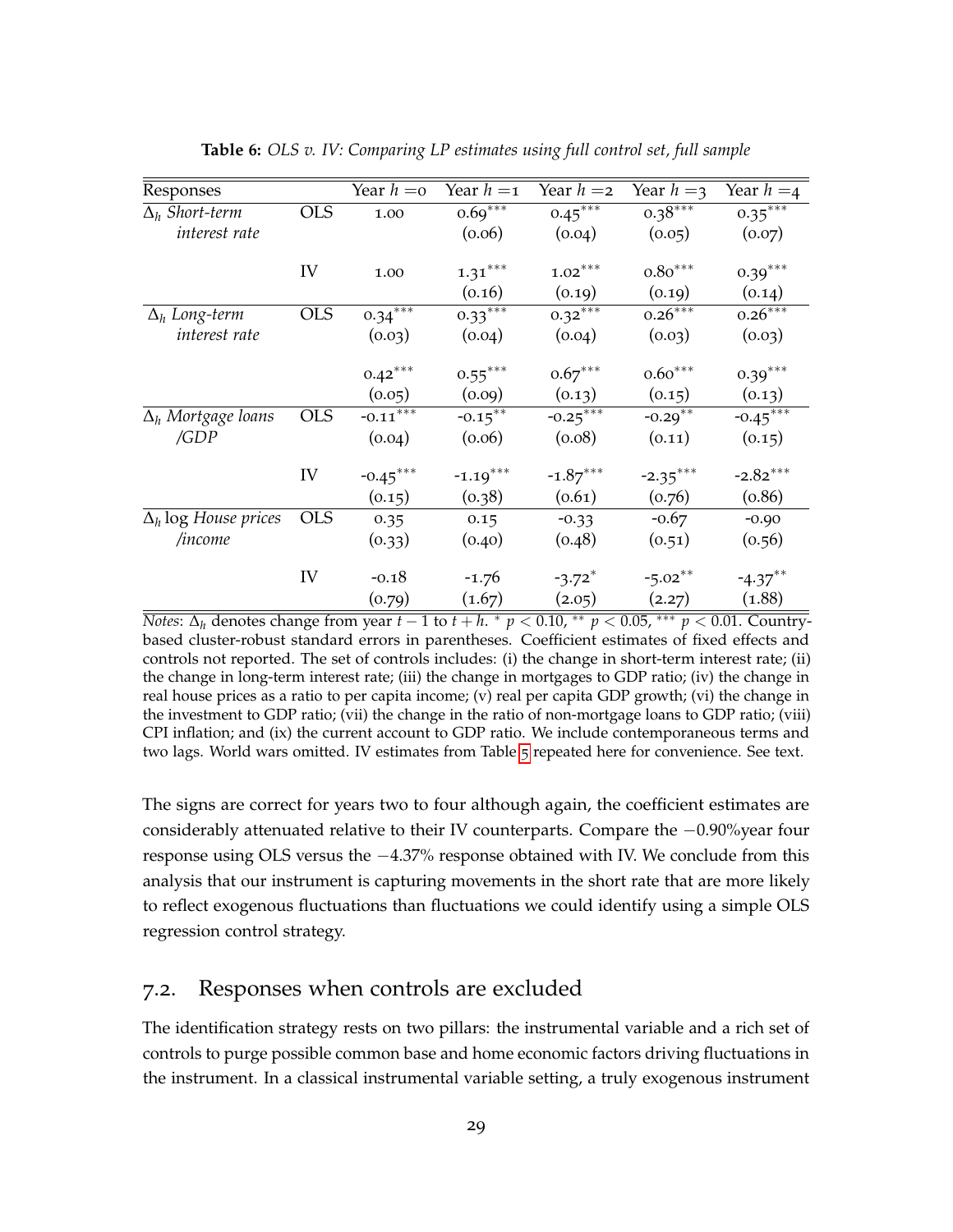<span id="page-31-0"></span>

| Responses                           | Year $h = o$ | Year $h = 1$ | Year $h = 2$ | Year $h = 3$ | Year $h = 4$          |
|-------------------------------------|--------------|--------------|--------------|--------------|-----------------------|
| $\Delta_h$ Short-term interest rate | 1.00         | $1.34***$    | $1.08***$    | $0.91***$    | $0.76***$             |
|                                     |              | (0.08)       | (0.09)       | (0.11)       | (0.13)                |
|                                     |              |              |              |              |                       |
| $R^2$                               |              | 0.557        | 0.346        | 0.280        | 0.242                 |
| Kleibergen-Paap                     |              | 65.14        | 65.01        | 64.50        | 64.43                 |
| Observations                        | 1875         | 1852         | 1823         | 1795         | 1769                  |
| $\Delta_h$ Long-term interest rate  | $0.40***$    | $0.55***$    | $0.64***$    | $0.61***$    | $0.49***$             |
|                                     | (0.05)       | (0.07)       | (0.10)       | (0.12)       | (0.11)                |
| $R^2$                               | $-0.054$     | $-0.072$     | $-0.131$     | $-0.122$     | $-0.043$              |
| Kleibergen-Paap                     | 70.42        | 70.00        | 69.45        | 69.74        | 69.67                 |
| Observations                        | 1788         | 1764         | 1743         | 1723         | 1705                  |
| $\Delta_h$ Mortgage loans/GDP       | $-0.20***$   | $-0.54***$   | $-0.85***$   | $-1.11***$   | $-1.41***$            |
|                                     | (0.07)       | (0.18)       | (0.31)       | (0.39)       | (0.49)                |
| $R^2$                               | 0.006        | $-0.014$     | $-0.027$     | $-0.036$     | $-0.037$              |
| Kleibergen-Paap                     | 64.50        | 64.44        | 64.09        | 64.06        | 63.64                 |
| Observations                        | 1652         | 1627         | 1596         | 1564         | 1532                  |
| $\Delta_h \log$ House prices/income | $-0.06$      | $-0.81$      | $-2.00$      | $-2.87**$    | $-2.96$ <sup>**</sup> |
|                                     | (0.52)       | (1.02)       | (1.26)       | (1.40)       | (1.22)                |
| $R^2$                               | $-0.001$     | $-0.011$     | $-0.030$     | $-0.043$     | $-0.022$              |
| Kleibergen-Paap                     | 72.01        | 71.98        | 71.98        | 72.03        | 71.69                 |
| Observations                        | 1463         | 1444         | 1422         | 1400         | 1378                  |
|                                     |              |              |              |              |                       |

**Table 7:** *LP-IV: Estimation results excluding control set, full sample*

*Notes*: ∆*<sup>h</sup>* denotes change from year *t* − 1 to *t* + *h*. <sup>∗</sup> *p* < 0.10, ∗∗ *p* < 0.05, ∗∗∗ *p* < 0.01. Countrybased cluster-robust standard errors in parentheses. Coefficient estimates of fixed effects omitted. No other controls included in the regression. Kleibergen and Paap (2006) statistic for weak instruments reported. World wars omitted. See text.

would be sufficient to address bias induced by omitted controls. As a robustness check, we therefore reestimate the responses reported in Table [5](#page-25-0) but omitting all controls except the country fixed effects. Omitting the controls results in a considerably larger sample, which also serves as an additional robustness check.

Table [7](#page-31-0) replicates Table [5](#page-25-0) but excludes the controls ∆*Wit* and ∆*Xit*−<sup>1</sup> from expression ([2](#page-21-0)). The table is organized into four row blocks, just as Table [5](#page-25-0). The results reported in Table [7](#page-31-0) are broadly comparable to those in Table [5](#page-25-0). The response of interest rates, both short- and long-term are in fact virtually indistinguishable. The response of mortgage lending is similar but more attenuated. Four years out the cumulative effect is −1.41 when controls are omitted versus −2.82 when controls are included. Similarly, the response of house prices at year four is −2.96 when controls are excluded, versus −4.37 when controls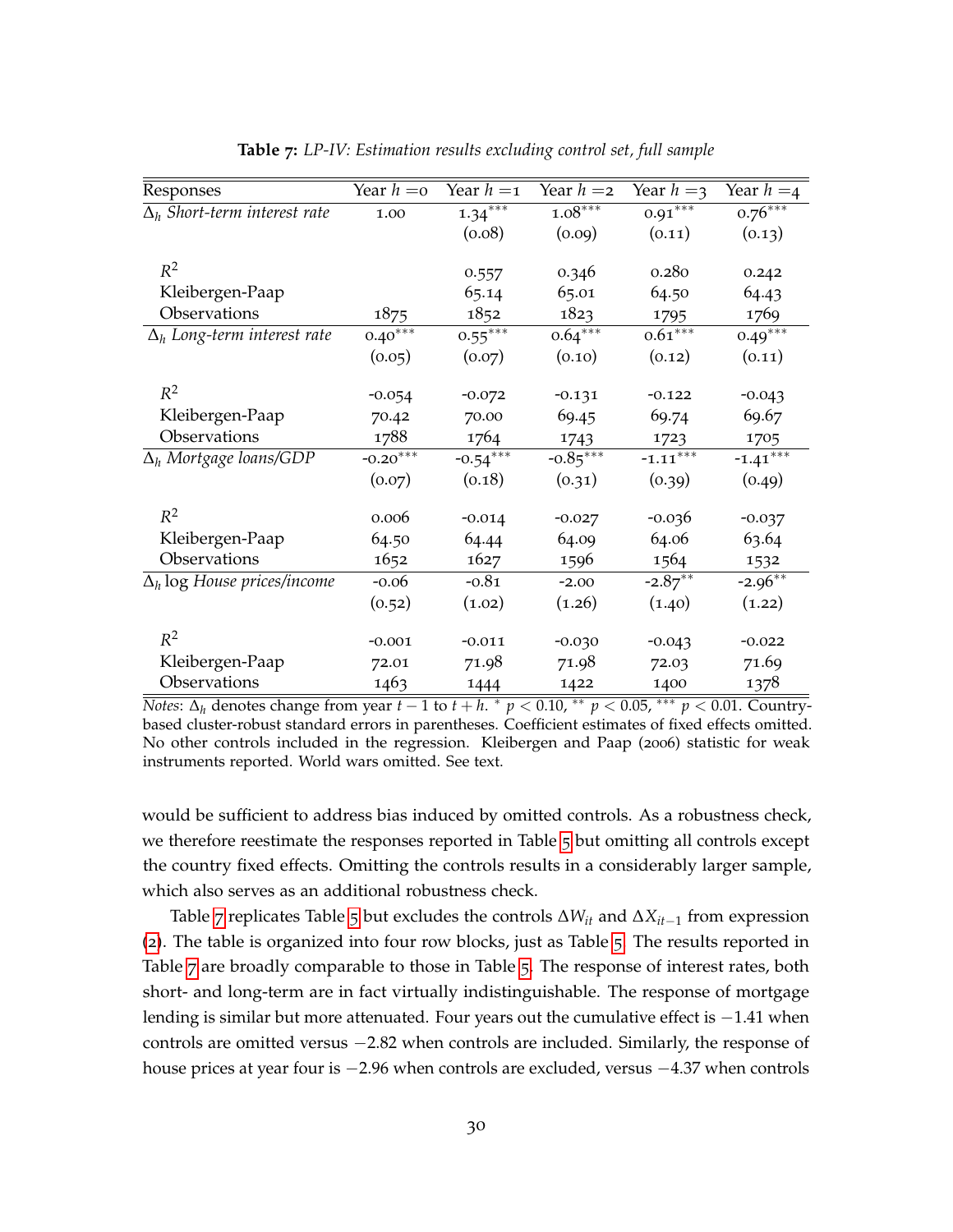are included. Another way to interpret these results is in the context of the OLS versus IV comparison of Table [6](#page-30-0). The attenuation bias we described in the previous section is largely resolved by using IV estimation.

### 7.3. Robustness to sample choices

The final set of robustness checks explores different ways to partition the sample and to construct the instrument. We consider five alternative scenarios. The analysis in Section [2](#page-6-0) suggests that the share of total lending dedicated to mortgage lending began its ascent at the end of World War 2. A natural exercise is to examine the sensitivity of our results to partitioning the sample before and after World War 2. Call them scenarios (1) and (2). Next, we assess the sensitivity of the results to our construction of the instrument. We do this in two ways: by treating the Bretton Woods era as non-instrumented; and more drastically, by excluding this period entirely from the sample. Call these scenarios (3) and (4). Finally, the interwar period is particularly volatile (it includes the Great Depression). As a final check, we re-estimate the responses using a sample that excludes the period 1914to 1972, that is, also excluding the Bretton Woods era. Call this scenario (5). In order to economize space, we report only the coefficients of each response in year four along with summary regression statistics.

Table [8](#page-33-0) replicates baseline results from the full sample in year 4 from Table [5](#page-25-0). These results are reported in column (0), which serves as a benchmark for each of the five scenarios just described and reported in columns (1)-(5). Several results deserve comment. Except for the pre-WW2 results reported in column (1), the stability of our findings across experiments is quite notable. The response of the short and long rates vary over a very narrow range of about 0.1 to 0.15 percentage points. The variation in the responses to mortgage lending and house prices is a little wider, but so are the responses themselves. In the case of mortgage lending, the response varies from -2.67 to -3.47 and in the case of house prices it can vary from -4.37 to -5.88. These ranges of variation are in any case quite a bit smaller than the 95% confidence intervals implied by estimates themselves. Pre-WW2 responses are more volatile, in part because the sample has more gaps, in part because it contains the more volatile interwar period (which includes the Great Depression), and in part because the role of mortgage lending (and the behavior of credit more generally) changed around the end of World War 2. Nevertheless, even the results in column (1) do not stray far from the results in column (0) or those in columns  $(2)-(5)$ , which is reassuring.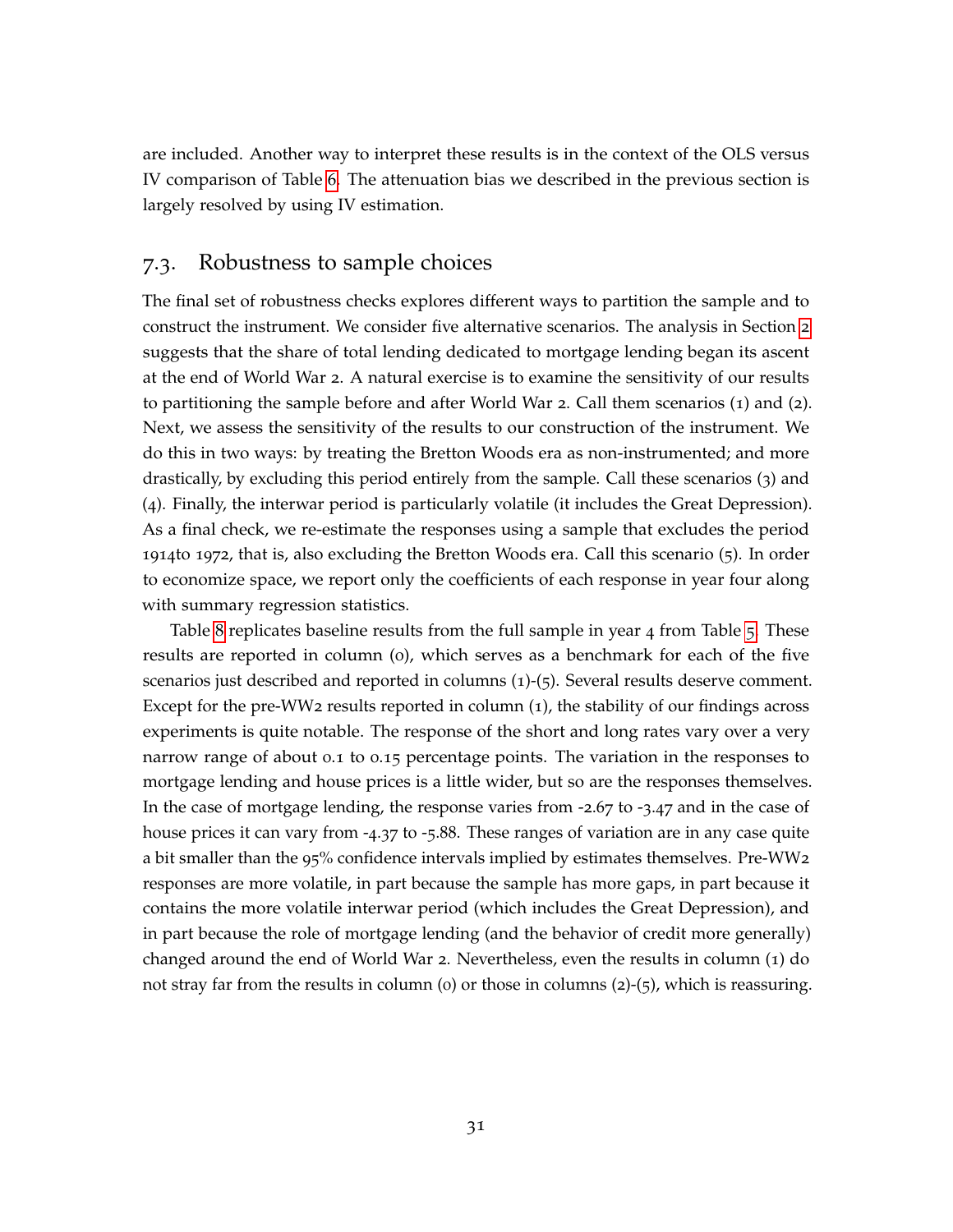|                                     | (0)        | (1)             | (2)             | (3)          | (4)         | (5)        |
|-------------------------------------|------------|-----------------|-----------------|--------------|-------------|------------|
|                                     | All        | Pre-            | Post-           | Set $z=0$    | Exclude     | Exclude    |
| Responses in year 4                 | Years      | WW <sub>2</sub> | WW <sub>2</sub> | 1946-72      | 1946-72     | 1914-72    |
| $\Delta_4$ Short-term interest rate | $0.39***$  | $0.36**$        | $0.31*$         | $0.36**$     | $0.39^{**}$ | 0.30       |
|                                     | (0.14)     | (0.18)          | (0.18)          | (0.16)       | (0.16)      | (0.23)     |
| $R^2$                               | 0.261      | 0.344           | 0.312           | 0.261        | 0.266       | 0.287      |
| Kleibergen-Paap                     | 27.10      | 9.67            | 26.59           | 27.84        | 25.07       | 21.16      |
| Observations                        | 1128       | 347             | 781             | 1128         | 917         | 761        |
| $\Delta_4$ Long-term interest rate  | $0.39***$  | $0.40***$       | 0.24            | $0.40^{***}$ | $0.41***$   | $0.36*$    |
|                                     | (0.13)     | (0.15)          | (0.15)          | (0.14)       | (0.14)      | (0.18)     |
| $R^2$                               | 0.110      | 0.312           | 0.177           | 0.110        | 0.113       | 0.125      |
| Kleibergen-Paap                     | 35.21      | 8.89            | 33.23           | 34.07        | 32.21       | 25.27      |
| Observations                        | 1145       | 368             | 777             | 1145         | 938         | 779        |
| $\Delta_4$ Mortgage loans/GDP       | $-2.82***$ | $-1.94$         | $-2.67***$      | $-2.95***$   | $-3.10***$  | $-3.47***$ |
|                                     | (0.86)     | (1.32)          | (0.91)          | (0.95)       | (0.93)      | (1.06)     |
| $R^2$                               | 0.094      | 0.173           | 0.108           | 0.076        | 0.103       | 0.021      |
| Kleibergen-Paap                     | 28.49      | 9.49            | 28.29           | 29.48        | 26.52       | 22.84      |
| Observations                        | 1110       | 329             | 781             | 1110         | 899         | 768        |
| $\Delta_4$ log House prices/income  | $-4.37***$ | $-1.34$         | $-5.37***$      | $-4.66**$    | $-4.38**$   | $-5.88***$ |
|                                     | (1.88)     | (4.82)          | (2.12)          | (2.14)       | (2.04)      | (2.25)     |
| $R^2$                               | 0.114      | 0.197           | 0.202           | 0.108        | 0.112       | 0.085      |
| Kleibergen-Paap                     | 27.53      | 7.99            | 24.99           | 27.92        | 25.25       | 20.01      |
| Observations                        | 1136       | 355             | 781             | 1136         | 925         | 780        |

<span id="page-33-0"></span>**Table 8:** *LP-IV: Estimation results including control set, robustness checks, year-4 response only*

*Notes*: ∆*<sup>h</sup>* denotes change from year *t* − 1 to *t* + *h*. <sup>∗</sup> *p* < 0.10, ∗∗ *p* < 0.05, ∗∗∗ *p* < 0.01. Countrybased cluster-robust standard errors in parentheses. Coefficient estimates of fixed effects and controls omitted. The set of controls includes: (i) the change in short-term interest rate; (ii) the change in long-term interest rate; (iii) the change in mortgages to GDP ratio; (iv) the change in real house prices as a ratio to per capita income; (v) real per capita GDP growth; (vi) the change in the investment to GDP ratio; (vii) the change in the ratio of non-mortgage loans to GDP ratio; (viii) CPI inflation; and (ix) the current account to GDP ratio. The table reports full sample estimation results in column (0) to serve as a benchmark. Column (1) refers to results based on a pre-WW2 sample. Column (2) uses a post-WW2 sample instead. Column (3) treats the Bretton Woods area as a period for which the instrument does not apply. Column (4) excludes the Bretton Woods era altogether from the sample. Column (6) excludes the interwar the Bretton Woods period from the sample. We include contemporaneous terms and two lags. *K-P* refers to the Kleibergen and Paap (2006) statistic for weak instruments reported. world wars omitted. See text.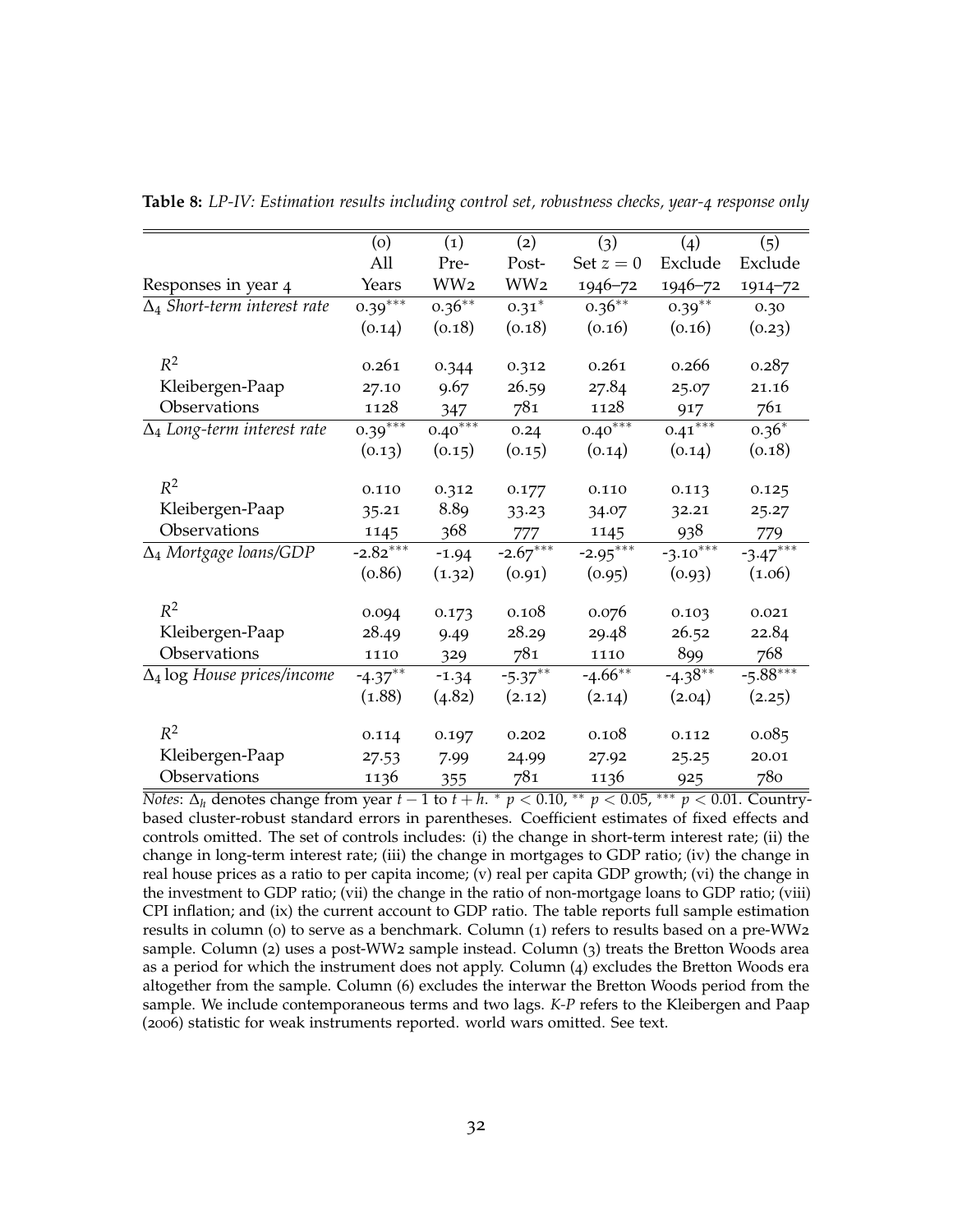#### 8. Mortgage lending, house prices and financial crises

Section [6](#page-22-0) showed that loose monetary conditions make credit cheaper, purchasing a home easier, and therefore houses more expensive. One of the narratives of the recent global financial crisis puts at its center a similar mechanism, see e.g. Mian and Sufi (2010, 2014).

Yet alternative narratives for the global financial crisis have emerged too. Some emphasize the role of excessive sovereign debt (e.g., Reinhart and Rogoff 2010, 2012), and others the interplay between private and public debt (e.g., Jorda, Schularick and ` Taylor 2013b). Fears that the sovereigns will be unable to absorb losses in the banking sector can put into question the solvency of the sovereign itself. This fear quickly spreads to banks with substantial holdings of public debt, setting in motion what some call a "diabolical loop" (e.g., Brunnermeier et al. 2011). Jordà, Schularick and Taylor (2013b) found that crises are driven primarily by private credit rather than public debt, although their aftermath is certainly influenced by the level of public debt existing at their inception.

When it comes to financial crises, a growing consensus emphasizes the role of excessive private debt (see, e.g., Borio and White 2004; Schularick and Taylor 2012; Gourinchas and Obstfeld 2012; Jorda, Schularick and Taylor ` 2013a). Moreover, some recent research has focused attention on the role played households' mortgage debt (Mian and Sufi 2010,  $2014$ ; Büyükkarabacak and Valev  $2010$ , and in this paper we expand on these ideas by looking at the interaction between booms in housing debt that coincide with house price bubbles using the new long-run data introduced earlier.

This section explores these questions in historical perspective. Because financial crises are rare, we reach back in history and across a wide cross section of developed economies to examine the role that mortgage lending and house prices have exerted on the likelihood of experiencing a financial crisis. The chronology of financial crises relies on the dates available in Jordà, Schularick and Taylor (2013a) and the sources cited therein.

The dependent variable is binary and takes the value of 1 if for a given country-year pair there is a financial crisis, and it is zero otherwise. The two explanatory variables that we consider, mortgage lending as a ratio to GDP and house prices as a ratio to per capita income, enter as five year moving averages to parsimoniously capture conditions in the lead up to the crisis. In addition we include country fixed effects. On average, some countries have been more prone to financial crises than others and the fixed effects account for these differences. Our goal is not to thoroughly examine every possible factor and specification that may determine when a financial crisis will happen. Rather we simply want to document the link between housing finance and financial crises.

Methodologically, we rely on classification methods rather than evaluating model fit. We are interested in evaluating the ability to sort into crisis versus no crisis events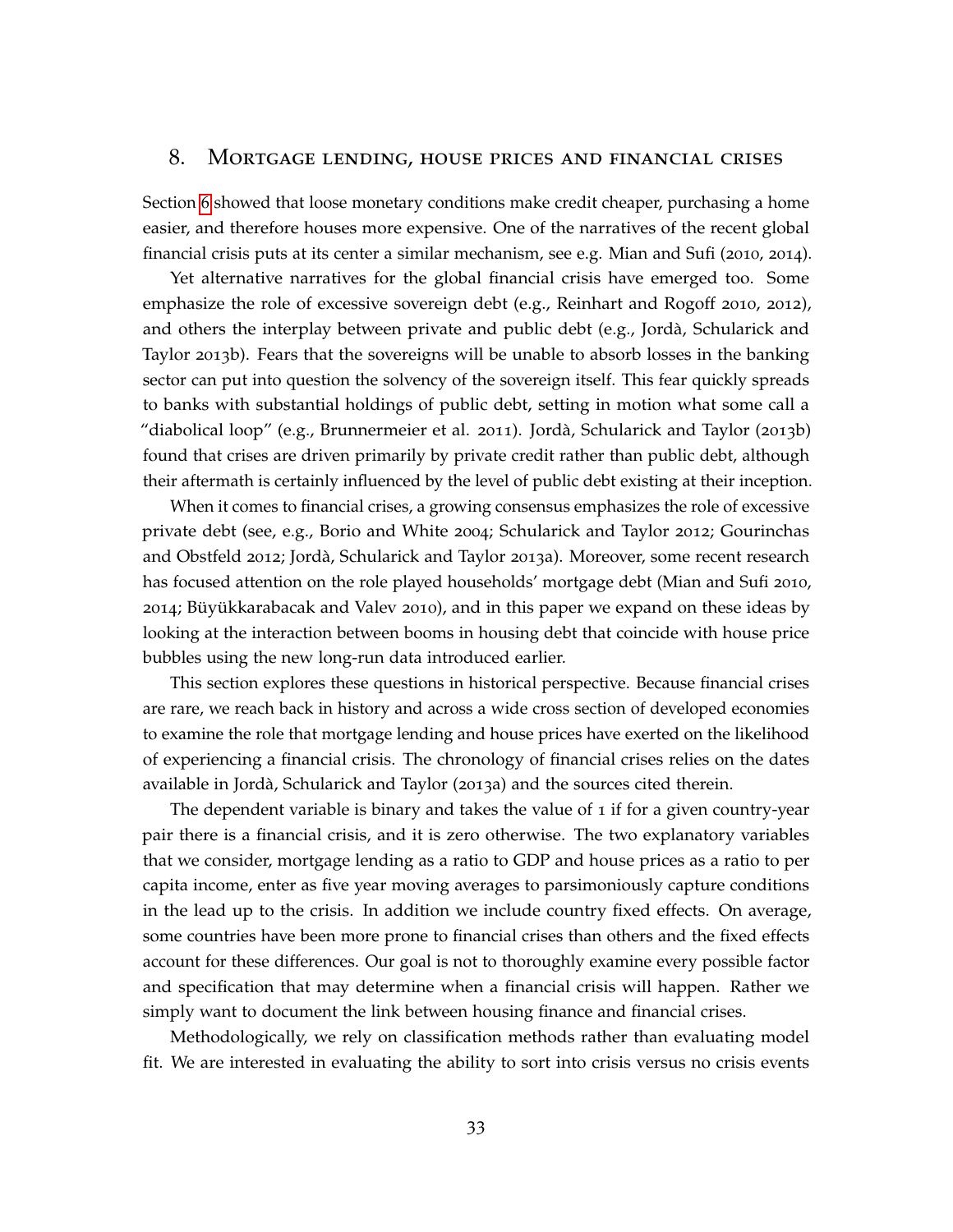rather than in evaluating whether the conditional probability of a crisis is appropriately characterized by the model. The emphasis is on the informational content of the controls, not on the correct specification of the model. In other words, we are interested in knowing whether tomorrow will rain or not (a crisis will happen or not) in order to decide whether to carry an umbrella or not (take policy action that is costly but may prevent the crisis). We rely on a well-established literature in biostatistics and machine learning to provide suitable answers.

We approach the problem in two simple steps. First we fit a logit model of the crisis dependent variable using the mortgage and house price moving average controls as well as fixed effects. The model specification only acts as a tool to find suitable linear combinations of the controls whose informational content we then evaluate. Using predictions from this model, we then calculate *true positive* and *true negative* rates as follows. Consider the rule that calls a crisis whenever the predicted conditional probability from the logit exceeds a threshold  $c \in [0,1]$ . This threshold need not be 0.5, in fact, it is allowed to vary. The true positive rate is the proportion of correctly called crises associated with any *c* and the true negative rate is the proportion of correctly called non-crises instead. Choose a *c* close to 1 and the true negative rate approaches 1 but the true positive rate deteriorates. The opposite happens when *c* tends to zero. Given a classification technology, one can allocate information to predict one outcome or the other in different proportions depending on where the emphasis is needed.

The map of the true positive and true negative rates for each  $c \in [0,1]$  is a curve that Jordà and Taylor (2011) denote the *correct classification frontier* (CCF) in reference to the classic economic concept of a production possibilities frontier. The better the *classification technology*, the further is this curve from the origin. A perfect classifier is one whose CCF is the unit square. By contrast, a classifier that is no better than random chance has a CCF equivalent to the diagonal bisecting the unit square. The area under the CCF is a measure of the model's classification ability and is equivalent to the area under the *receiver operating characteristic* (ROC) curve or AUC, used frequently in biostatistics to evaluate medical tests (see, e.g. Pepe 2003 for a survey). The AUC for an uninformative classifier is readily seen to be equal to 0.5 (half the area of the unit square) whereas for the perfect classifier on the unit square it is 1. The AUC turns out to have an asymptotic Gaussian distribution, which makes this statistic convenient for hypothesis testing.

Table [9](#page-36-0) summarizes the main results of this exercise for the full sample, and for robustness, the pre- and post-WW2 samples. The table is organized as follows. The top row-block shows the coefficient estimates whereas the bottom row-block provides each model's AUC and a test of the null hypothesis that the AUC from the model is statistically equivalent to a benchmark AUC. The benchmark AUC is constructed using a model with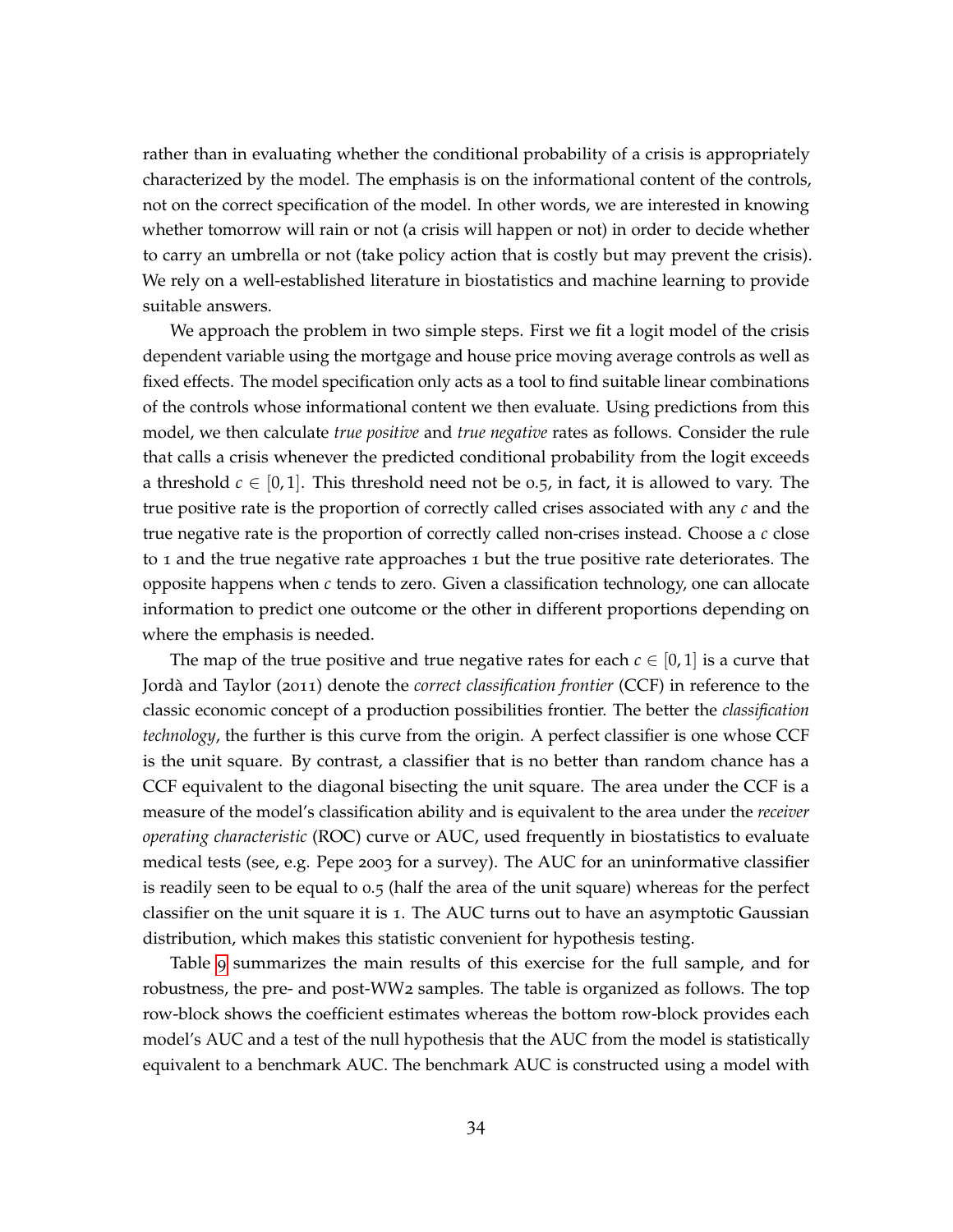|                                                | (1)       | $\left( 2\right)$ | (3)      |
|------------------------------------------------|-----------|-------------------|----------|
| (a) Logit models, country fixed effects        | All years | Pre-WW2           | Post-WW2 |
| Mortgage loans/GDP,                            | 0.14      | 0.00              | $0.25*$  |
| lagged 5-year change                           | (0.10)    | (0.15)            | (0.13)   |
| log (House prices/income),                     | $0.09**$  | $0.10*$           | $0.09*$  |
| lagged 5-year change                           | (0.04)    | (0.06)            | (0.05)   |
| Observations                                   | 1323      | 439               | 848      |
| (b) Correct classification frontier statistics |           |                   |          |
| Model AUC                                      | 0.67      | 0.67              | 0.71     |
|                                                | (0.04)    | (0.06)            | (0.06)   |
| Benchmark AUC, country fixed effects only      | 0.56      | 0.57              | 0.62     |
|                                                | (0.04)    | (0.05)            | (0.05)   |
| $H_0$ : AUC model = AUC benchmark (p-value)    | 0.01      | 0.10              | 0.05     |

<span id="page-36-0"></span>**Table 9:** *Classifying financial crises using mortgage lending and house prices. Logit models and AUC statistics for correct classification frontiers, full, pre-WW2, and post-WW2 samples*

*Notes*:  $*$   $p$  < 0.10,  $*$   $*$   $p$  < 0.05,  $*$   $*$   $*$   $p$  < 0.01. Dependent variable takes the value of 1 when there is a crisis for a given country-year, 0 otherwise. Panel (a) reports logit coefficients and standard errors in parentheses. Correct classification frontier for column (1) shown in Figure [9](#page-37-0). In panel (b) AUC benchmark refers to the AUC for a null logit model with country fixed effects only, but no other controls. AUC model refers to the AUC for the logit model whose coefficients we report. World Wars omitted. See text.

fixed effects but no covariates. In addition Figure [9](#page-37-0) displays the CCF curve associated with the full sample results to provide a visual comparison of the CCF for the models with and without covariates.

The broad picture painted by these results is that mortgage lending and house prices have information about the likelihood of a financial crisis but that this information is clearly insufficient to generate a perfect prediction of financial crises. The numerical values of the coefficient estimates reported in the top row block of Table [9](#page-36-0) are themselves of little interest. They are reported to illustrate the relative significance of the controls in the full sample specification. Loadings for the pre-WW2 sample are similar as those in the full sample although in the post-WW2 the loadings appear to be both on mortgage lending and house prices.

Nevertheless, there is non-negligible information in these covariates. The null benchmark AUC, from a model with fixed effects but no other covariates, is only 0.56. This is not significantly different from the reference AUC of 0.5 for a completely uninformative classifier. The interpretation is that, although there are differences in the rate of crises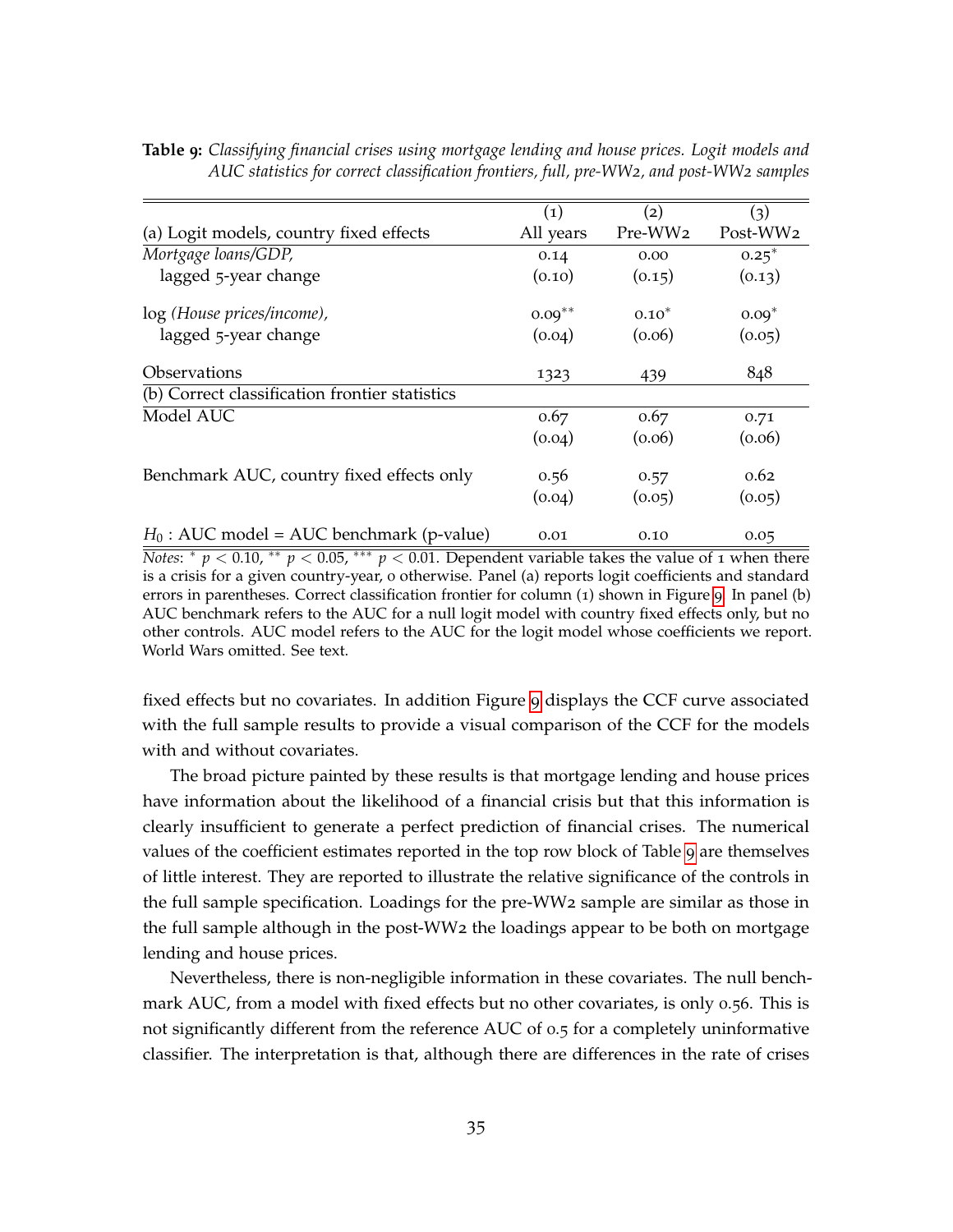<span id="page-37-0"></span>



*Notes*: Null benchmark CCF using country fixed effects only is solid blue line with AUC = 0.53. Model CCF is red line with large circles with  $AUC = 0.66$  and corresponds to model (1) from Table [9](#page-36-0). Standard errors in parentheses. Reference uninformative classifier CCF is dotted green line with  $AUC = 0.5$ . See text.

experienced across countries, these differences are small. AUCs from the benchmark model range from a low of 0.67 in the full and pre-WW2 samples, to a high of 0.71 for the post-WW2 sample, which is statistically different from the benchmark. As a complement, Figure [9](#page-37-0) displays the correct classification frontier for the full sample estimates, which forms the basis for the AUC calculations reported in the table.

What is the takeaway? Our historical analysis at business-cycle frequency outlines how accommodative monetary conditions can be accompanied by more mortgage lending and higher house prices. Both of these variables have been touted as possible factors in a financial crisis and our historical analysis using crisis prediction models suggests that there is some truth to this view. Moreover, we once more find evidence that these effects have become stronger with the rapid rise of real estate lending in the second half of the 20th century.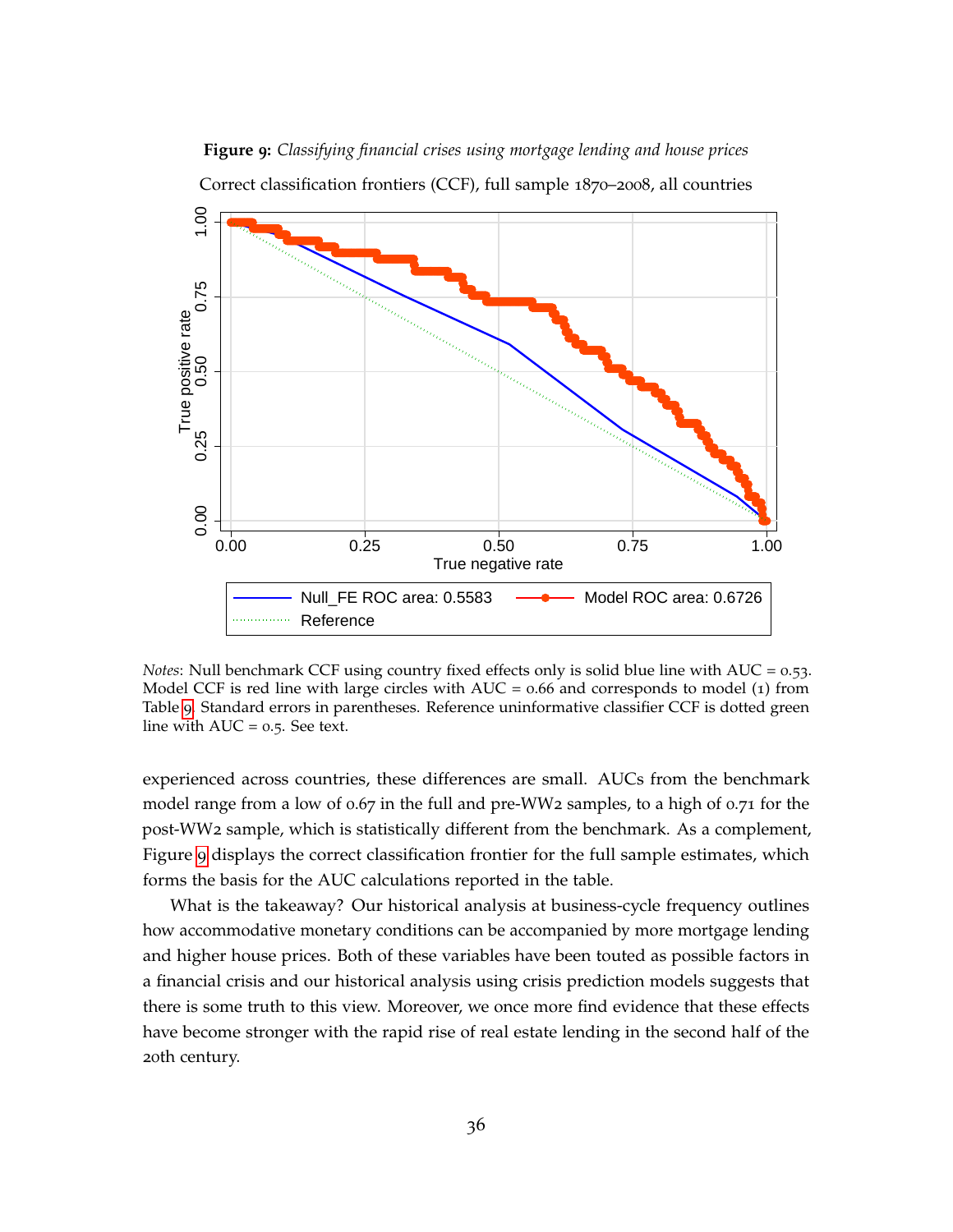## 9. Conclusion

The global financial crisis brought to the fore trends in housing markets that had been brewing over the decades following WW2, a break from the relative stability of the pre-WW2 era. A mixture of financial liberalization, government support, risk taking by banks, and levering up by households brought about greater rates of home ownership across the developed world. Disentangling the importance of these various forces, which surely varied by time and place, is a difficult goal for future research, and is beyond the scope of this paper. Yet the rise of leveraged real estate booms has been identified by much recent research as being central to the understanding of financial crises. After presenting this historical evidence, this paper makes two key contributions to the understanding of the link between monetary conditions, mortgage credit and house prices.

We use fluctuations in monetary conditions that have their origin in macroeconomic conditions elsewhere as a natural experiment. Such fluctuations serve as instrumental variables to trace dynamic responses of mortgage lending and house prices. At business cycle frequencies, we find robust evidence in support of a direct mechanism linking shortterm rates, mortgage lending and house prices. Through the term structure, long-term rates respond to short-term rates, thus affecting the price of mortgages. In response to easing monetary conditions and hence a decline in the price of mortgages, mortgage lending expands. Rising house prices improve the value of the mortgage's collateral, and with it a bank's asset position and its ability to lend further. *Loose monetary conditions are causal for mortgage and house price booms, and this effect has become much more dramatic since WW2.*

It is natural to suspect that such a feedback loop could set in motion conditions for a housing boom and increased leverage, which in turn heightens the risk of a financial crash down the road. The long run view from economic history suggests that such mechanisms are a regular feature of the modern financial cycle, and we use statistical methods from the literature on binary classifiers to explore this question. Using logit models, the correct classification frontier, and tests based on the area under the curve, we find that over a 5-year window run ups in mortgage lending and run ups in house prices raise the likelihood of a subsequent financial crises. *Mortgage and house price booms are predictive of future financial crises, and this effect has also become much more dramatic since WW2.*

What are the implications of these findings for the ongoing debate about monetary policy in the post-crisis age? How much should central banks worry about the financial stability risks of loose monetary conditions? Our findings suggests the side-effects of easy low interest rates should be cause for some concern. Real estate lending has grown strongly during the 20th century and now accounts for the dominant share of bank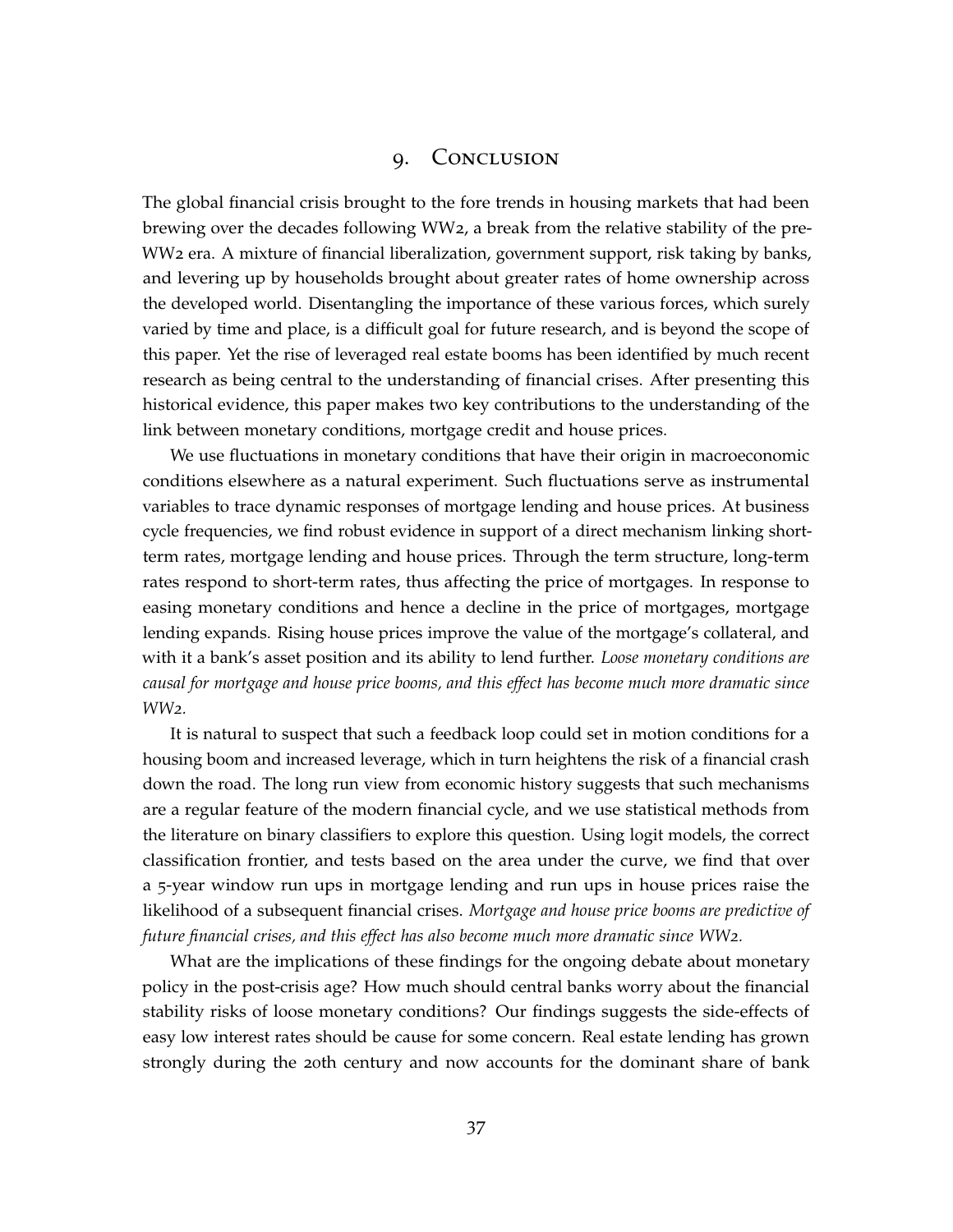lending in many countries; the sensitivity of mortgage lending and house prices to changes in monetary conditions has also increased substantially. A key implication of this result is that central banks cannot pursue macroeconomic stabilization policy without being mindful of the consequences for credit markets and financial stability. However, none of this should be taken to imply that that tighter monetary conditions are the right answer. The findings from our study call for a nuanced approach. Central banks should acknowledge that the trade-offs they face can potentially be managed through greater use of macro-prudential tools. Macroeconomic history refutes the notion that the joint objectives of macroeconomic stabilization and financial stability can be examined in isolation.

#### **REFERENCES**

- Adam, Klaus, and Michael Woodford. 2013. Housing Prices and Robustly Optimal Monetary Policy. University of Mannheim. Photocopy.
- Ahamed, Liaquat. 2009. *Lords of Finance: The Bankers Who Broke the World*. New York: Penguin.
- Aizenman, Joshua, Menzie D. Chinn, and Hiro Ito. 2008. Assessing the Emerging Global Financial Architecture: Measuring the Trilemma's Configurations over Time. NBER Working Paper 14533.
- Allen, Franklin, Thorsten Beck, Elena Carletti, Philip Lane, Dirk Schoenmaker, and Wolf Wagner. 2011. *Cross-Border Banking in Europe: Implications for Financial Stability and Macroeconomic Policies.* London: CEPR.
- Allen, Franklin, and Kenneth Rogoff. 2011. Asset Prices, Financial Stability and Monetary Policy. The Wharton School of the University of Pennsylvania. Financial Institutions Center. In Sveriges Riksbank, *The Riksbank's Inquiry into the Risks in the Swedish Housing Market*. Stockholm: Sveriges Riksbank, pp. 189–217.
- Bernanke, Ben S. 2010. Monetary Policy and the Housing Bubble. *Speech at the Annual Meeting of the American Economic Association, Atlanta, Georgia*. [http://www.federalreserve.](http://www.federalreserve.gov/newsevents/speech/bernanke20100103a) [gov/newsevents/speech/bernanke20100103a](http://www.federalreserve.gov/newsevents/speech/bernanke20100103a).
- Bonnet, Odran, Pierre-Henri Bono, Guillaume Chapelle, and Etienne Wasmer. 2014. Does Housing Capital Contribute to Inequality? SciencesPo Discussion Paper 2014-07.
- Bordo, Michael D., and John Landon-Lane. 2013. What Explains House Price Booms? History and Empirical Evidence. NBER Working Papers 19584.
- Borio, Claudio, and William R. White. 2004. Whither Monetary and Financial Stability? The Implications of Evolving Policy Regimes. In *Monetary Policy and Uncertainty: Adapting to a Changing Economy*. Proceedings of the 2003 Jackson Hole Economic Policy Symposium, Jackson Hole, Wyo., 28–30 August, pp. 131–211.
- Brunnermeier, Markus K., Luis Garicano, Philip R. Lane, Marco Pagano, Ricardo Reis, Tano Santos, David Thesmar, Stijn Van Nieuwerburgh and Dimitri Vayanos. 2011. European Safe Bonds (ESBies). Columbia University, mimeograph.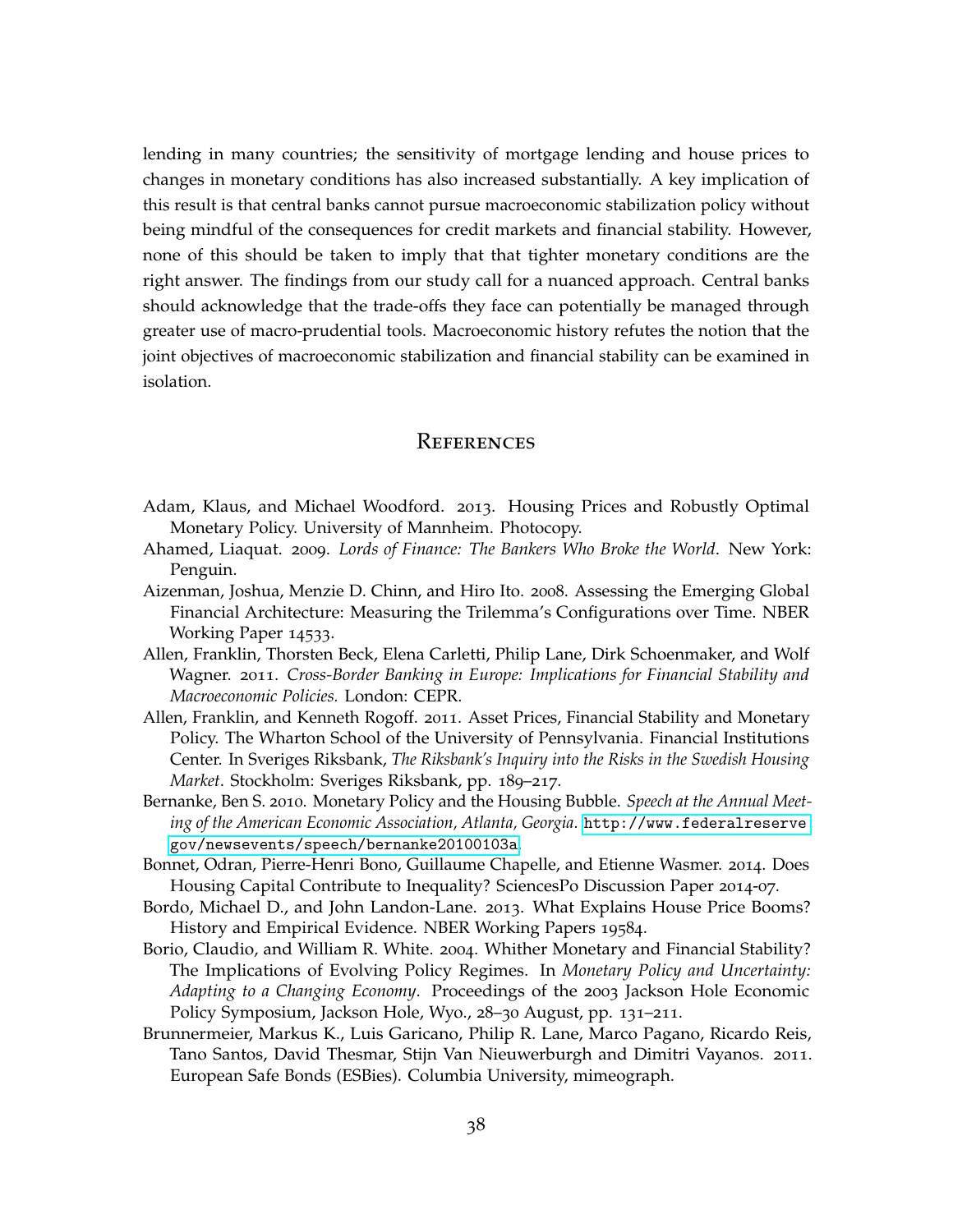- Buiter, Willem H., Giancarlo M. Corsetti, and Paolo A. Pesenti. 1998. Interpreting the ERM Crisis: Country-Specific and Systemic Issues. *Princeton Studies in International Finance* 84.
- Büyükkarabacak, Berrak, and Neven T. Valev. 2010. The Role of Household and Business Credit in Banking Crises. *Journal of Banking & Finance* 34(6): 1247–56.
- Del Negro, Marco, and Christopher Otrok. 2007. 99 Luftballons: Monetary Policy and the House Price Boom Across U.S. States. *Journal of Monetary Economics* 54(7): 1962–85.
- di Giovanni, Julian, and Jay C. Shambaugh. 2008. The Impact of Foreign Interest Rates on the Economy: The Role of the Exchange Rate Regime. *Journal of International Economics* 74(2): 341–61.
- Eichengreen, Barry. 1992. *Golden Fetters: The Gold Standard and the Great Depression.* New York: Oxford University Press.
- Evans, Charles L. and David A. Marshall. 1998. Monetary Policy and the Term Structure of Nominal Interest Rates: Evidence and Theory. *Carnegie-Rochester Conference Series on Public Policy*, 49: 53–111.
- Gadea-Rivas, Maria Dolores, Ana Gómez-Loscos and Gabriel Pérez-Quirós. 2014. The Two Greatest. Great Recession vs. Great Moderation. CEPR working paper DP10092.
- Glaeser, Edward, Joshua Gottlieb and Joseph Gyourko. 2010. Can Cheap Credit Explain the Housing Boom? NBER Working Paper 16239.
- Goodhart, Charles, and Boris Hofmann. 2008. House prices, money, credit, and the macroeconomy. *Oxford Review of Economic Policy* 24(1): 180–205.
- Gourinchas, Pierre-Olivier, and Maurice Obstfeld. 2012. Stories of the Twentieth Century for the Twenty-First. *American Economic Journal: Macroeconomics*. 4(1): 226–65.
- Ilzetzki, Ethan, Enrique G. Mendoza, and Carlos A. Végh. 2013. How Big (Small?) are Fiscal Multipliers? *Journal of Monetary Economics* 60(2): 239–254.
- Ilzetzki, Ethan, Carmen Reinhart, and Kenneth Rogoff. 2008. Exchange Rate Arrangements Entering the 21st Century: Which Anchor Will Hold? University of Maryland and Harvard University. Unpublished.
- Irwin, Douglas A. 2010. Did France Cause the Great Depression? NBER Working Paper 16350.
- Jarocinski, Marek, and Frank Smets. 2008. House Prices and the Stance of Monetary Policy. *Federal Reserve Bank of St. Louis Review* 90(4): 339–65.
- Jordà, Òscar. 2005. Estimation and Inference of Impulse Responses by Local Projections. *American Economic Review*, 95(1): 161-182.
- Jorda,` Oscar, Moritz Schularick, and Alan M. Taylor. ` 2013. When Credit Bites Back. *Journal of Money, Credit and Banking* 45(S2): 3–28.
- Jordà, Oscar, Moritz Schularick, and Alan M. Taylor. 2014. The Great Mortgaging. Unpublished.
- Jordà, Oscar, and Alan M. Taylor. 2011. Performance Evaluation of Zero Net-Investment Strategies. NBER Working Paper 17150.
- Kenen, Peter. 1969. The Theory of Optimum Currency Areas: An Eclectic View. In *Monetary Problems in the International Economy* edited by Robert A. Mundell and Alexander K. Swoboda. Chicago: University of Chicago Press, pp. 41–60.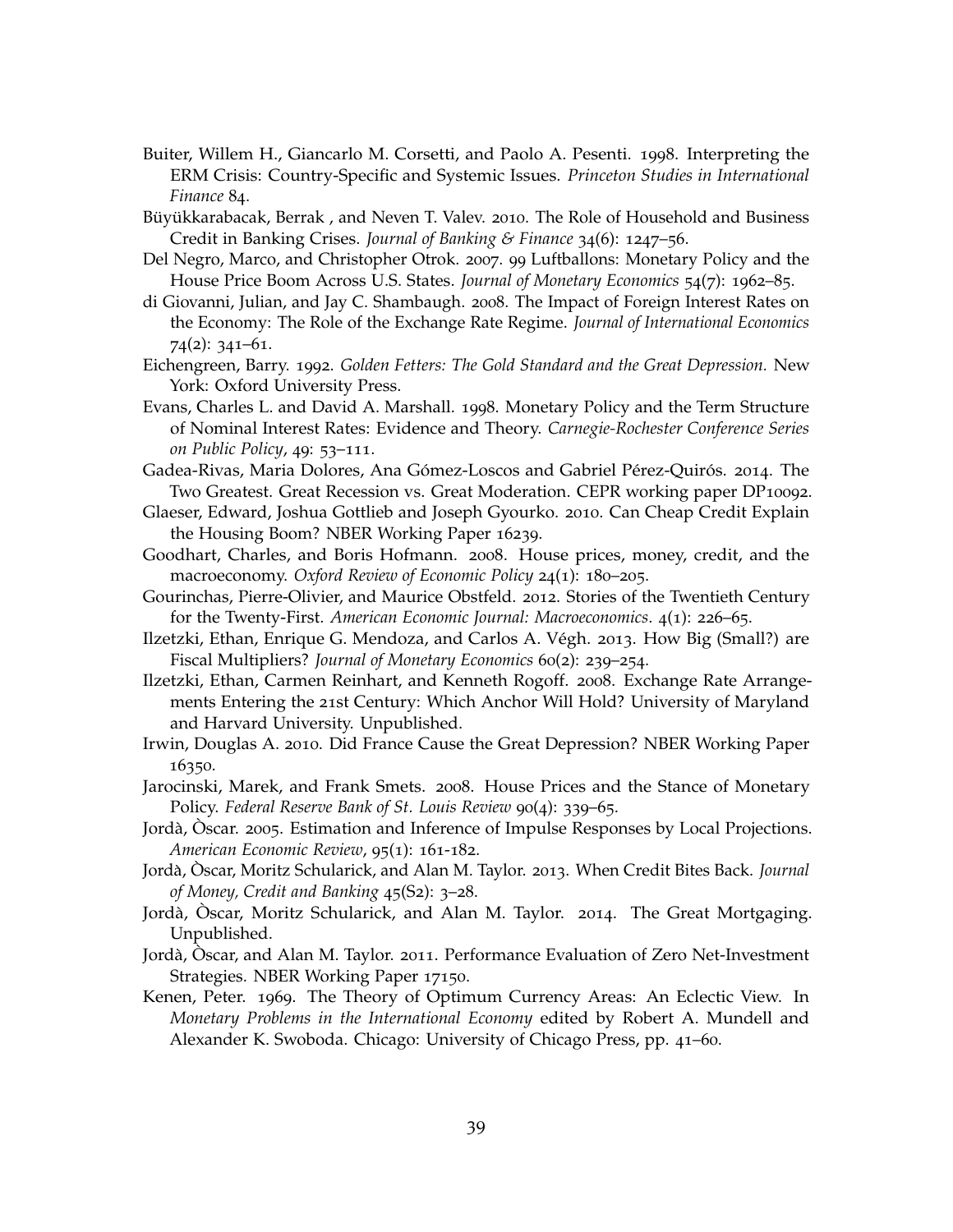- Kleibergen, Frank and Richard Paap. 2006. Generalized reduced rank tests using the singular value decomposition. *Journal of Econometrics*, 133(1): 97–126.
- Klein, Michael, and Jay Shambaugh. 2013. Rounding the Corners of the Policy Trilemma: Sources of Monetary Policy Autonomy. NBER Working Paper 19461.
- Knoll, Katharina. 2012. White Picket Finance: The Making of the U.S. Mortgage Market, 1932–1960. In *Public Policies and the Direction of Financial Flows*, edited by Hubert Bonin, Alfredo Gigliobianco, Niels-Viggo Haueter, and Harold James. Bucharest: European Association for Banking and Financial History and National Bank of Romania.
- Knoll, Katharina, Moritz Schularick, and Thomas Steger. 2014. No Price Like Home: Global House Prices, 1870–2012. Draft manuscript. Free University of Berlin.
- Kuttner, Kenneth. 2012. Low Interest Rates and Housing Bubbles: Still No Smoking Gun. Williams College, Department of Economics Working Papers 2012-01.
- Lane, Philip R. 2012. The European Sovereign Debt Crisis. *Journal of Economic Perspectives*  $26(3)$ : 49–68.
- Leamer, Eric E. 2007. Housing is the Business Cycle. National Bureau of Economic Research working paper 13428.
- Leduc, Sylvain and Daniel Wilson. 2013. Are State Government Roadblocks to Federal Stimulus? Evidence from Highway Grants in the 2009 Recovery Act. Federal Reserve Bank of San Francisco, Working Paper 2013-16.
- Malkin, Israel, and Fernanda Nechio. 2012. U.S. and Euro-Area Monetary Policy by Regions. Federal Reserve Bank of San Francisco, *FRBSF Economic Letter*. February 27.
- Mian, Atif, and Amir Sufi. 2014. *House of Debt*. Chicago: University of Chicago Press.
- Mian, Atif, and Amir Sufi. 2010. Household Leverage and the Recession of 2007–09. *IMF Economic Review* 58(1): 74–117.
- Mundell, Robert A. 1961. A Theory of Optimum Currency Areas. *American Economic Review* 51(4): 657–65.
- Obstfeld, Maurice, Jay C. Shambaugh, and Alan M. Taylor. 2004 Monetary Sovereignty, Exchange Rates, and Capital Controls: The Trilemma in the Interwar Period. *IMF Staff Papers* 51(S): 75–108.
- Obstfeld, Maurice, Jay C. Shambaugh, and Alan M. Taylor. 2005. The Trilemma in History: Tradeoffs among Exchange Rates, Monetary Policies, and Capital Mobility. *Review of Economics and Statistics* 87 (August 2005): 423–38.
- Obstfeld, Maurice, and Alan M. Taylor. 2004. *Global Capital Markets: Integration, Crisis, and Growth*. New York: Cambridge University Press.
- O'Rourke, Kevin H., and Alan M. Taylor. 2013. Cross of Euros. *Journal of Economic Perspectives* 27(3): 167–92.
- Owyang, Michael T., Valerie A. Ramey and Sarah Zubairy. 2013. Are Government Spending Multipliers Greater during Periods of Slack? Evidence from Twentieth Century Historical Data. *American Economic Review*, 103(3): 129–34.
- Pepe, Margaret S. 2003. *The Statistical Evaluation of Medical Tests for Classification and Prediction*. Oxford: Oxford University Press.
- Quinn, Dennis P., Martin Schindler, and A. Maria Toyoda. 2011. Assessing Measures of Financial Openness and Integration. *IMF Economic Review* 59(3): 488–522.